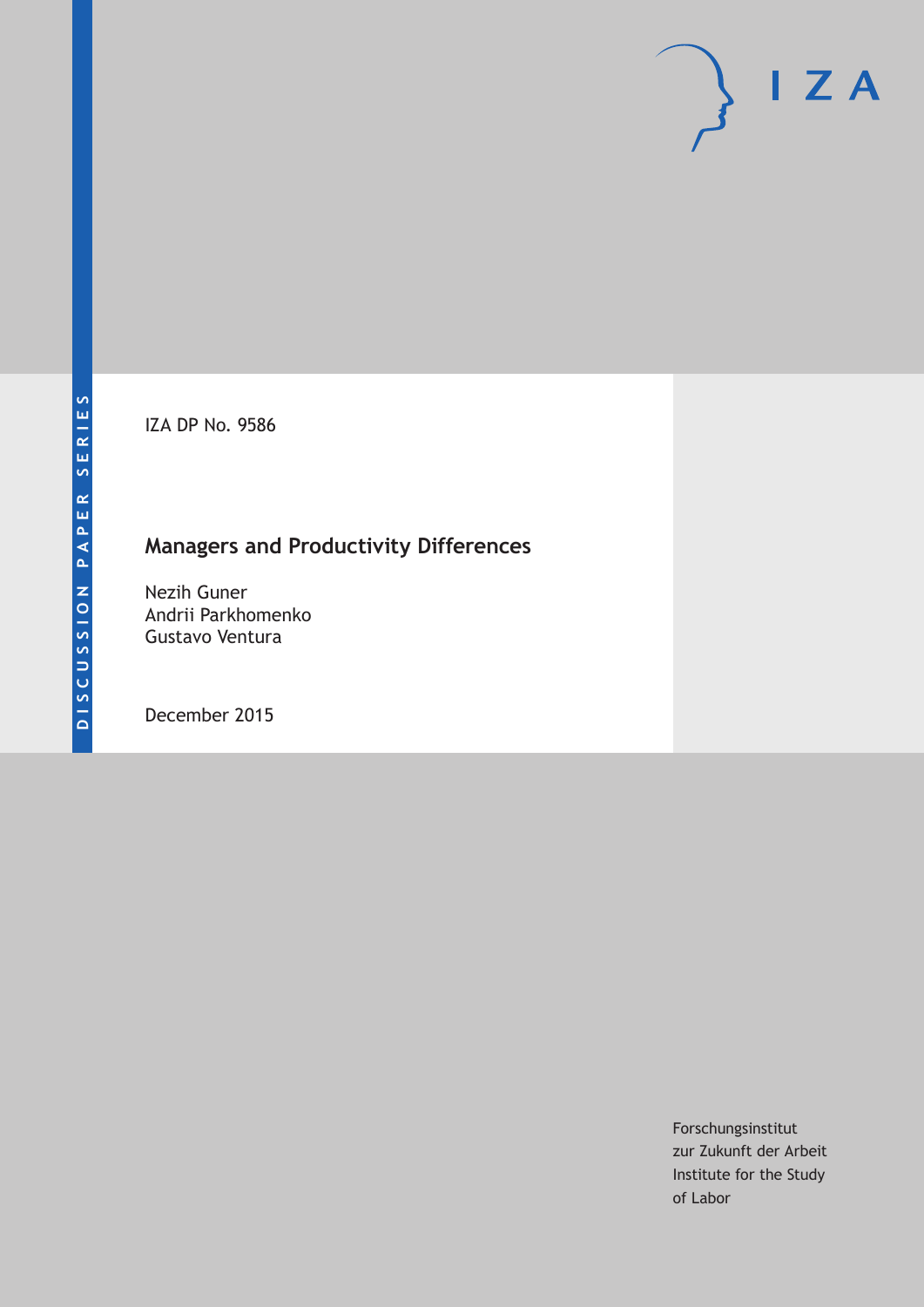# **Managers and Productivity Differences**

### **Nezih Guner**

*ICREA-MOVE, Universitat Autonoma de Barcelona, Barcelona GSE and IZA* 

### **Andrii Parkhomenko**

*Universitat Autonoma de Barcelona and Barcelona GSE* 

### **Gustavo Ventura**

*Arizona State University*

Discussion Paper No. 9586 December 2015

IZA

P.O. Box 7240 53072 Bonn **Germanv** 

Phone: +49-228-3894-0 Fax: +49-228-3894-180 E-mail: iza@iza.org

Any opinions expressed here are those of the author(s) and not those of IZA. Research published in this series may include views on policy, but the institute itself takes no institutional policy positions. The IZA research network is committed to the IZA Guiding Principles of Research Integrity.

The Institute for the Study of Labor (IZA) in Bonn is a local and virtual international research center and a place of communication between science, politics and business. IZA is an independent nonprofit organization supported by Deutsche Post Foundation. The center is associated with the University of Bonn and offers a stimulating research environment through its international network, workshops and conferences, data service, project support, research visits and doctoral program. IZA engages in (i) original and internationally competitive research in all fields of labor economics, (ii) development of policy concepts, and (iii) dissemination of research results and concepts to the interested public.

IZA Discussion Papers often represent preliminary work and are circulated to encourage discussion. Citation of such a paper should account for its provisional character. A revised version may be available directly from the author.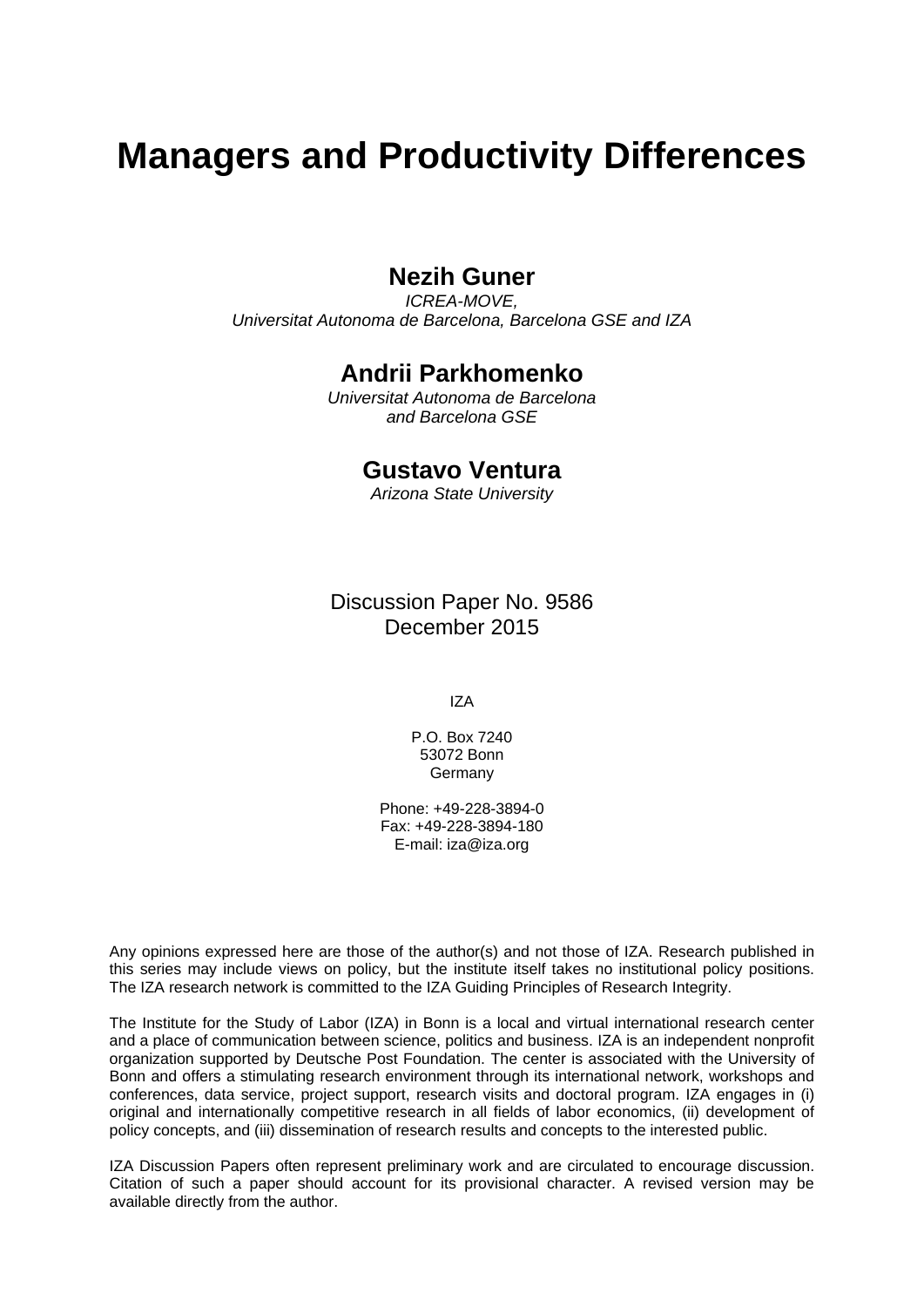IZA Discussion Paper No. 9586 December 2015

## **ABSTRACT**

## **Managers and Productivity Differences\***

We document that for a group of high-income countries (i) mean earnings of managers tend to grow faster than for non managers over the life cycle; (ii) the earnings growth of managers relative to non managers over the life cycle is positively correlated with output per worker. We interpret this evidence through the lens of an equilibrium life-cycle, span-of-control model where managers invest in their skills. We parameterize this model with U.S. observations on managerial earnings, the size-distribution of plants and macroeconomic aggregates. We then quantify the relative importance of exogenous productivity differences, and the sizedependent distortions emphasized in the misallocation literature. Our findings indicate that such distortions are critical to generate the observed differences in the growth of relative managerial earnings across countries. Thus, observations on the relative earnings growth of managers become natural targets to discipline the level of distortions. Distortions that halve the growth of relative managerial earnings (a move from the U.S. to Italy in our data), lead to a reduction in managerial quality of 27% and to a reduction in output of about 7% – more than half of the observed gap between the U.S. and Italy. We find that cross-country variation in distortions accounts for about 42% of the cross-country variation in output per worker gap with the U.S.

JEL Classification: E23, E24, J24, M11, O43, O47

Keywords: managers, management practices, distortions, size, skill investments, productivity differences

Corresponding author:

 $\overline{a}$ 

Nezih Guner MOVE (Markets, Organizations and Votes in Economics) Facultat d'Economia, Universitat Autònoma de Barcelona Edifici B – Campus de Bellaterra 08193 Bellaterra (Cerdanyola del Vallès) Spain E-mail: nezih.guner@movebarcelona.eu

<sup>\*</sup> Guner acknowledges financial support from Spanish Ministry of Economy and Competitiveness, Grant ECO2011-28822 and from from the Generalitat of Catalonia, Grant 2014SGR 803. Parkhomenko acknowledges financial from the FPI Severo Ochoa Scholarship from the Ministry of Science and Innovation of Spain. We thank Francisco Buera and Nicolas Roys for detailed comments. We also thank workshop and conference participants at Annual Meetings of the Spanish Economic Association, Cornell- Penn State Macro Workshop, CREI, EEA-2015, Federal Reserve Bank of Philadelphia, IMF Macroeconomic Policy and Income Inequality Workshop, NBER Summer Institute (Productivity and Macroeconomics), Ohio State, RIDGE-BCU Workshop on Productivity Growth, Resource Misallocation and Development, 2015 Conference on Economic Development (Montreal) and SED-2015 for comments.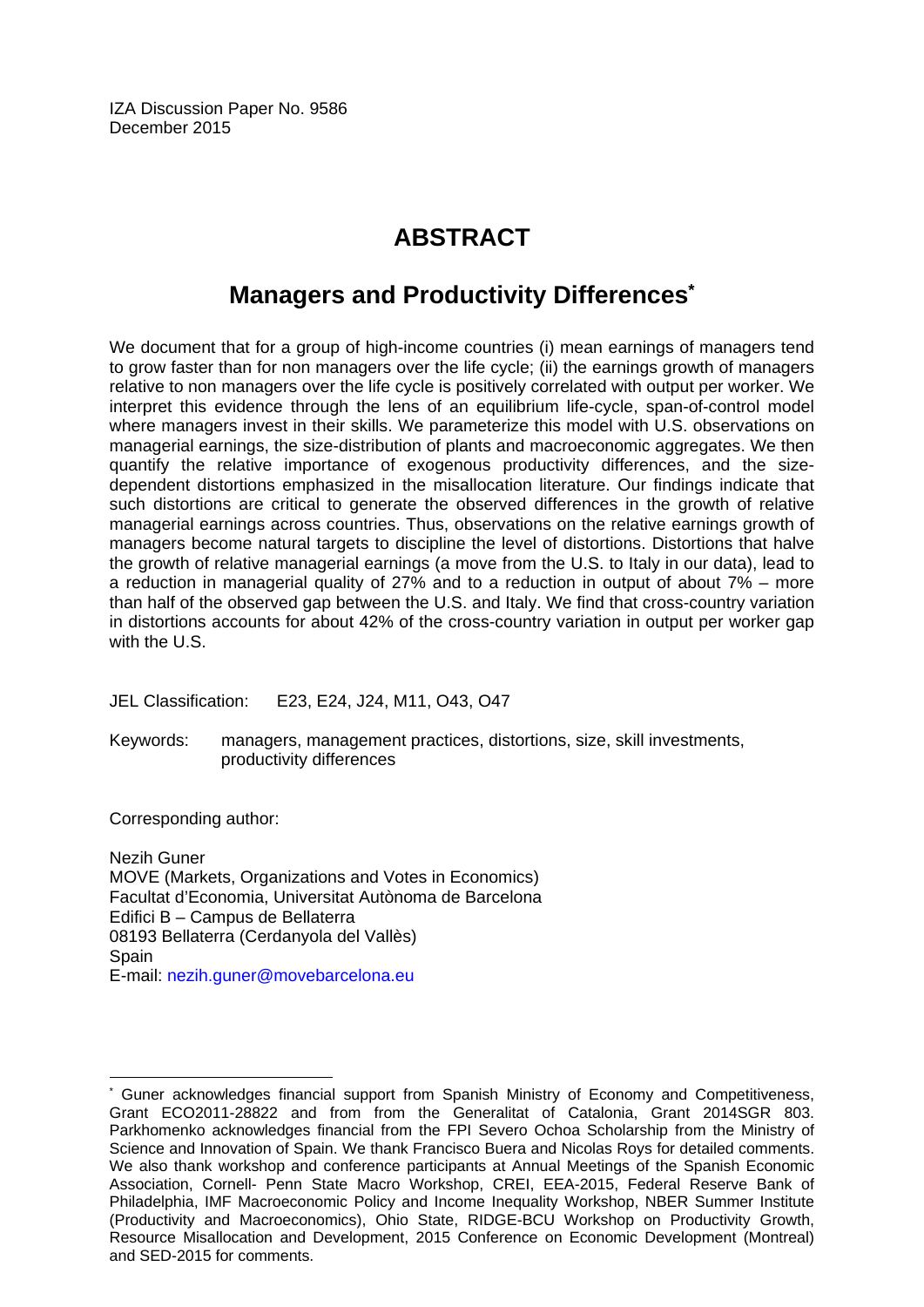### **1 Introduction**

Development accounting exercises conclude that productivity differences are central in understanding why some countries are richer than others (Klenow and Rodriguez-Clare, 1997; Prescott, 1998; Hall and Jones, 1999; Caselli, 2005). What does determine cross country productivity differences?

A growing literature emphasizes differences in management practices as a source of productivity differences; see Bloom and Van Reenen (2011) and Bloom, Sadun and Van Reenen (2014), among others. Management practices differ greatly, both across countries and across firms within a given country, and better management practices are associated with better performance (total factor productivity, profitability, survival etc.). U.S. firms on average have the best management practices, and the quality of management declines rather sharply as one moves to poorer countries.

In this paper, we present novel evidence on the earnings of managers and their relation with output per worker. We first document that age-earnings profiles of managers differ non trivially across countries. Using micro data for a set of high-income countries, we show that earnings of managers grow much faster than the earnings of individuals who have nonmanagerial occupations in most countries. In the United States, the earnings of managers grow by about 75% during prime working ages (between ages 25-29 to 50-54), while the earnings growth for non-managers is about 40%. This gap is weaker in other countries in our sample. In Belgium, for instance, earnings growth of managers in prime working years is about 65% whereas earnings growth of non-managers is similar to the U.S. On the other extreme, we find that in Spain the earnings of non-managers grow more than those of managers over the life-cycle.

We subsequently document that there is a strong positive relation between the relative steepness of age-earnings profiles and GDP per worker: managerial earnings grow faster than non-managerial earnings in countries with higher GDP per worker. The correlation coefficient between the log of relative earnings and log-GDP per worker is 0.49, and stable across several robustness checks on our data. Since better management practices and the GDP per worker are positively correlated in the data, there is also a very strong positive relation between the earnings growth of managers relative to the earnings growth of non managers and the quality of management practices across countries. Furthermore, these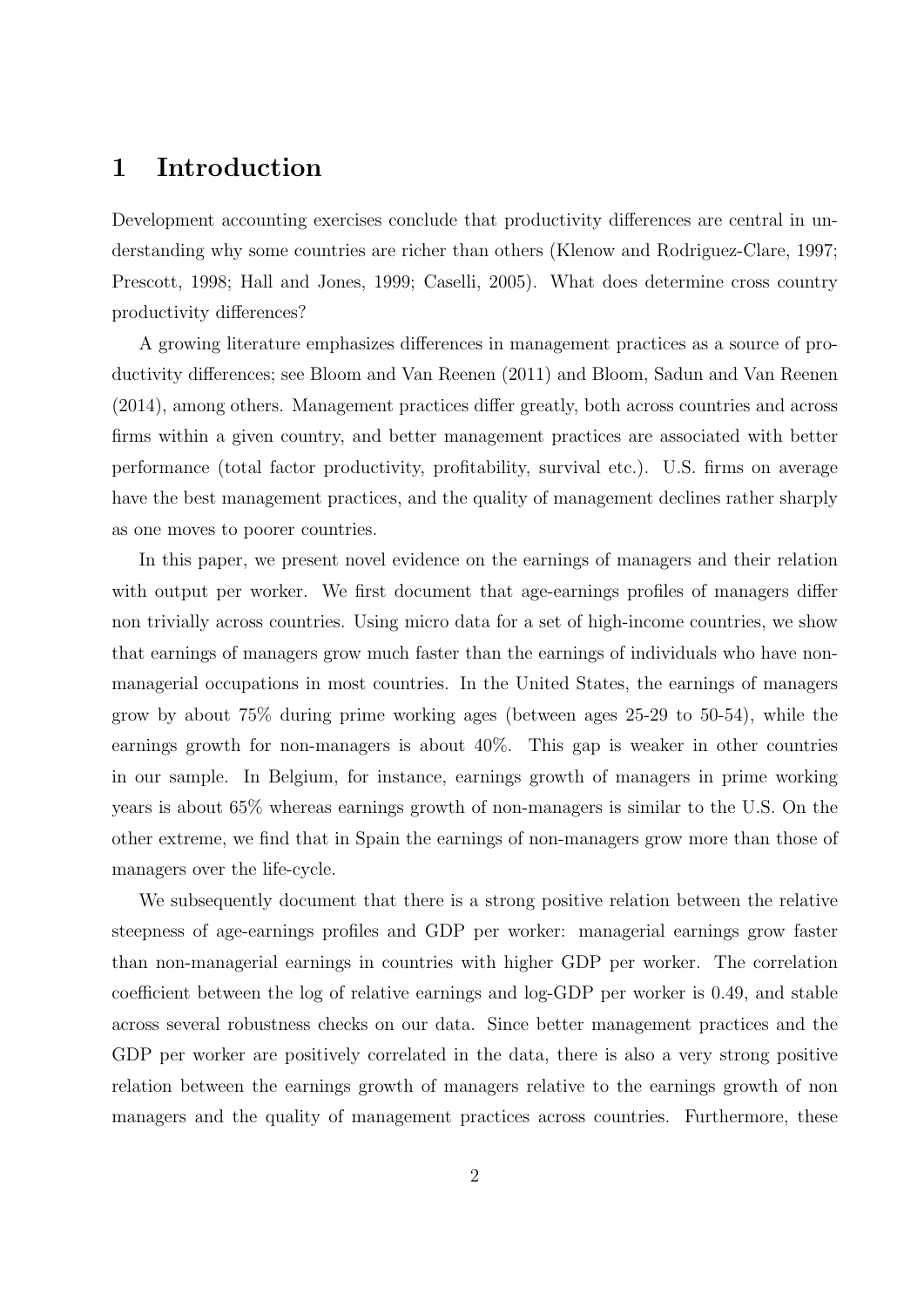cross-country relations hold only when we look at the relative earnings growth of managers vs. non-managers (workers). There is no systematic relation between GDP per worker and the relative earnings growths of professionals (lawyers, engineers, doctors etc.) vs. workers, self-employed vs. workers, or college-educated versus non-college educated.

It is, of course, an open question how to interpret differences in managerial practices and quality across countries. In this paper, we offer a natural interpretation. Differences in managerial quality emerge from differences in *selection* into management work, along the lines of Lucas (1978), and differences in skill *investments*, as we allow for managerial abilities to change over time as managers invest in their skills. Hence, we place incentives of managers to invest in their skills and the resulting endogenous skill distribution of managers and their incomes at the center of income and productivity differences across countries.

We study a span-of-control model with a life-cycle structure along a balanced growth path. Every period, a large number of finitely-lived agents are born. These agents are heterogeneous in terms of their initial endowment of managerial skills. The objective of each agent is to maximize the lifetime utility from consumption. In the first period of their lives, agents make an irreversible decision to be either workers or managers. If an agent chooses to be a worker, her managerial skills are of no use and she earns the market wage in every period until retirement. If an agent chooses to be a manager, she can use her managerial skills to operate a plant by employing labor and capital to produce output and collect the net proceeds (after paying labor and capital) as managerial income. Moreover, managers invest resources in skill formation and, as a result, managerial skills grow over the life cycle. This implies that a manager can grow the size of her production unit and managerial income by investing a part of her current income in skill formation each period.

Skill investment decisions in the model reflect the costs (resources that have to be invested rather than being consumed) and the benefits (the future rewards associated with being endowed with better managerial skills). Since consumption goods are an input for skill investments, a lower level of aggregate productivity results in lower incentives for managers to invest in their skills. We assume that economy-wide productivity grows at a constant rate. In this scenario, we show that the model economy exhibits a balanced growth path as long as the managerial ability of successive generations grows at a constant rate.

A central component of our model is the *complementarity* between available skills and investments in the production of new managerial skills. More skilled managers at a given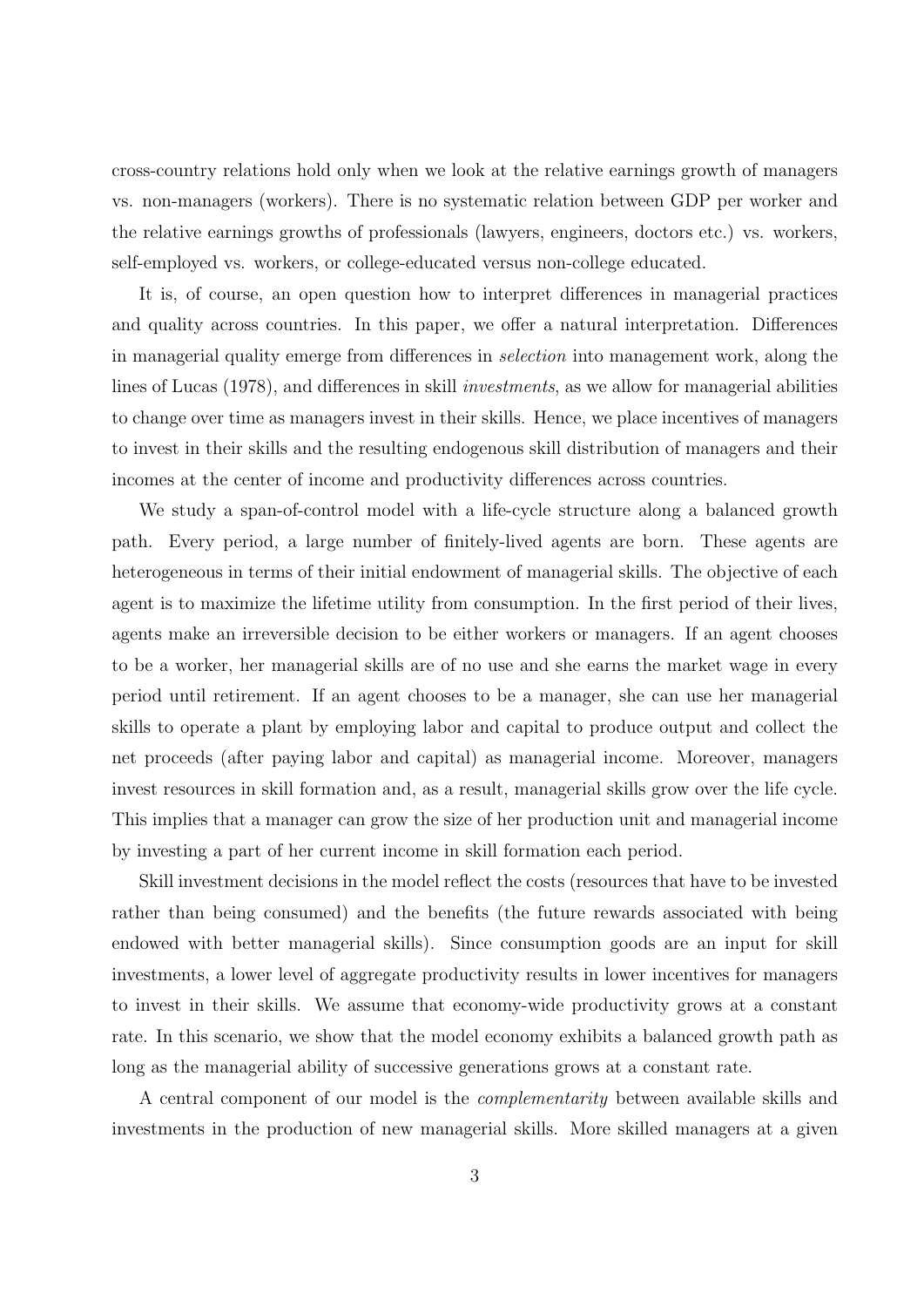age invest more in their skills, which propagates and amplifies initial differences in skills over the life cycle. This allows the model to endogenously generate a concentrated distribution of managerial skills. As in equilibrium more skilled managers operate larger production units, the model has the potential to account for the highly concentrated distribution of plant size in data.

We calibrate the model to match a host of facts from the U.S. economy: macroeconomic statistics, cross sectional features of establishment data as well as the age-earnings profiles of managers. We assume for these purposes that the U.S. economy is relatively free of distortions. We find that the model can indeed capture central features of the U.S. plant size distribution, including the upper and lower tails. It also does an excellent job in generating the age-earnings profiles of managers relative to non managers that we document from data.

We then proceed to introduce size-dependent distortions as in the literature on misallocation in economic development. We model size-dependent distortions as progressive taxes on the output of a plant and do so via a simple parametric function, which was proposed originally by Benabou (2002). Size-dependent distortions have two effects in our setup. First, a standard reallocation effect, as the enactment of distortions implies that capital and labor services flow from distorted (large) to undistorted (small) production units. Second, a skill accumulation effect, as distortions affect the incentives for skill accumulation and thus, the overall distribution of managerial skills – which manifests itself in the distribution of plant level productivity. Overall, the model provides us with a natural framework to study how differences among countries in aggregate exogenous productivity and distortions can account not only for differences in output per worker but also for differences in managerial quality, size distribution of establishments and age-earnings profiles of managers.

In consistency with the facts documented above, our model implies that lower levels of economy-wide productivity result both in lower managerial ability as well as in flatter relative age-earnings profiles. A 20% decline in aggregate productivity lowers investment in skills by managers by nearly 48%, leading to a decline in the average quality of managers of about 10%. With less investment, managerial incomes grow at a slower rate over the life-cycle, generating the positive relation between output per worker and steepness of ageincome profiles that we observe in the data. Lower investment by managers magnifies the effects of lower aggregate productivity, and output per worker declines by about 30%.

We then consider a menu of distortions and evaluate their effects on output, plant size,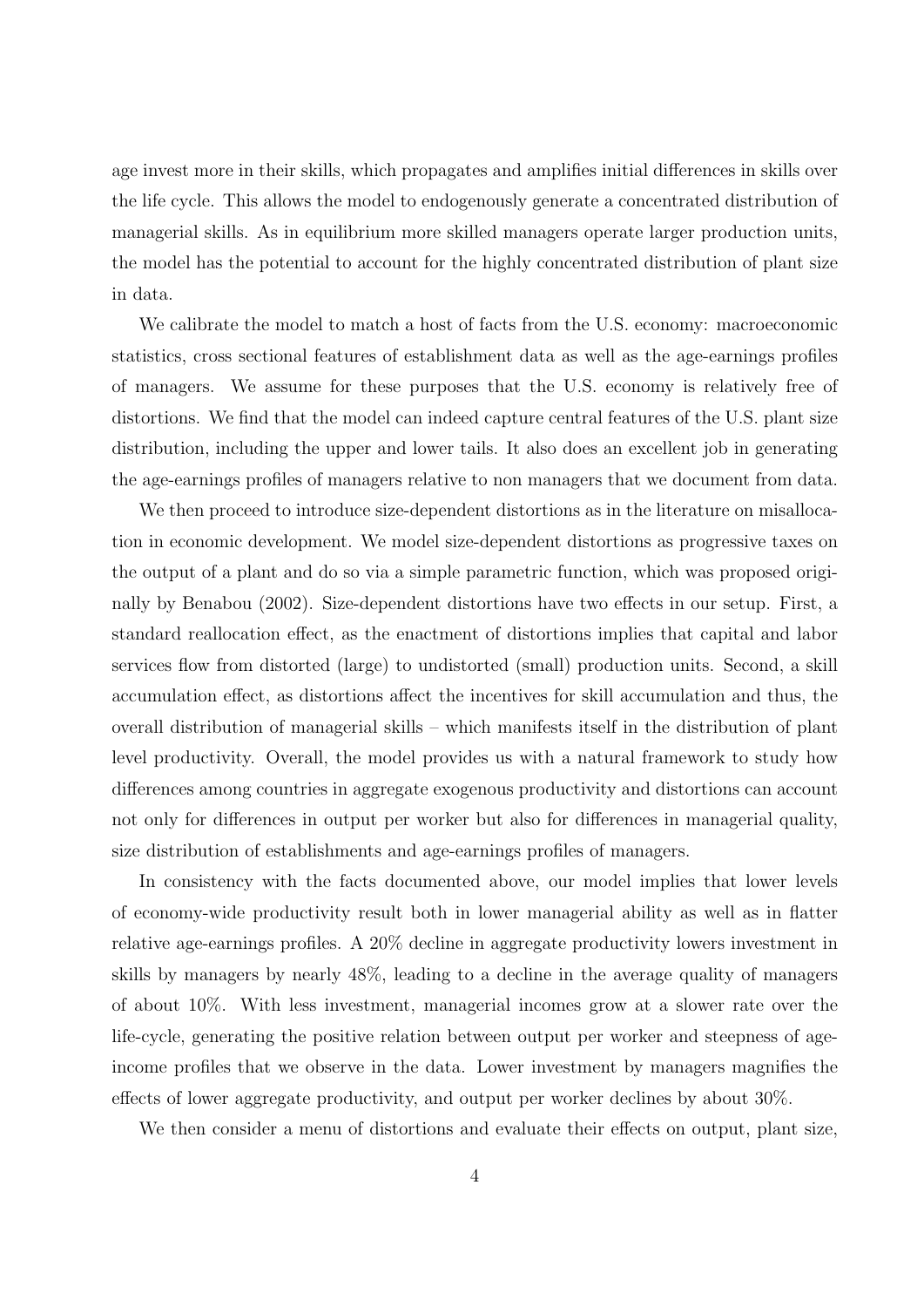notions of productivity, and age-earnings profiles of managers. When we introduce the sizedependent distortions into the benchmark economy, we find substantial effects on output, the size distribution of plants and the relative steepness of managerial earnings. We show that such steepness is critically affected by distortions, and that distortions can eliminate all differences in the earnings growth of managers to non-managers. We find that distortions that halve the growth of relative managerial earnings (which would correspond to a move from the U.S. to Italy in our data), lead to a reduction in output per worker of about 7% – corresponding to more than half of the observed output gap between the U.S. and Italy. As a result of both misallocation and skill investment effects, managerial quality declines significantly by nearly 27%.

We find that these results are robust to the consideration of transitions between managerial and non-managerial work over the life cycle. We do this in detail in Appendix III, where we present an extension of the benchmark model with transitions between occupations.

We finally use the benchmark model to assess the combined effects of distortions and exogenous variation in economy-wide productivity. For these purposes, we force the model economy to reproduce jointly the level of output per worker in each country and the relative earnings growth of managers. We do so by choosing economy-wide productivity levels and the level of size dependency of distortions in each country to hit these two observations. We find that distortions are critical in generating relative earnings growth across countries. As a result, observations on relative earnings growth provide us with natural targets to *discipline* the level of distortions. Once we are able to reproduce both the level of GDP per worker and the relative earnings growth of managers within our model, we can assess the contribution of economy-wide productivity and distortions to cross-country differences in output per worker. To this end, we first allow economy-wide productivity to differ across countries and shut down the distortion channel, and then do the reverse (i.e. we allow distortions to vary and shut down differences in economy-wide productivity). We find that distortions alone account for about 42% of variation in GDP per worker gap with the U.S. across countries, while the rest of the variation is accounted for by differences in exogenous economy-wide productivity and interaction effects. The level of distortions that reproduce the relative earnings growth of managers in Italy (about half of the relative earnings growth in the US) are able to generate about 43% of the observed output gap with the US.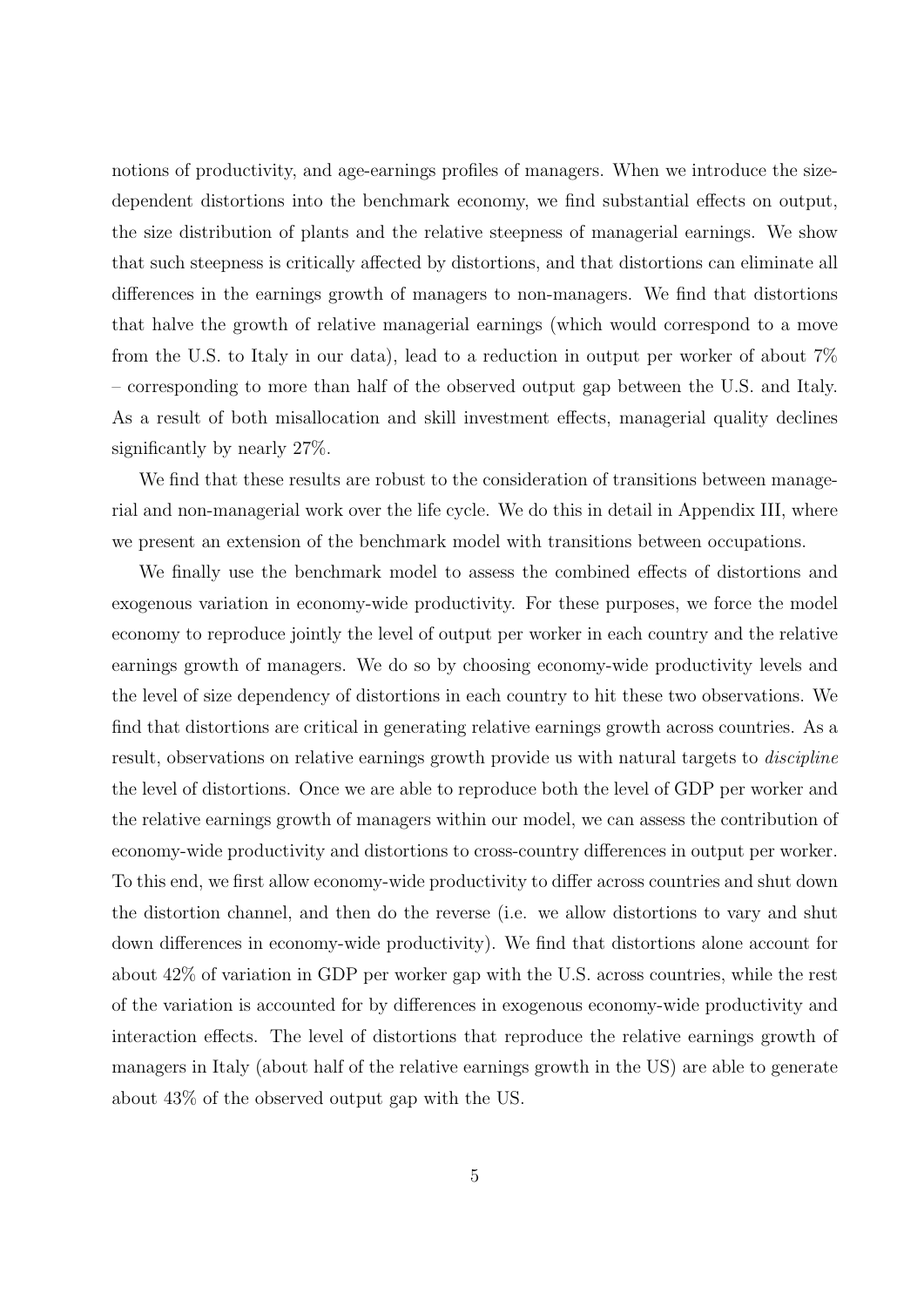#### **1.1 Background**

The current paper builds on recent literature that studies how misallocation of resources at the micro level can lead to aggregate income and productivity differences; see Hopenhayn (2014), Restuccia and Rogerson (2013) and Restuccia (2013) for recent reviews. Following Guner, Ventura and Yi (2008) and Restuccia and Rogerson (2008), we focus in this paper on implicit, size-dependent distortions as a source of misallocation.<sup>1</sup> Unlike these papers, we model explicitly how distortions and economy-wide productivity differences affect managers' incentives to invest in their skills and generate an endogenous distribution of skills. As a result, we show how data on relative earnings growth of managers can be used to infer the degree of distortions within our model.

Our emphasis on age-earnings profiles of managers naturally links our paper to the empirical literature on differences in management practices –see Bloom and Van Reenen (2010), and Bloom, Lemos, Sadun, Scur and Van Reenen (2014) for recent surveys – as well as to the recent development and trade literature that considers amplification effects of productivity differences or distortions due to investments in skills and R&D. Examples of these papers are Erosa, Koreshkova and Restuccia (2010), Rubini (2011), Atkeson and Burstein (2010, 2011), Gabler and Poschke (2013), Manuelli and Seshadri (2014), and Cubas, Ravikumar and Ventura (2015), among others.

The importance of management and managerial quality for cross-country income differences have been emphasized by others before. Caselli and Gennaioli (2013) was possibly the first paper that highlighted the importance of managers for cross-country income differences. Caliendo and Rossi-Hansberg (2012) analyze how the internal organization of exporting firms changes in response to trade liberalization and the ensuing effects on average productivity. Gennaioli, La Porta, Lopez-de-Silanes and Shleifer (2013) build a span-of-control model of occupational choice with human capital externalities to study income differences across regions. Recent work by Bhattacharya, Guner, and Ventura (2013), Roys and Seshadri (2013), Akcigit, Alp and Peters (2014), and Alder (2014), among others, also study how managers and their incentives matter for aggregate productivity and the size distribution of plants and

<sup>1</sup>Other papers have dealt with explicit policies in practice. Garcia-Santana and Pijoan-Mas (2014) and Garicano, Lelarge and Van Reenen (2013) study examples of size-dependent policies in India and France, respectively. Buera, Kaboski and Shi (2011), Cole, Greenwood and Sanchez (2012), and Midrigan and Xu (2014) focus on the role of financial frictions in leading to misallocation of resources.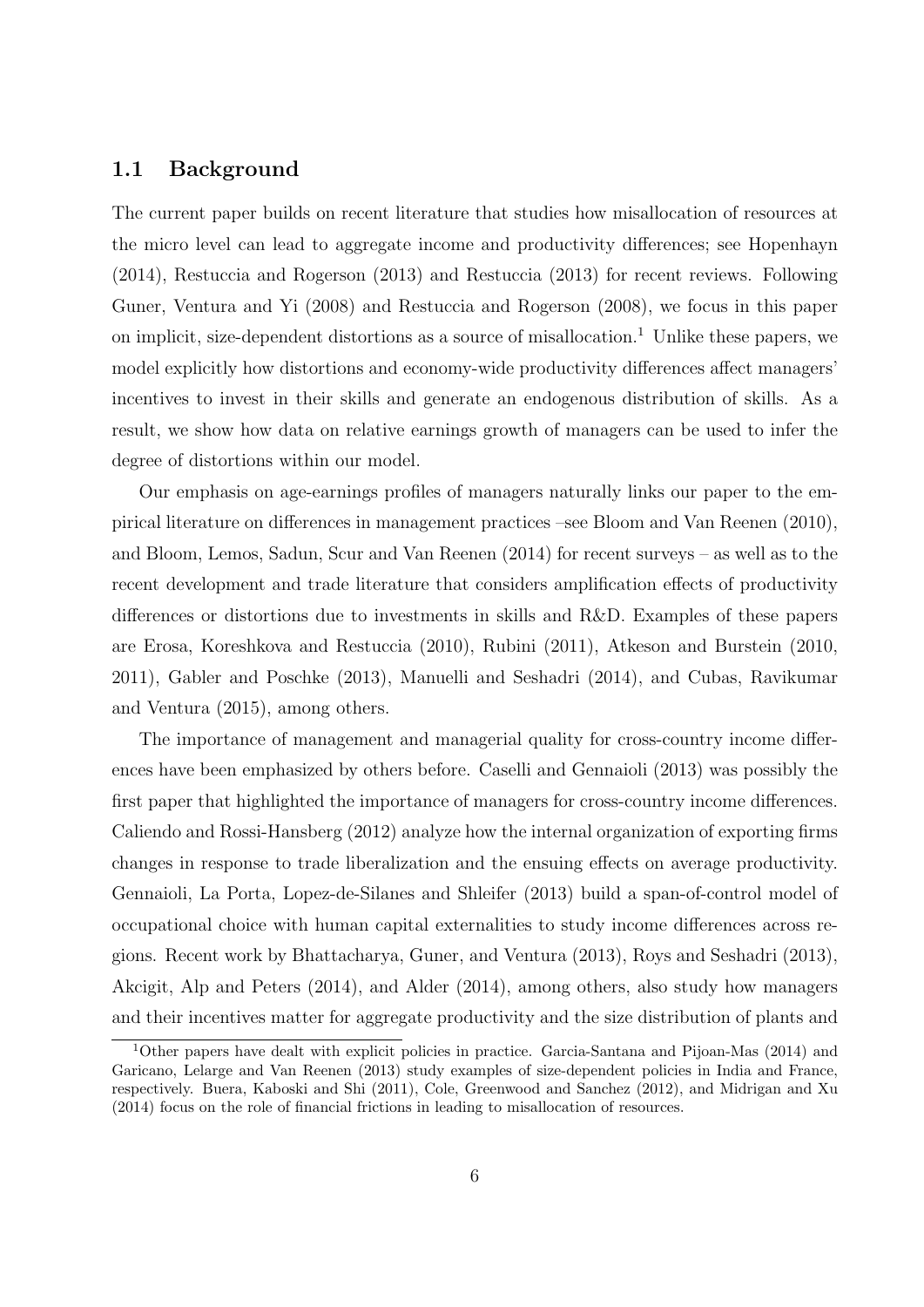firms. Differently from these papers, we document novel facts on managerial earnings and use these facts to discipline our model economy. Our emphasis on cross–country differences in managerial earnings also relates our paper to Lagakos, Moll, Porzio and Qian (2013), who study differences in age-earnings profiles, i.e. return to experience, across countries and show that they are flatter in poorer countries. We focus, however, on relative earnings growth of a particular group (managers).

Our paper is also connected to work that documents cross-country differences in plant and firm-level productivity and size. Hsieh and Klenow (2009), Bartelsman, Haltiwanger, and Scarpetta (2013), Hsieh and Klenow (2013) and Garcia-Santana and Ramos (2015) are examples of this line of work. Poschke (2014) builds a model of occupational choice with skill-biased change in managerial technology – managers with better skills benefit more from technological change – to account for cross-country differences in firm size distribution. Bento and Restuccia (2015) document cross-country differences in plant size in manufacturing, and develop a model where distortions affect investments in plant-level productivity. They use this model to draw a mapping from plant size to aggregate productivity differences.

Finally, our paper is related to recent papers that emphasize the link between managerial incentives, allocation of talent and income inequality. Celik (2015) studies how income inequality can affect the allocation of talent between routine production and innovation in an overlapping generations models in which agents can spend resources productively to enhance their skills, or unproductively to create signals about their skills. More closely related to our paper, Jones and Kim (2014) study a model in which heterogeneous entrepreneurs exert effort to generate growth in their incomes and how such effort can create a Pareto-tail for top incomes.

Our paper is organized as follows. Section 2 documents facts on age-earnings profiles for a set of high income countries. Section 3 presents the model and the modeling of distortions. Section 4 discusses the calibration of the benchmark model. Section 5 presents the findings associated to the introduction of differences in exogenous economy-wide productivity and size-dependent distortions. In section 6, we evaluate the importance of skill investments and transitions between managerial and non-managerial work over the life cycle for our findings. Section 7 quantifies the relative importance of distorsions vis-a-vis exogenous productivity differences in accounting for relative managerial earnings growth and output differences across countries. Finally, section 8 concludes.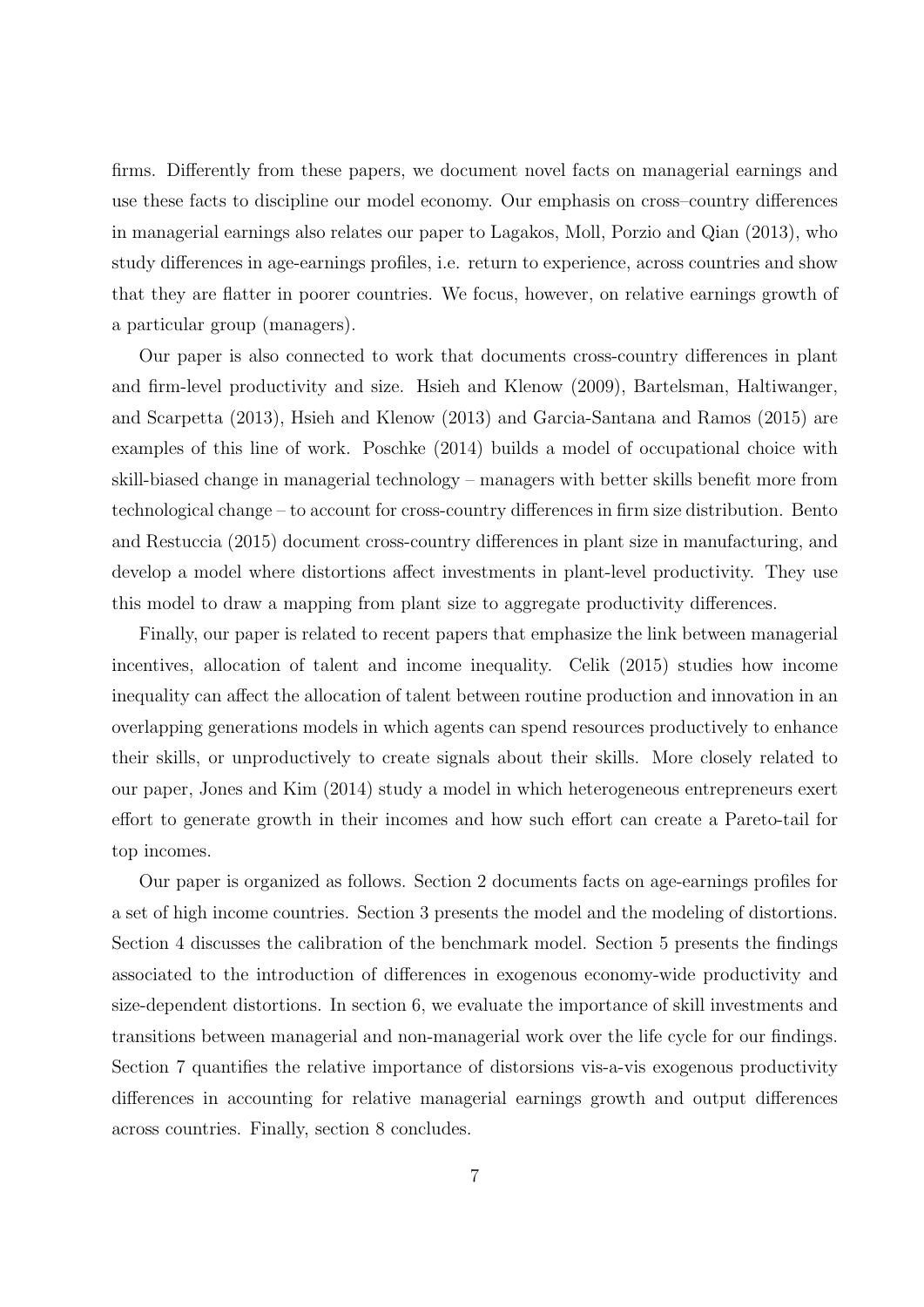### **2 Managerial Earnings over the Life Cycle**

In this section, we present age-earnings profiles for managers and non-managers for a group of high-income countries. Panel data on income dynamics are available for a small set of countries and even then since individuals with managerial occupations constitute a small group, it is not possible to construct age-earnings profiles for managers using panel data sets. As a result, we conduct our analysis with large cross-sectional data sets pertaining to different countries.

We use four data sources: The Integrated Public Use Microdata Series-USA (IPUMS-USA), IPUMS-International, Luxembourg Income Study (LIS), and the European Union Statistics on Income and Living Conditions (EU-SILC). IPUMS-International provides harmonized Census data for a large set of countries. Only few international censuses, however, contain information both on incomes and occupations. LIS is another harmonized international data set that contains cross-sectional individual level data on income and other socioeconomic characteristics. Finally, the EU-SILC contains both cross-sectional and longitudinal microdata data for European Union countries on income, work, poverty, social exclusion and living conditions.

Our final sample consists of 20 countries: Australia, Austria, Belgium, Canada, Denmark, Finland, France, Germany, Iceland, Ireland, Israel, Italy, Luxembourg, Netherlands, Norway, Spain, Sweden, Switzerland, the United Kingdom, and the United States. Table A1 in Appendix I shows survey years, data sources, and the number of observations for each country.

We construct age-earnings profiles by estimating earnings equations as a function of age, controlling for year effects and educational attainment. Specifically, for each country we estimate the following regression:

$$
\ln y_{it} = \alpha + \beta_1 a_{it} + \beta_2 a_{it}^2 + \gamma_t + \phi \ e_i + \varepsilon_{it},\tag{1}
$$

where  $y_{it}$  is earnings and  $a_{it}$  is age of individual *i* in year *t*. The coefficients  $\beta_1$  and  $\beta_2$  capture the non-linear relationship between age and earnings, while  $\gamma_t$  represents year fixed-effects. Finally,  $e_i$  is an individual dummy variable capturing college education: it is equal to 1 if the individual has a bachelor's degree or higher, and zero otherwise.<sup>2</sup> In this way we account,

<sup>&</sup>lt;sup>2</sup>The data does not allow us to use a more detailed education variable for all the countries in our sample.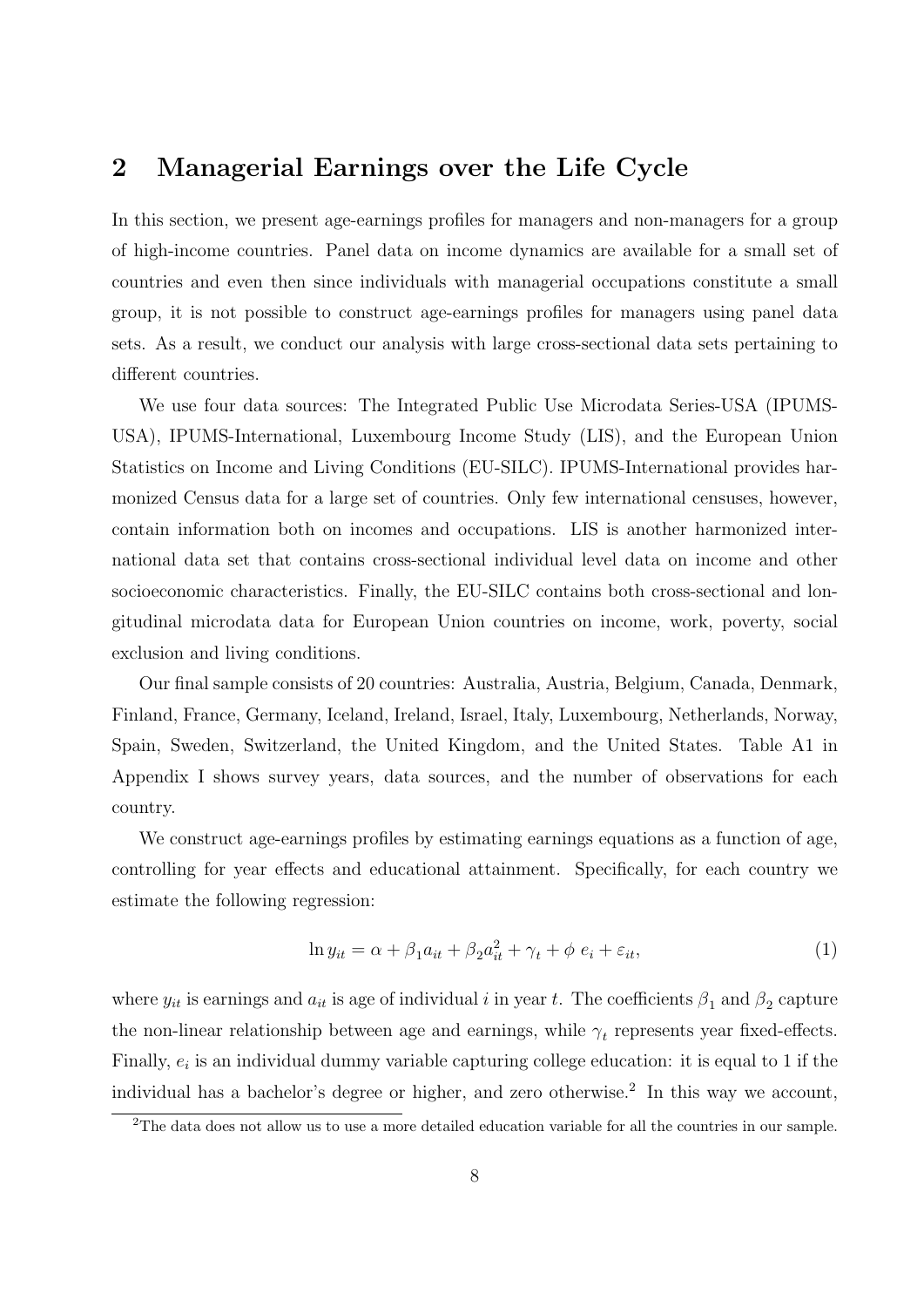for the fact that countries differ in the educational attainment of their population and could differ in the returns to education. We estimate this equation for individuals with managerial and non-managerial occupations separately.

To estimate equation (1), we restrict the samples to ages 25 to 64, and group all ages into eight 5-year age groups: 25-29, 30-34, ..., 60-64. Individuals are classified as *managers* and *non-managers* based on their reported occupations. Table A2 in Appendix I documents how managers are defined in different data sets. Whenever it is possible, we stick to the occupational classification by International Labor Organization.<sup>3</sup> The sample is further restricted to individuals who report positive earnings and work full time (at least 30 hours per week). Earnings are defined as the sum of wage & salary income and self-employment income. Most individuals in our samples earn either wages or self-employment income. However, the samples contain a small number of managers and non-managers who report positive amounts for both types of income.

Figure 1 reports age-earnings profiles for managers and non-managers for the US. Managerial incomes grow by a factor of about 1.75 in prime working years – between ages 25-29 and 50-54 – whereas incomes of non-managers only rise by a factor of 1.4.

Let the relative income growth,  $\hat{q}$  be defined as

$$
\hat{g} = \ln \left( \frac{\frac{\text{income manager, 50-54}}{\text{income manager, 25-29}}}{\frac{\text{income non manager, 50-54}}{\text{income non manager, 25-29}}} \right) \tag{2}
$$

Our *key finding* is the positive relationship between GDP per worker and the life cycle growth of earnings of managers relative to the growth of non-managerial earnings.<sup>4</sup> We report this relationship in Figure 2. While the results should be viewed with some caution due to small sample size, the relationship between log-GDP per worker and the steepness of managerial age-earning profiles is remarkably strong. The slope of the fitted line is about 0.57, and the correlation is 0.49. Consider countries along the fitted line in Figure 2. GDP per worker in Italy is about 12% lower than the GDP per worker in the U.S. This is associated with an almost 50% decline in the relative earnings growth for managers  $(\hat{g})$  declines from 0.22 to

<sup>3</sup>An individual is classified as a manager if his/her International Standard Classification of Occupations (ISCO-88) code is 11 ("Legislators, senior officials and managers"), 12 ("Corporate Managers"), or 13 ("General Managers"). We do not use the more recent ISCO-08, since most of our observations are dated earlier than 2008. Source: http://www.ilo.org/public/english/bureau/stat/isco/isco88/major.htm

<sup>4</sup>We use the data on GDP per worker in year 2000 from Penn World Tables 7.1, Heston et al (2012)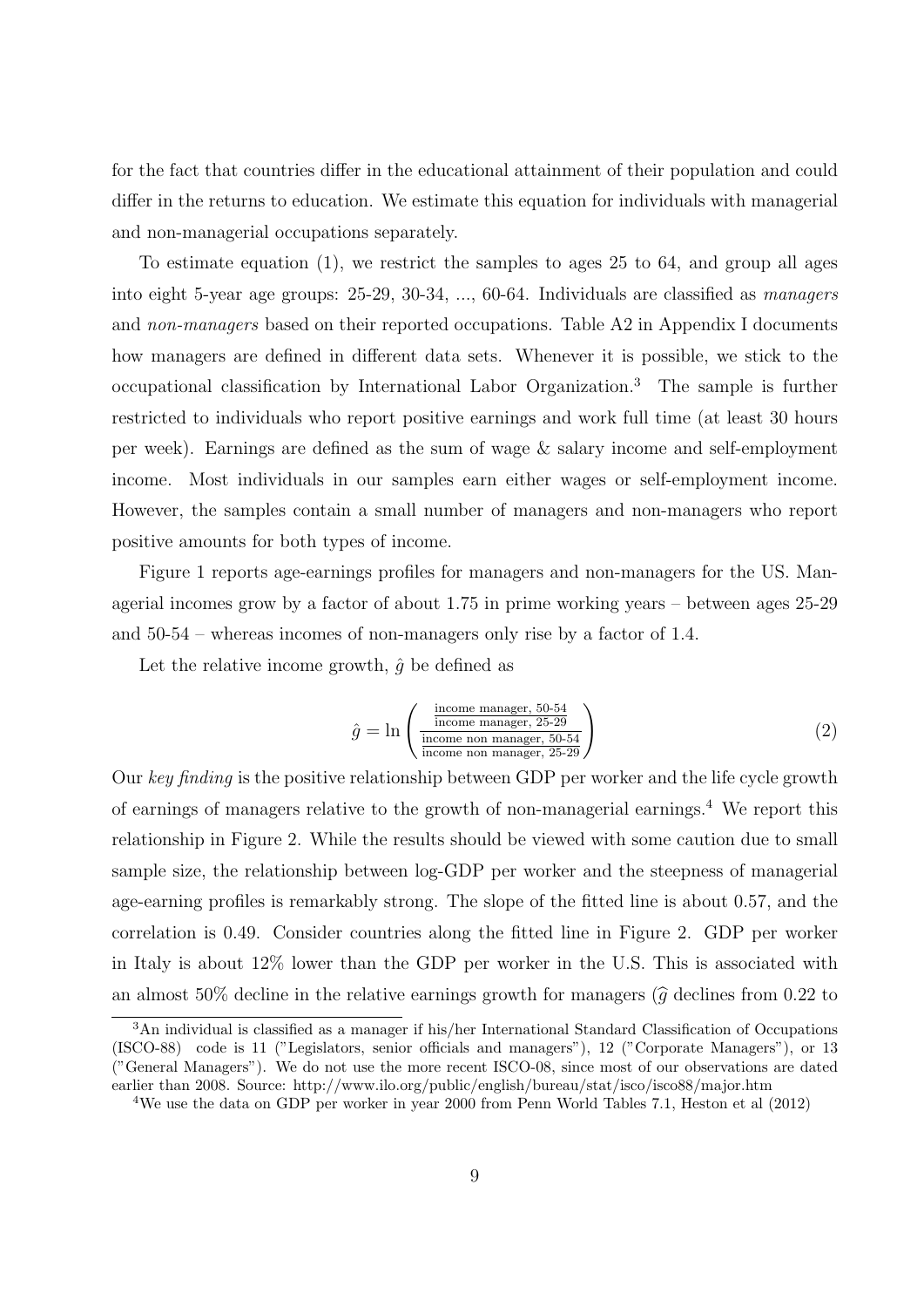0.11). When we go down to Sweden, GDP per worker declines by 25% from the U.S. level, while the relative earnings growth declines by about  $70\%$  ( $\hat{q}$  declines from 0.22 to 0.07).

Since higher GDP per worker is also associated with better management practices, there is also a very strong relation between the steepness of managerial age-earning profiles and management practices. This relation is shown in Figure 3. In countries with better management practices, such as the US or Germany, managers enjoy much higher relative earnings growth compared to managers in countries with poor management practices, such as Italy.<sup>5</sup>

**Robustness** We next perform several robustness checks regarding the composition of the sample and the regression equation. First, we exclude the self-employed from the whole sample, i.e. both from managers and non-managers, as well as only from the non-managers category. In the data, self-employed individuals are either those who state that their main source of income is self-employment, or the ones who have positive self-employment income and no wage and salary income. Many self-employed, especially those who report a nonmanagerial occupation, have both managerial and non-managerial duties and hence do not easily fit into our categorization. Figures 4 and 5 show that our results are robust to exclusion of all self-employed and self-employed non-managers.

Second, we narrow the definition of earnings to be wage and salary income only. Under this restriction, the self-employed who earn positive wage and salary income – either as managers or non-managers – are in the sample. However, their income from self-employment is not counted as part of their earnings. Figure 6 illustrates that dropping self-employment income from the notion of earnings does not change our results markedly.

Third, we run our benchmark regression under labor-force weights to control for potential effects associated to country size. As Figure 7 shows, adjusting by country size does not affect our results in any significant way. Finally, we control for work in the finance sector as managerial growth in this sector could arguably be much higher than in the rest of the economy. The results of this exercise are shown in Figures 8. As the figures show, none of these variations affect the central finding that relative earnings growth is positively associated to GDP per worker. We also run an exercise where we control for work in broad sectors (agriculture, manufacturing, services). Our key finding still holds.

<sup>&</sup>lt;sup>5</sup>The data on management practices is taken from Bloom, Genakos, Sadun, and Van Reenen (2012), Table 2.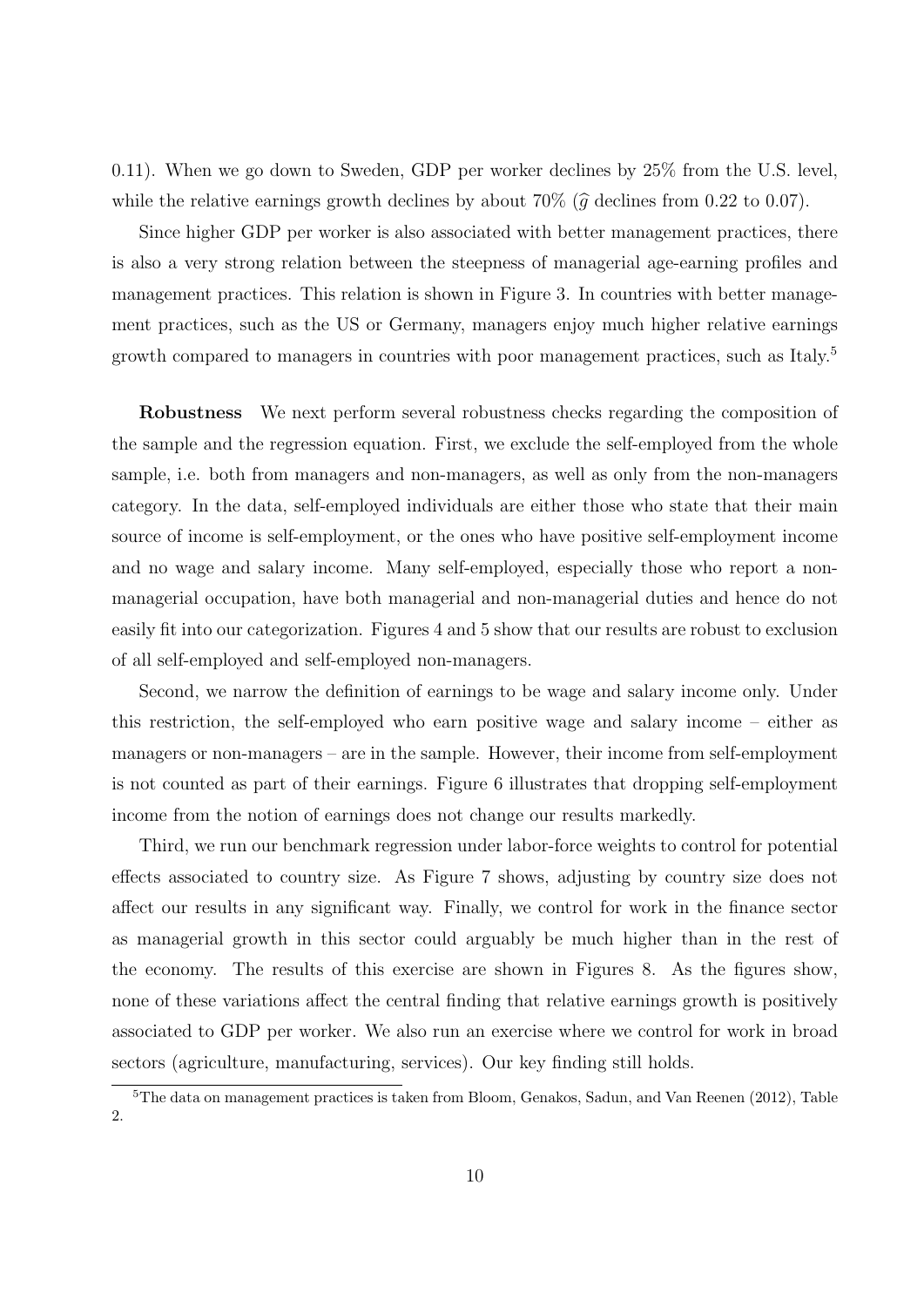#### **2.1 Are Managers Different?**

The main result in this section (Figure 2) indicates that earnings of managers grow faster relative to non-managers in richer countries. In the next section, we build a model economy in which steeper age earnings profiles of managers emerge as the result of higher investments that managers make to enhance their skills over the life-cycle in countries with either higher aggregate productivity or lower distortions. There are of course other non-managerial occupations/professions for which human capital investments over the life cycle arguably plays a key role. Do we observe a similar relation between the relative steepness of age earnings profiles and the GDP per worker for those other professions?

Figure 9 shows the findings when we replicate our exercise in Figure 2 for *professionals* – lawyers, engineers, doctors, etc. – since individuals in this group are likely to be more similar to managers in terms of their incentives to invest in skills.<sup>6</sup> We look at the earnings growth for professionals (instead of managers) relative to the earnings growth of workers – those who have non-professional, non-managerial occupations – versus GDP per worker. We find that there is no positive relation between GDP per worker and the relative earnings growth of professionals over their life-cycle. In Figure 10, we illustrate our findings when we repeat the same exercise for self-employed individuals – who are often used in applied work to capture the size of entrepreneurial activity in a country. Again, there is no systematic relation between the earnings growth for self employed individuals relative to workers (those who are not self-employed and have non-managerial occupations). Finally, we separate individuals in two broad categories; those with college education – four years or more of university education- and those without. Our results are illustrated in Figure 11. We find in this case a small, near zero, relationship between relative earnings growth and output per worker.

Overall, these results strongly suggest that forces that affect age earnings profiles of managers relative to workers/non-managers are rather specific to the incentives they face, and are unlikely to be due to factors that affect all individuals in the economy, such as non-linear income taxation. We present below a parsimonious model able to capture these key properties of the data.

<sup>6</sup>We define professionals as individuals who hold occupations in Group 2 in ISCO-88. Source: http://www.ilo.org/public/english/bureau/stat/isco/isco88/major.htm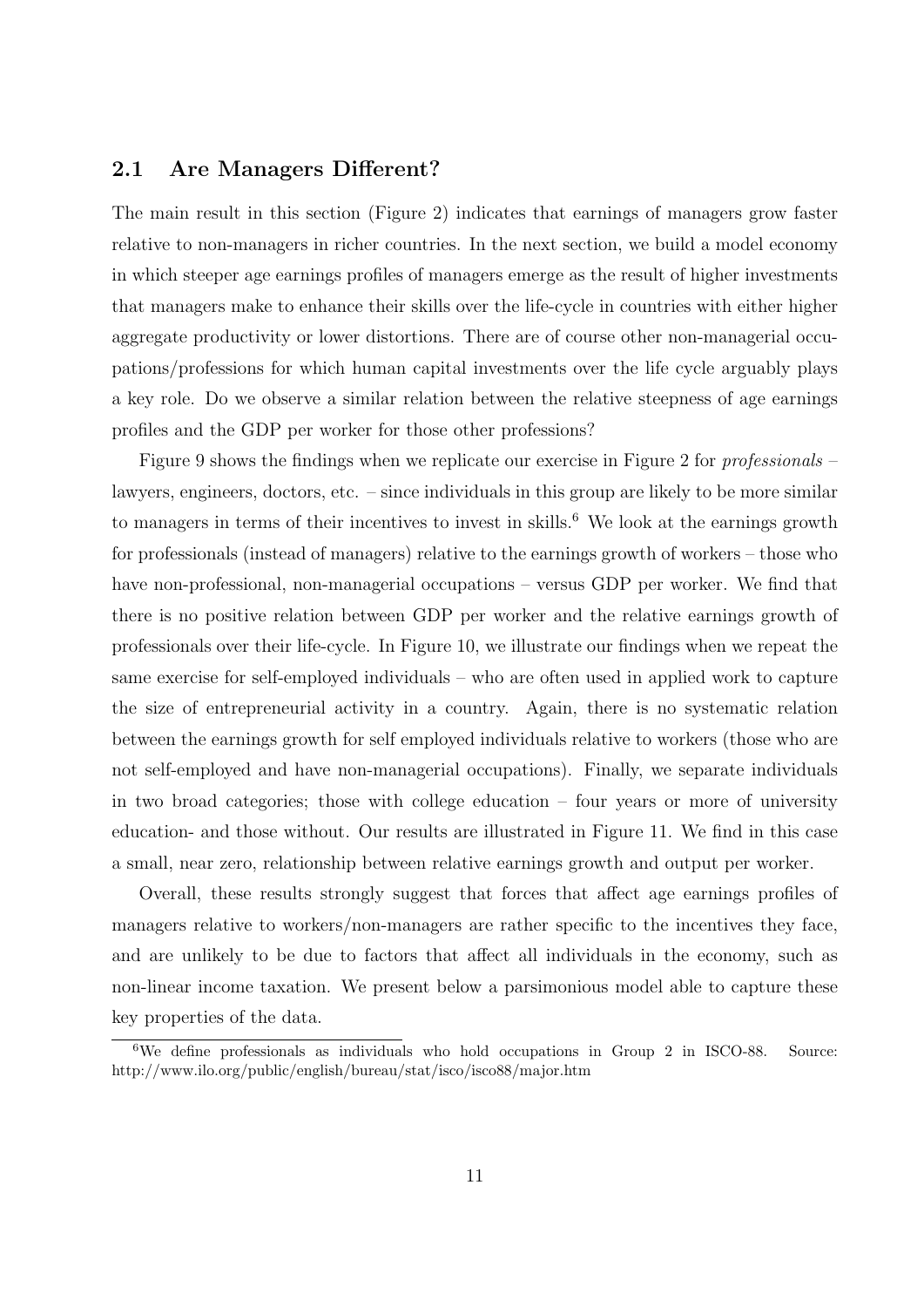### **3 Model**

We develop a life-cycle, span-of-control model, where managers invest in their skills. Time is discrete. Each period, a cohort of heterogeneous individuals that live for J periods are born. Each individual maximizes the lifetime utility from consumption, so the life-time discounted utility of an agent born at date *t* is given by

$$
\sum_{j=1}^{J} \beta^{j-1} \log(c_j(t+j-1)),
$$
\n(3)

where  $\beta \in (0,1)$  and  $c_i(t)$  is the consumption of an age-*j* agent at date *t*.

Each agent is born with an initial endowment of managerial ability. We denote managerial ability by *z*. We assume that initial (age-1) abilities of an agent born at date *t* are given by  $z_1(t) = G_z(t)z$ , and *z* is drawn from an exogenous distribution with cdf  $F(z)$  and density  $f(z)$  on [0,  $z^{\text{max}}$ ]. That is, individuals are heterogenous in initial managerial ability, and abilities for newborns are shifted in each date by the factor  $G_z(t)$ . We assume that  $G_z(t)$ grows at the constant (gross) rate  $1 + g_z$ .

Each agent is also endowed with one unit of time which she supplies inelastically as a manager or as a worker. In the very first period of their lives, agents must choose to be either *workers* or *managers*. This decision is irreversible. If an individual chooses to be a worker, her managerial efficiency units are foregone, and she supplies one efficiency unit of labor at each age *j*. Retirement occurs exogenously at age *JR*. The decision problem of a worker is to choose how much to consume and save every period.

If an individual chooses instead to be a manager, she has access to a technology to produce output, which requires managerial ability in conjunction with capital and labor services. Hence, given factor prices, she decides how much labor and capital to employ every period. In addition, in every period, a manager decides how much of his/her net income to allocate towards current consumption, savings and investments in improving her/his managerial skills. Retirement for managers also occurs exogenously at age *JR*.

We assume that each cohort is  $1 + n$  bigger than the previous one. These demographic patterns are stationary so that age-*j* agents are a fraction  $\mu_j$  of the population at any point in time. The weights are normalized to add up to one, and obey the recursion,  $\mu_{j+1} = \mu_j/(1+n)$ .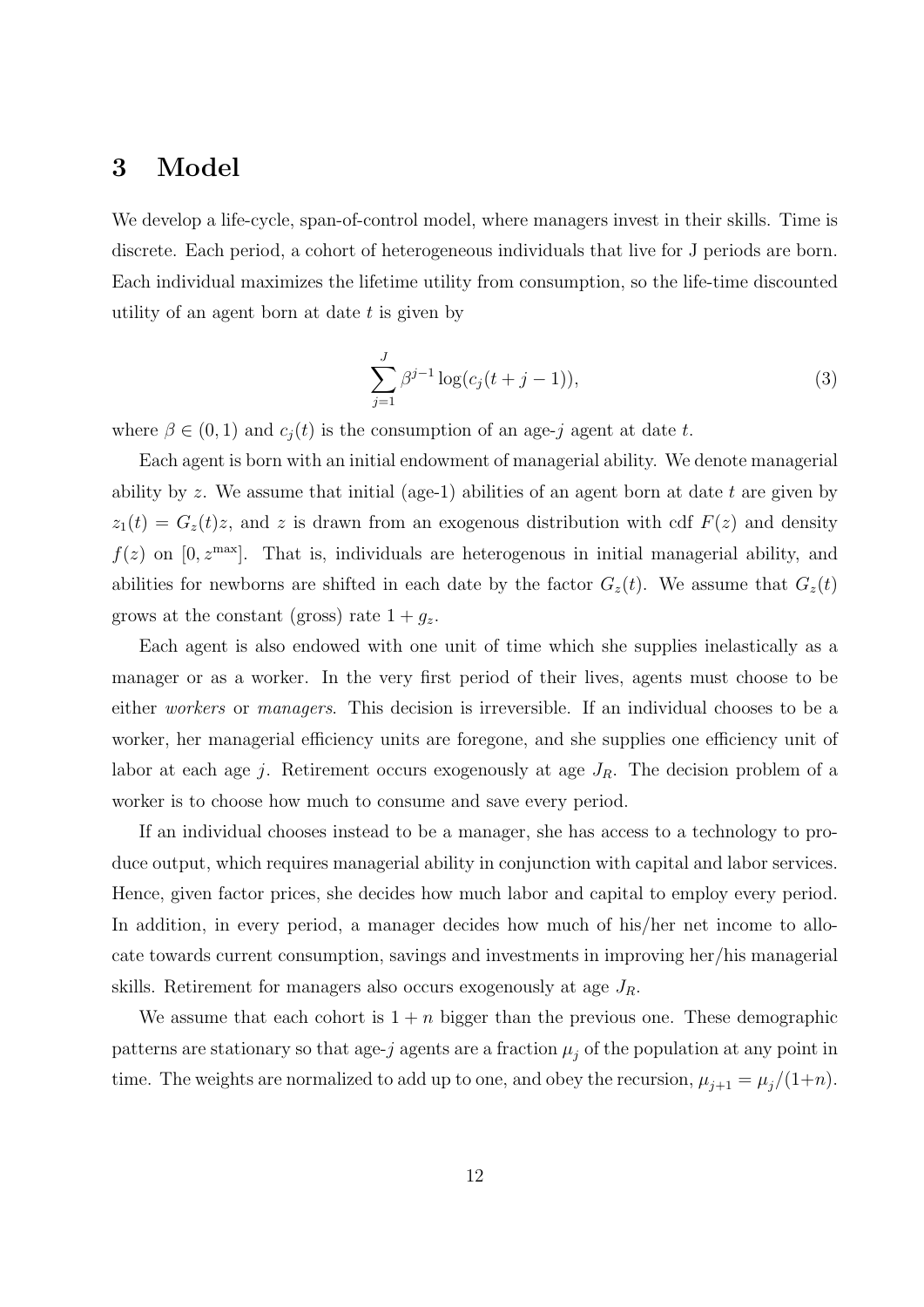**Technology** Each manager has access to a span-of-control technology. A plant at date *t* comprises of a manager with ability *z* along with labor and capital,

$$
y(t) = A(t)z^{1-\gamma} \left( k^{\alpha} n^{1-\alpha} \right)^{\gamma},
$$

where  $\gamma$  is the span-of-control parameter and  $\alpha\gamma$  is the share of capital.<sup>7</sup> The term  $A(t)$  is productivity term that is common to all establishments, and given by  $A(t) = \overline{A} G_A(t)$ , where  $G_A(t)$  grows at the (gross) rate  $1 + g_A$ . Thus,  $\overline{A}$  controls the *level* of exogenous productivity.

Every manager can enhance her future skills by investing current income in skill accumulation. The law of motion for managerial skills for a manager who is born at period *t* is given by

$$
z_{j+1}(t+j) = (1 - \delta_z)z_j(t+j-1) + g(z_j(t+j-1), x_j(t+j-1), j)
$$
  
= 
$$
(1 - \delta_z)z_j(t+j-1) + B(j)z_j(t+j-1)^{\theta_1}x_j(t+j-1)^{\theta_2},
$$

where  $x_j(t)$  is goods invested in skill accumulation by a manager of age *j* in period *t*. We assume that  $\theta_1 \in (0,1)$  and  $\theta_2 \in (0,1)$ *. B*(*j*) is the overall efficiency of investment in skills at age *j.* The skill accumulation technology described above satisfies three important properties, of which the first two follow from the functional form and the last one is an assumption. First, the technology shows complementarities between current ability and investments in next period's ability; i.e.  $g_{zx} > 0$ . Second,  $g(z, 0, j) = 0$ . That is, investments are essential to increase the stock of managerial skills. Finally, since  $\theta_2 < 1$ , there are diminishing returns to skill investments, i.e.  $g_{xx} < 0$ . Furthermore, we assume that  $B(j) = (1 - \delta_{\theta})B(j - 1)$ with  $B(1) = \theta$ .

#### **3.1 Decisions**

Let factor prices be denoted by  $R(t)$  and  $w(t)$  for capital and labor services, respectively. Let  $a_j(t)$  denote assets at age *j* and date *t* that pay the risk-free rate of return  $r(t) = R(t) - \delta$ .

**Managers** We assume that there are no borrowing constraints. As a result, factor demands and per-period managerial income (profits) are age-independent, and only depend

<sup>7</sup> In referring to production units, we use the terms *establishment* and *plant* interchangeably.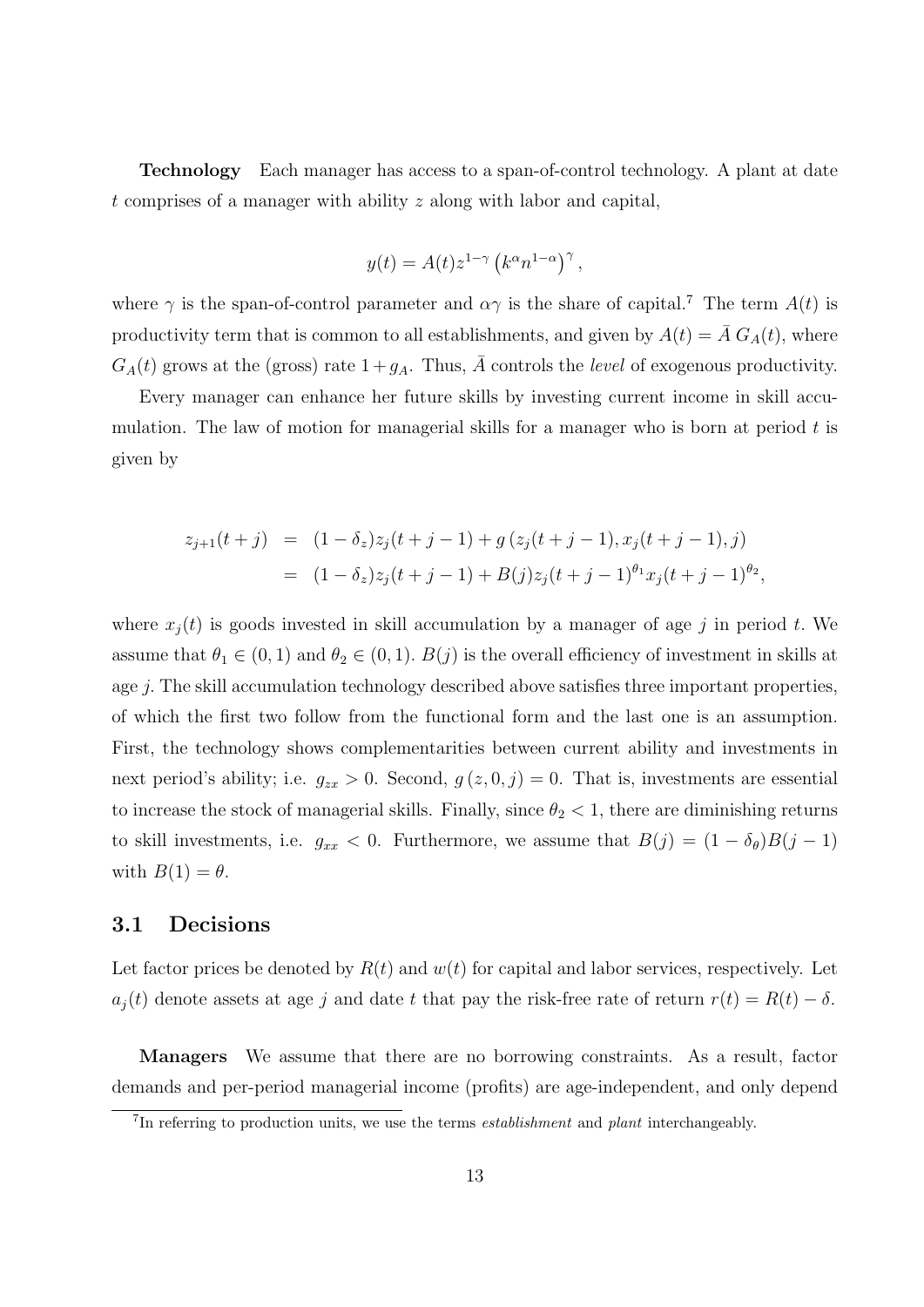on her ability *z* and factor prices. The income of a manager with ability *z* at date *t* is given by

$$
\pi(z,r,w,A,t) \equiv \max_{n,k} \ \{A(t)z^{1-\gamma}\left(k^{\alpha}n^{1-\alpha}\right)^{\gamma} - w(t)n - (r(t)+\delta)k\}.
$$

Factor demands are given by

$$
k(z,r,w,A,t) = (A(t)(1-\alpha)\gamma)^{\frac{1}{1-\gamma}} \left(\frac{\alpha}{1-\alpha}\right)^{\frac{1-\gamma(1-\alpha)}{1-\gamma}} \left(\frac{1}{r(t)+\delta}\right)^{\frac{1-\gamma(1-\alpha)}{1-\gamma}} \left(\frac{1}{w(t)}\right)^{\frac{\gamma(1-\alpha)}{1-\gamma}} z,
$$
\n(4)

and

$$
n(z,r,w,A,t) = (A(t)(1-\alpha)\gamma)^{\frac{1}{1-\gamma}} \left(\frac{\alpha}{1-\alpha}\right)^{\frac{\alpha\gamma}{1-\gamma}} \left(\frac{1}{r(t)+\delta}\right)^{\frac{\alpha\gamma}{1-\gamma}} \left(\frac{1}{w(t)}\right)^{\frac{1-\alpha\gamma}{1-\gamma}} z.
$$
 (5)

Substituting these into the profit function, one can show that managerial income is given by

$$
\pi(z,r,w,A,t) = A(t)^{\frac{1}{1-\gamma}} \Omega \left(\frac{1}{r(t)+\delta}\right)^{\frac{\alpha\gamma}{1-\gamma}} \left(\frac{1}{w(t)}\right)^{\frac{\gamma(1-\alpha)}{1-\gamma}} z,
$$
\n(6)

where  $\Omega$  is a constant equal to

$$
\Omega \equiv (1 - \alpha)^{\frac{\gamma(1 - \alpha)}{(1 - \gamma)}} \alpha^{\frac{\gamma \alpha}{(1 - \gamma)}} (1 - \gamma) \gamma^{\frac{\gamma}{1 - \gamma}}.
$$
\n(7)

Note that since profits are linear function of managerial ability, *z*, the impact of *additional* skills on profits is independent of *z*, and a function of parameters, exogenous productivity, and prices only. Also note that given two managers, with ability levels *z* and *z ′ ,* we have

$$
\frac{k(z',r,w,A,t)}{k(z,r,w,A,t)} = \frac{n(z',r,w,A,t)}{n(z,r,w,A,t)} = \frac{\pi(z',r,w,A,t)}{\pi(z,r,w,A,t)} = \frac{z'}{z}.
$$

Hence, differences in managerial abilities map one-to-one to differences in establishments sizes and managerial incomes.

The problem of a manager is to maximize (3), subject to

$$
c_j(t+j-1) + x_j(t+j-1) + a_{j+1}(t+j) = \pi(z, r, w, A, t+j-1) + (1 + r(t+j-1))a_j(t+j-1) \quad \forall 1 \le j \le J_R - 1,
$$
\n(8)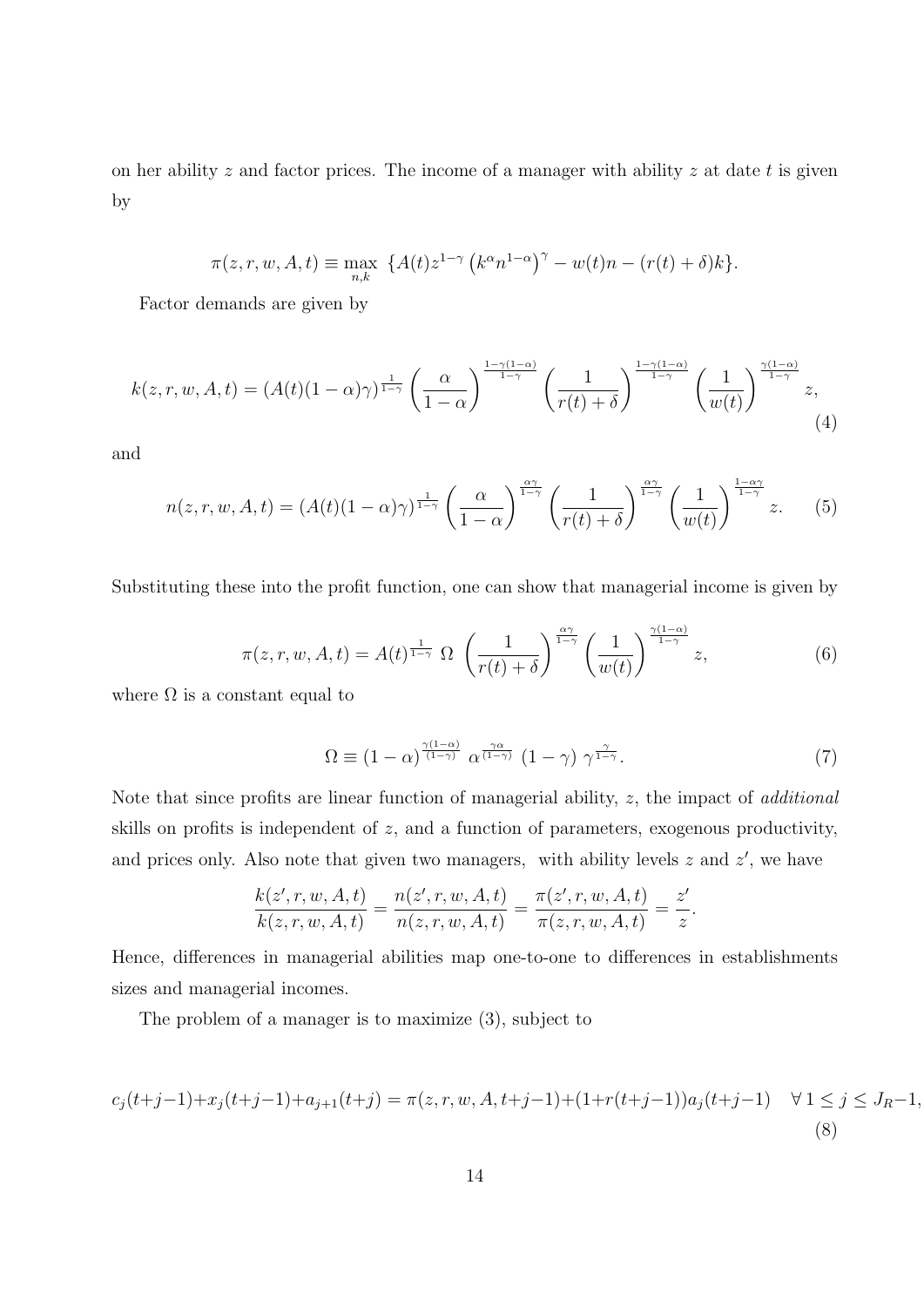$$
c_j(t+j-1) + a_{j+1}(t+j) = (1 + r(t+j-1))a_j(t+j-1) \qquad \forall j \ge J_R,
$$
 (9)

and

$$
z_{j+1}(t+j) = (1 - \delta_z)z_j(t+j-1) + B(j)z_j(t+j-1)^{\theta_1}x_j(t+j-1)^{\theta_2} \quad \forall \ 1 \le j < J_R - 1,\tag{10}
$$

with  $a_{J+1}(.) = 0$ . The manager chooses consumption at each age, assets and investments in skill formation. For a manager who is born in period t with initial managerial ability  $z(t)$ , let the value of lifetime discounted utility of being a manager in age 1 be  $V(z(t))$ .

The solution to the problem of a manager is characterized by two conditions. First, the solution for next-period assets implies a standard Euler equation for asset accumulation

$$
\frac{1}{c_j(t+j-1)} = \beta(1+r(t+j))\frac{1}{c_{j+1}(t+j)}, \quad \forall \ 1 \le j < J \tag{11}
$$

Second, the optimality condition for skill investments  $(x)$  and  $(11)$  imply the following noarbitrage condition for investing in physical capital and skills

$$
\underbrace{(1+r(t+j))}_{\text{marginal cost}} = \underbrace{\pi_z(t+j) \, g_x(t+j-1) + \frac{g_x(t+j-1)}{g_x(t+j)} [1 + g_z(t+j) - \delta_z]}_{\text{marginal benefit}} \quad \forall \, 1 \leq j < J_R - 2,
$$
\n
$$
(12)
$$

For age  $j = J_R - 2$ , we have

$$
\underbrace{(1+r(t+j))}_{\text{marginal cost}} = \underbrace{\pi_z(t+j) g_x(t+j-1)}_{\text{marginal benefit}},
$$
\n(13)

The left-hand side of equation (13) is next period's gain in income from one unit of current savings. The manager can also use this one unit as an investment on her skills. Hence, the term  $g_x(.)$  on the right-hand side stands for the additional skills available next period from an additional unit of investment in the current period. The term  $\pi_z(.)$  is the additional profit generated from an additional unit of managerial skills. Therefore, the right-hand side is the income again captured by the manager in his last working-age from investing one unit of the current consumption good in skill accumulation. It follows that one period before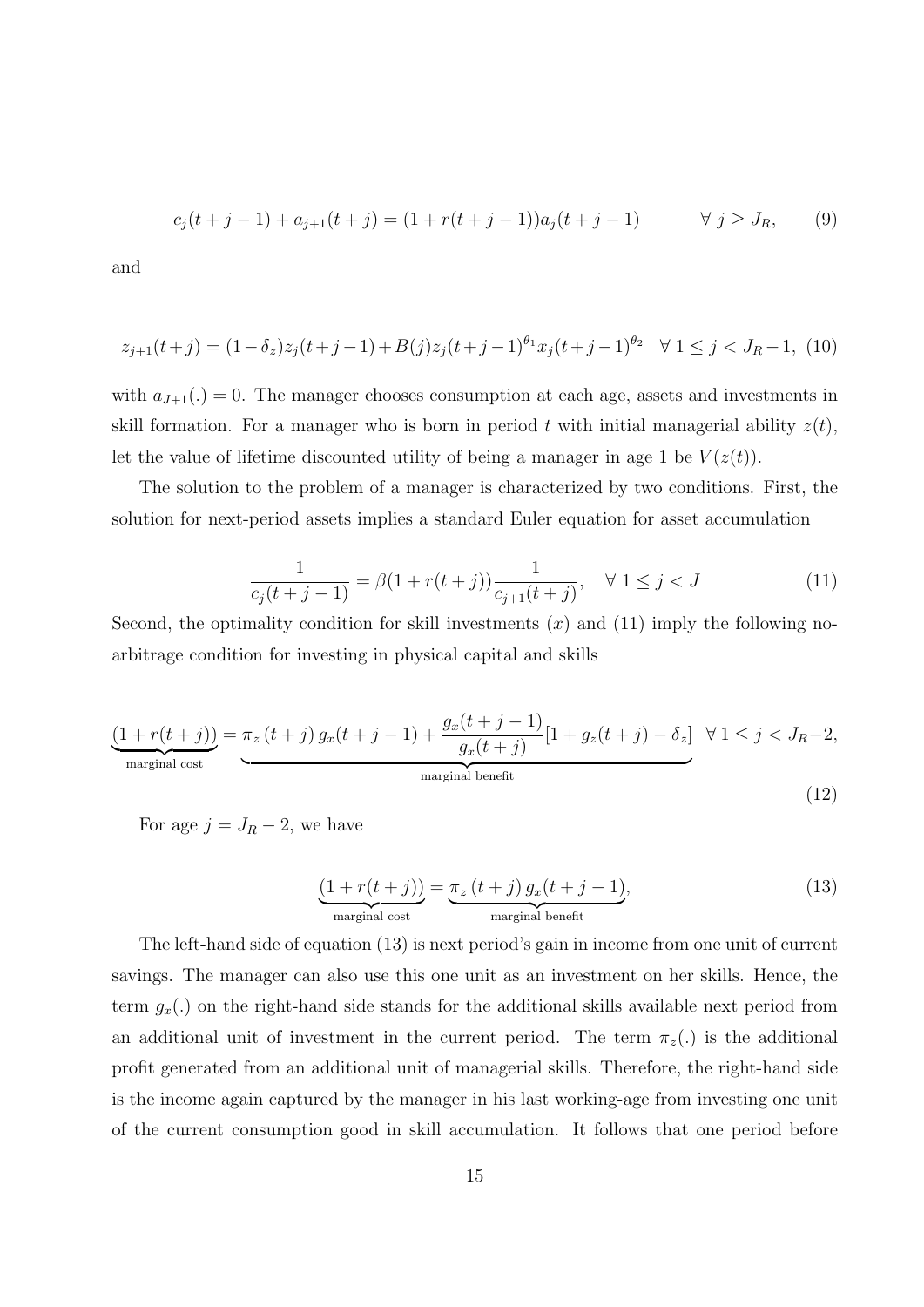retirement, the manager must be indifferent at the margin between investing in assets and skills.

For ages less than  $j = J_R - 2$ , the marginal benefit incorporates an additional term as equation (12) shows. This term appears as an extra unit of investment also relaxes the skill accumulation constraint in the subsequent period.

**Workers** The problem of an age-*j* worker is to maximize (3) by choice of consumption and assets at each age, subject to

$$
c_j(t+j-1) + a_{j+1}(t+j) = w(t+j-1) + (1 + r(t+j-1))a_j(t+j-1) \quad \forall 1 \le j \le J_R - 1 \tag{14}
$$

and

$$
c_j(t+j-1) + a_{j+1}(t+j) = (1 + r(t+j-1))a_j(t+j-1) \qquad \forall j \ge J_R, \qquad (15)
$$

with  $a_{J+1}(\cdot) = 0$ . Like managers, workers can borrow and lend without any constraint as long as they do not die with negative assets. For an individual born period *t,* let the life-time discounted utility of being a worker at age 1 be given by *W*(*t*).

**Occupational Choice** Let  $z^*(t)$  be the ability level at which a 1-year old agent is indifferent between being a manager and a worker. This threshold level of *z* is given by (as agents are born with no assets)

$$
V(z^*(t)) = W(t). \tag{16}
$$

Given all the assumptions made, V is a continuous and a strictly increasing function of z. Therefore, (16) has a well-defined solution,  $z^*(t)$ , for all  $t$ .

#### **3.2 Balanced Growth**

We focus from now on the *balanced growth* scenario. In this case, the rate of return to assets and the fraction of managers are constant, and all variables grow in the long run at specified rates, driven ultimately by the two sources of growth in the environment: exogenous productivity growth and exogenous growth in the managerial skills of newborns. In Appendix 2, we show that our economy has a balanced growth path if and only if initial skills growth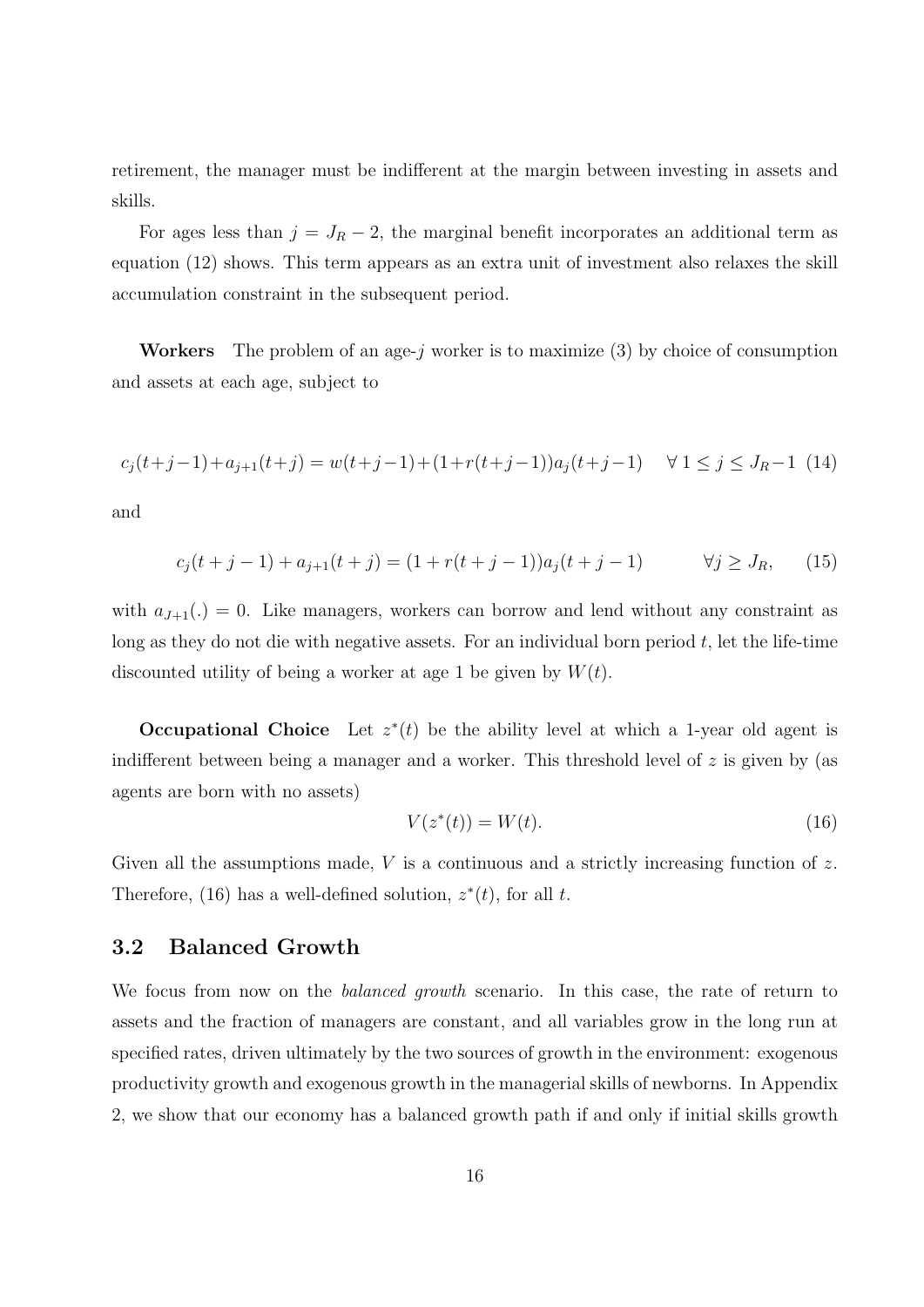takes place at a given rate. We show therein that the growth rate in output per person (*g*) along a the balanced growth path is given by

$$
1+g=(1+g_A)^{\psi},
$$

where *ψ*

$$
\psi \equiv \frac{1 - \theta_1}{\gamma (1 - \alpha) + (1 - \theta_2)(1 - \gamma) - \theta_1 (1 - \alpha \gamma)}.
$$

#### **3.3 Equilibrium**

We outline now what constitutes an equilibrium for an economy in the stationary case, i.e. along a balanced growth path. We normalize variables to account for stationary growth. Define the growth factor  $D(t) \equiv (1+g)^t$ . Hence, we normalize variables wage rates, managerial income, individual consumption, asset holdings and factor demands by  $D(t)$ , and denote normalized variables by the "  $\hat{ }$  " symbol (i.e.  $\hat{a}_j = a_j(t)/D(t)$ ). Regarding managerial abilities, recall that managerial ability levels of members of each new cohort are given by  $z_1(t) = \tilde{z}(t)z$ , with a common component that grows over time at the rate  $g_z$ , and a random draw, *z*, distributed with cdf  $F(z)$  and density  $f(z)$  on [0,  $z^{\text{max}}$ ]. Hence, the normalized component is simply *z* for each individual. After the age-1, and given the stationary threshold value *z ∗* , the distribution of managerial abilities is endogenous as it depends on investment decisions of managers over their life-cycle.

Let managerial abilities take values in set  $\mathcal{Z} = [z^*, \overline{z}]$  with the endogenous upper bound *z*. Similarly, let  $\mathcal{A} = [0, \overline{a}]$  denote the possible asset levels. Let  $\psi_j(\hat{a}, z)$  be the mass of age-*j* agents with assets  $\hat{a}$  and skill level *z*. Given  $\psi_j(\hat{a}, z)$ , let

$$
f_j(z) = \int \psi_j(\hat{a}, z) d\hat{a},
$$

be the skill distribution for age-*j* agents. Note that  $f_1(z) = f(z)$  by construction.

Each period those agents whose initial ability is above *z <sup>∗</sup>* work as managers, whereas the rest are workers. Then, in a stationary equilibrium with given prices,  $(r, \hat{w})$ , labor, capital and goods markets must clear. The labor market equilibrium condition can be written as

$$
\sum_{j=1}^{J_R-1} \mu_j \int_{z^*}^{\overline{z}} \hat{n}(z, r, \hat{w}, \bar{A}) f_j(z) dz = F(z^*) \sum_{j=1}^{J_R-1} \mu_j
$$
 (17)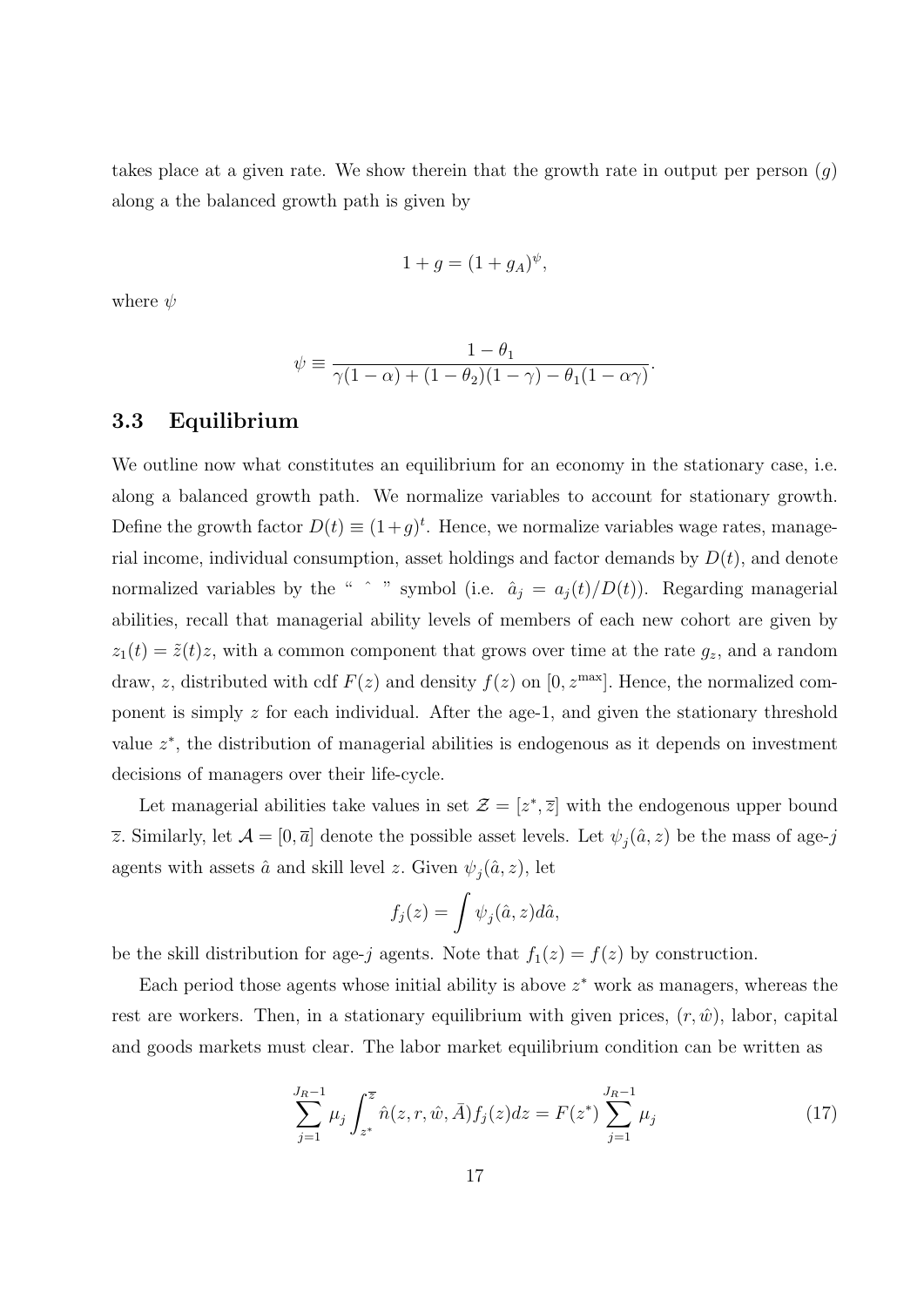where  $\mu_j$  is the total mass of cohort *j*. The left-hand side is the labor demand from  $J_R - 1$ different cohorts of managers. A manager with ability level *z* demands  $\hat{n}(z, r, \hat{w}, \bar{A})$  units of labor and there are  $f_i(z)$  of these agents. The right-hand side is the fraction of each cohort employed as workers. Let  $\hat{L}$  denote the size of normalized, aggregate labor in stationary equilibrium.

In the capital market, the demand for capital services must equal the aggregate value of the capital stock. Hence,

$$
\sum_{j=1}^{J_R-1} \mu_j \int_{z^*}^{\overline{z}} \hat{k}(z, r, \hat{w}, \bar{A}) f_j(z) dz = \hat{K}
$$
 (18)

where  $\hat{K}$  is the normalized, per person stock of capital and  $\hat{k}(z, r, \hat{w}, \bar{A})$  is capital demand from a manager with ability *z*. The goods market equilibrium condition requires that the sum of undepreciated capital stock and aggregate output produced in all plants in the economy is equal to the sum of aggregate consumption and savings across all cohorts plus skill investments by all managers across all cohorts.

**Discussion** We now discuss a few properties of the model economy that are of importance for our subsequent analysis. First, it is worth noting that managerial investments are essential for the model to reproduce the facts on managerial earnings documented in section 2. In the absence of investments, initial managerial ability depreciates and managerial earnings would decline over the life cycle. This stands in contrast with the evidence documented for the United States and other countries, where earnings of managers relative to non managers grow substantially with age.

Second, our environment offers a natural notion of aggregate *managerial quality*, or total managerial skills per manager,  $\hat{Z}$ . Formally,

$$
\hat{Z} \equiv \frac{\sum_{j=1}^{J_R - 1} \mu_j \int_{z^*}^{\overline{z}} z f_j(z) dz}{\hat{M}},
$$
\n(19)

where  $\hat{M}$  is the number of managers in equilibrium. Hence, changes in managerial quality in response to changes in the environment are determined by changes in the number of managers (i.e. changes in  $z^*$ ), as well as by changes in the distribution of skills. That is, changes in the incentives to accumulate managerial skills will naturally induce changes in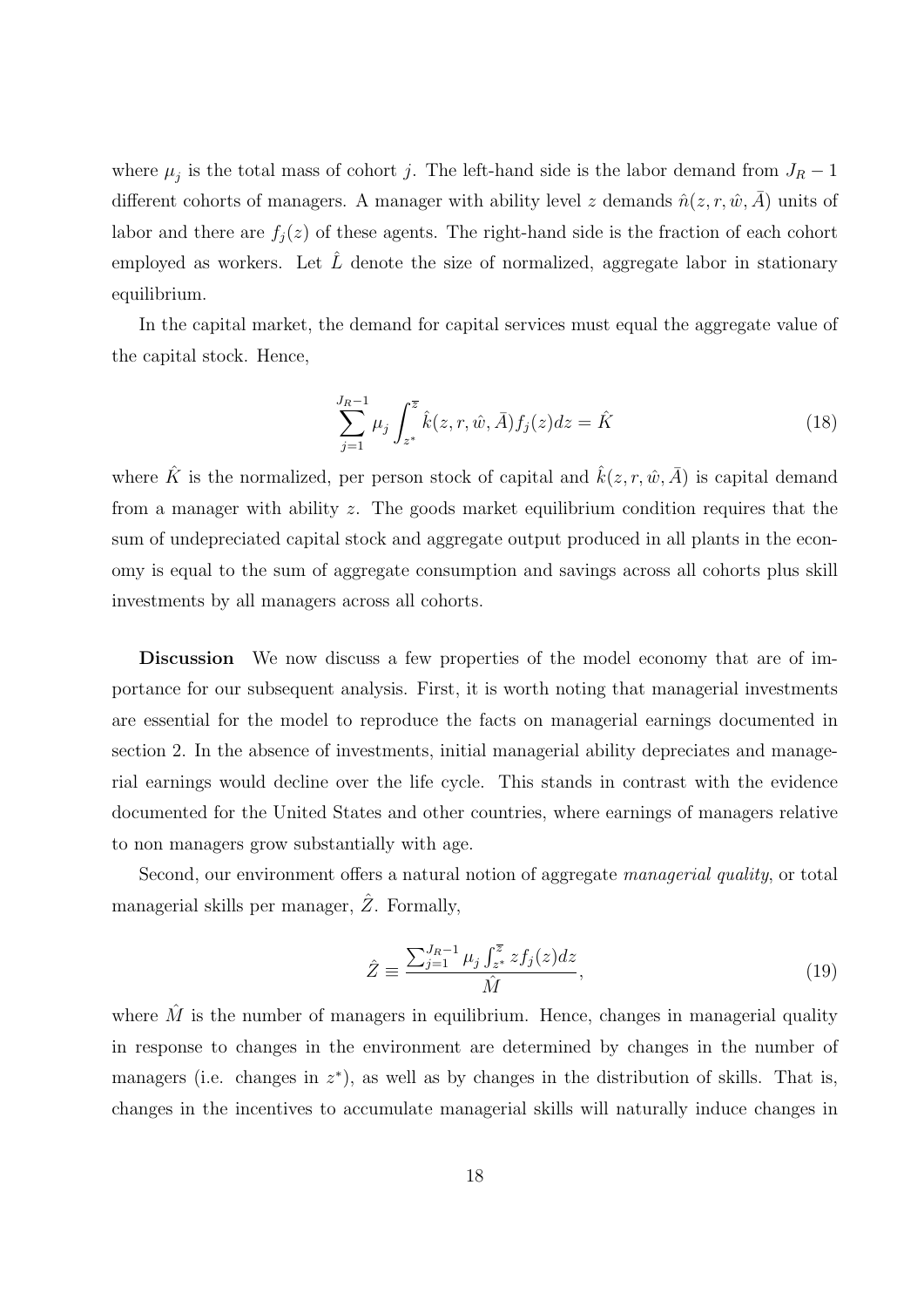managerial quality. Even if the threshold *z ∗* in unchanged in response to a change in the environment, the mass of individuals at each level of managerial ability over the life cycle will change as individuals optimally adjust their skill accumulation plans.

Finally, our model of production at heterogenous units aggregates into an production function. It is possible to show that aggregate output can be written as

$$
\hat{Y} = \bar{A} \; \hat{Z}^{1-\gamma} \; \hat{M}^{1-\gamma} \; \hat{K}^{\gamma\alpha} \hat{L}^{\gamma(1-\alpha)} \tag{20}
$$

As we discuss in next sections, changes in occupational decisions across steady-state equilibria affect output in different ways. On the one hand, a reduction in *z ∗* raises the number of managers but reduces the size of aggregate labor in equation (20). On the other hand, a reduction in z<sup>\*</sup> reduces the magnitude of managerial quality as defined above since marginal managers are less able than inframarginal ones. As we show next, the resulting managerial quality changes can be quantitatively large in response to policy-induced occupational shifts.

#### **3.4 Size-Dependent Distortions**

Consider now the stationary environment in which managers face distortions to operate production plants. We model these distortions as size-dependent output taxes. In particular, we assume an establishment with output *y* faces an average tax rate  $T(y) = 1 - \lambda y^{-\tau}$ . This tax function, initially proposed by Benabou (2002), has a very intuitive interpretation: when  $\tau = 0$ , distortions are the same for all establishments and they all face an output tax of  $(1 - \lambda)$ . For  $\tau > 0$ , the distortions are size-dependent, i.e. larger establishments face higher distortions than smaller ones. Hence,  $\tau$  controls how dependent on size the distortions are.<sup>8</sup>

With distortions, profits are given by

$$
\pi(z, \hat{r}, \hat{w}, \bar{A}) = \max_{n,k} \{ \underbrace{\lambda \bar{A}^{1-\tau} z^{(1-\gamma)(1-\tau)}}_{\text{after-tax output}} \left( k^{\alpha} n^{1-\alpha} \right)^{\gamma(1-\tau)} - \hat{w}n - (\hat{r} + \delta)k \}
$$

<sup>8</sup>This specification has been recently used by Bauer and Rodriguez-Mora (2014) and Bento and Restuccia (2015) in the development literature. In a public-finance context, this specification has been used by Heathcote, Storesletten and Violante (2014) and Guner, Lopez-Daneri and Ventura (2014), among others, to analyze the effects of income tax progressivity.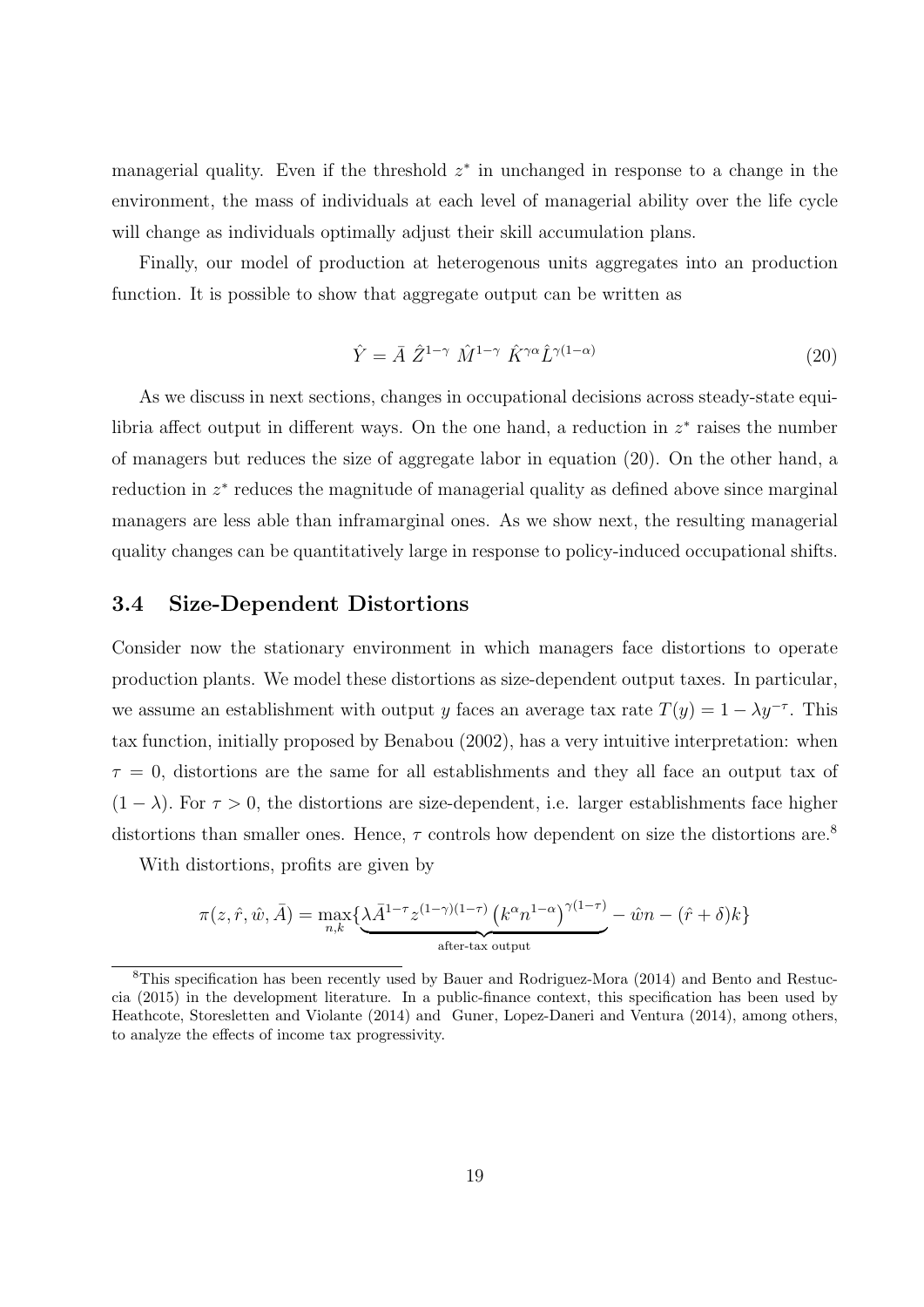From the first order conditions, the factor demands are now given by

$$
n(z, \hat{r}, \hat{w}, \bar{A}) = \left[\lambda \bar{A}^{1-\tau} \gamma (1-\alpha)(1-\tau)\right]^{\frac{1}{1-\gamma(1-\tau)}} \times \times \left(\frac{1}{\hat{r}+\delta}\right)^{\frac{\gamma\alpha(1-\tau)}{1-\gamma(1-\tau)}} \left(\frac{\alpha}{1-\alpha}\right)^{\frac{\gamma\alpha(1-\tau)}{1-\gamma(1-\tau)}} \left(\frac{1}{\hat{w}}\right)^{\frac{1-\gamma\alpha(1-\tau)}{1-\gamma(1-\tau)}} z^{\frac{(1-\gamma)(1-\tau)}{1-\gamma(1-\tau)}},
$$
\n(21)

and

$$
k(z,\hat{r},\hat{w},\bar{A}) = \left[\lambda \bar{A}^{1-\tau} \gamma (1-\alpha)(1-\tau)\right]^{\frac{1}{1-\gamma(1-\tau)}} \times (22)
$$
  
 
$$
\times \left(\frac{1}{r+\delta}\right)^{\frac{1-\gamma(1-\alpha)(1-\tau)}{1-\gamma(1-\tau)}} \left(\frac{\alpha}{1-\alpha}\right)^{\frac{1-\gamma(1-\alpha)(1-\tau)}{1-\gamma(1-\tau)}} \left(\frac{1}{\hat{w}}\right)^{\frac{\gamma(1-\alpha)(1-\tau)}{1-\gamma(1-\tau)}} z^{\frac{(1-\gamma)(1-\tau)}{1-\gamma(1-\tau)}}.
$$

Using the factor demands 21 and 22, we can write the profit function as

$$
\pi(z,\hat{r},\hat{w},\bar{A}) = (\lambda \bar{A}^{1-\tau})^{\frac{1}{1-\gamma(1-\tau)}} \tilde{\Omega} \left(\frac{1}{\hat{r}+\delta}\right)^{\frac{\alpha\gamma}{1-\gamma}} \left(\frac{1}{\hat{w}}\right)^{\frac{\gamma(1-\alpha)}{1-\gamma}} z^{\frac{(1-\gamma)(1-\tau)}{1-\gamma(1-\tau)}} \tag{23}
$$

where

$$
\widetilde{\Omega} \equiv (1 - \gamma (1 - \tau)) \alpha^{\frac{\gamma \alpha (1 - \tau)}{1 - \gamma (1 - \tau)}} (1 - \alpha)^{\frac{\gamma (1 - \alpha)(1 - \tau)}{1 - \gamma (1 - \tau)}} (\gamma (1 - \tau))^{\frac{\gamma (1 - \tau)}{1 - \gamma (1 - \tau)}}.
$$

Note that for any *z* and *z ′ ,* we now have

$$
\frac{k(z',\hat{r},\hat{w},\bar{A})}{k(z,\hat{r},\hat{w},\bar{A})} = \frac{n(z',\hat{r},\hat{w},\bar{A})}{n(z,\hat{r},\hat{w},\bar{A})} = \frac{\pi(z',\hat{r},\hat{w},\bar{A})}{\pi(z,\hat{r},\hat{w},\bar{A})} = \left(\frac{z'}{z}\right)^{\frac{(1-\gamma)(1-\tau)}{1-\gamma(1-\tau)}},
$$

where

$$
\frac{(1-\gamma)(1-\tau)}{1-\gamma(1-\tau)} < 1,
$$

as long as  $\tau > 0$ . That is, for a *given* distribution of managerial abilities, size-dependent distortions produce a more compressed size distribution of establishments and managerial incomes.

Similarly, for any *z* and *z'* the optimal skill investment is now characterized by

$$
\frac{x_j'}{x_j} = \left(\frac{z_j'}{z_j}\right)^{\left(\theta_1 - \frac{\tau}{1 - \gamma(1 - \tau)}\right)\frac{1}{1 - \theta_2}}.
$$

It is easy to show that the exponent in the expression is decreasing with respect to the parameter  $\tau$  governing size dependency. Hence, size-dependent distortions also reduce incentives of higher-ability managers to invest in their skills.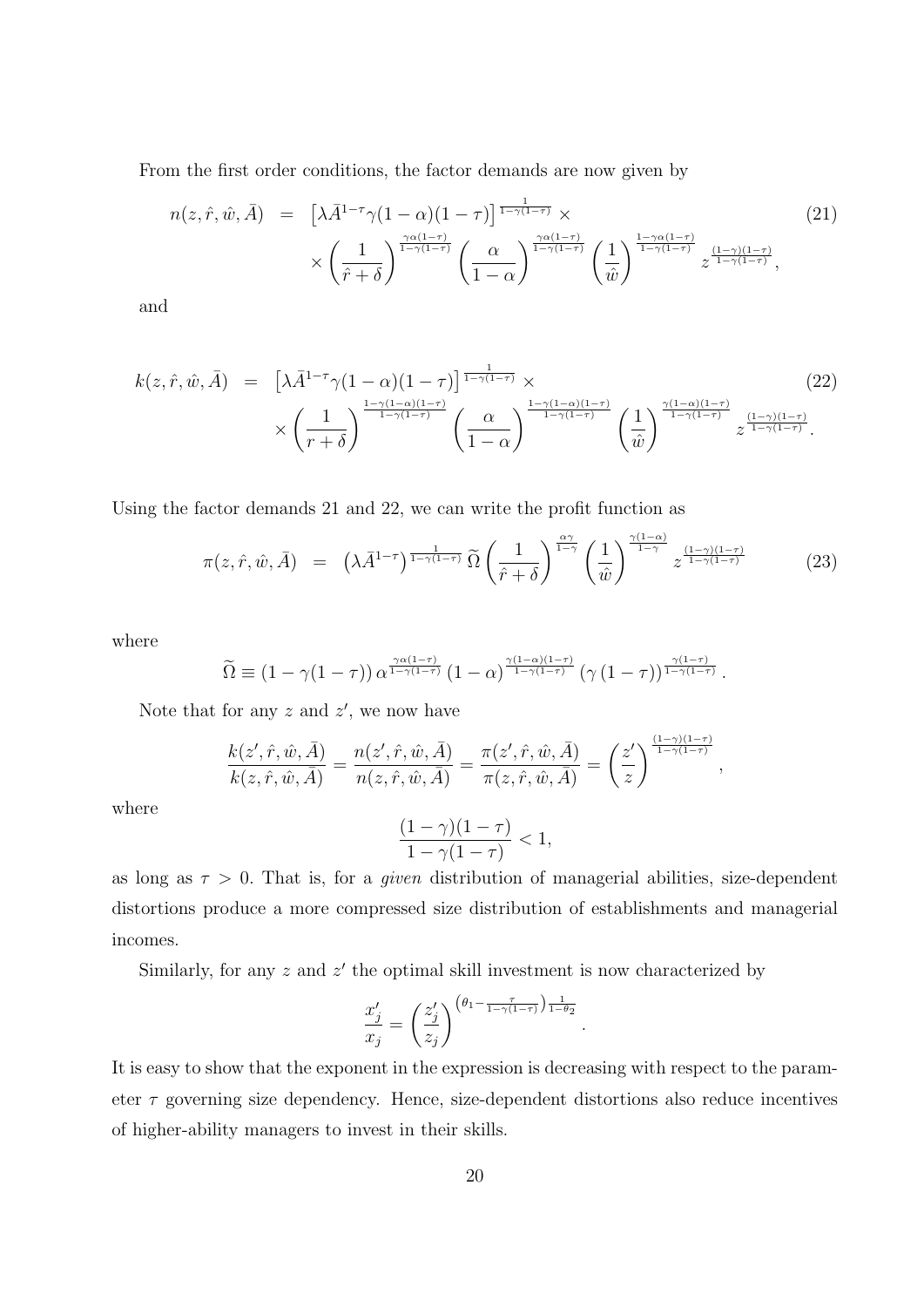### **4 Parameter Values**

We assume that the U.S. economy is free of distortions, and calibrate the benchmark model parameters to match aggregate and plant-size moments from U.S. data as well as data on managerial incomes. In particular, we force our economy to reproduce the earnings of managers relative to non-managers over the life cycle estimated in section 2.

For observations on the U.S. plant size data, we use the 2004 U.S. Economic Census. The average plant size is about 17.9, and the distribution of employment across plants is quite skewed. About 72.5% of plants in the economy employ less than 10 workers, but account for only 15% of the total employment. On the other hand, less than 2.7% of plants employ more than 100 employees but account for about 46% of total employment. From our findings in section 2, managerial incomes (relative to non-managers) grow by about 18% between ages 25-29 to 40-44, and by about 25% by ages 60-64.

We assume that the exogenous skill distribution of newborn agents follows a log normal distribution. Specifically, we assume that  $log(z_1)$  is normally distributed with mean normalized to zero ( $\mu_z = 0$ ) and  $\sigma_z$ . We let the model period correspond to 5 years. Each cohort of agents enter the model at age 25 and live until they are 75 years old. Agents retire at age 65. Hence, in the model agents live for 11 model periods; 8 as workers or managers and 3 as retirees.

In our model, the importance of capital ( $\alpha$ ) and the returns to scale ( $\gamma$ ), determine the share of capital in output. We determine the values of capital share in output and the depreciation rate from the data. We note that a measure of capital and output consistent with the current model on business plants should include capital and output accounted for by the business sector. The measure of capital and output discussed in Guner et al (2008) is consistent with the current plant size distribution model. Hence, we use the value of capital output ratio and the capital share reported in that paper. These values are 2.325 (at the annual level) and 0.326, respectively, with a corresponding investment to output ratio of about 0.178 for the period 1960-2000. In line with data, we select the population growth rate such that the annual population growth rate is  $1.1\%$  and the growth rate (*g*) is 2.6% a year for our measure of output per worker. Given a capital output ratio and an investment ratio, our (stationary) law of motion of capital implies a depreciation rate of about 4% at the annual level.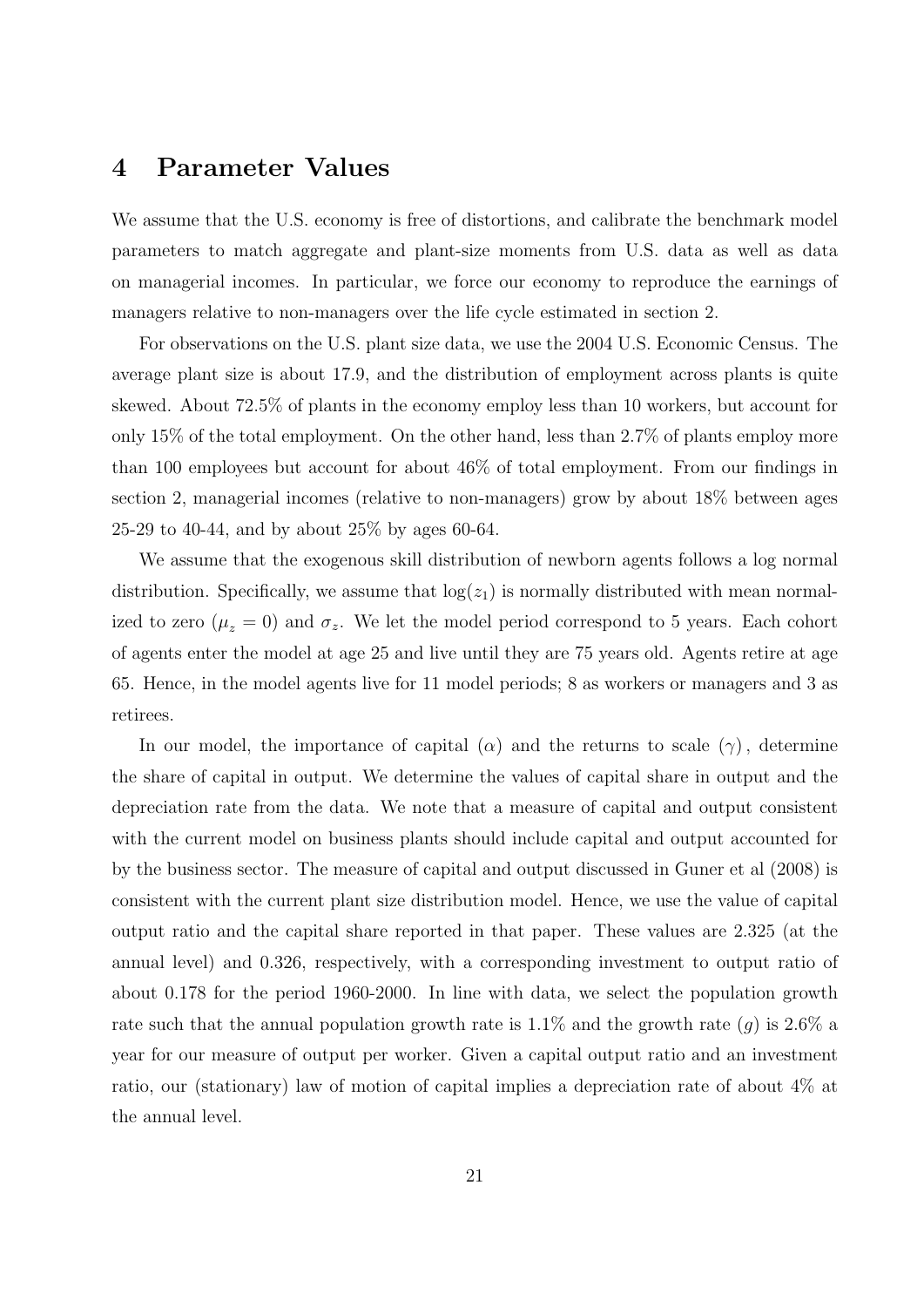At the aggregate level, we want the benchmark model to be in consistency with the capital output ratio in the U.S. economy. At the cross sectional level, the model implied distribution of plants should capture some of the important features of the U.S. plant size distribution discussed in the beginning of this section. At the same time, our model should generate age-earning profiles for managers relative to non managers that are consistent with the data. We first proceed to infer the depreciation rate of managerial skills from data of managerial earnings. Since theory predicts no skill investments at the end of the life cycle, we estimate a depreciation rate of skills of about 4.8% at the annual level. This corresponds to the decline in earnings of managers between ages 55-59 to 60-64 in the data.

We subsequently jointly calibrate the remaining parameters to match the following moments: mean plant size, the fraction of plants with less than 10 workers, the fraction of plants with 100 workers or more, the fraction of the labor force employed in plants with 100 or more employees, the growth of managerial incomes relative to those of non-managers between ages 25-29 and 40-44, the growth of managerial incomes relative to those of nonmanagers between ages 25-29 to 60-64, and the aggregate capital output ratio. Note here that since the capital share in the model is given by  $\gamma \alpha$ , and since this value has to be equal to the data counterpart (  $0.326$ ), a calibrated value for  $\gamma$  determines  $\alpha$  as well. The resulting parameter values are displayed in Table 1. Table 2 shows the targeted moments together with their model counterparts as well as the entire plant size distribution.

**Skill Investments** In our calibration, the fraction of resources that are invested in skill accumulation is of about 1% of GDP. Despite the relatively small fraction of resources devoted to the improvement of managerial skills, the incomes of managers grow significantly with age in line with data. Figure 12 shows that the earnings of managers relative to non managers in the model are in conformity with the data. It is important to emphasize that managerial skill investments play a central role in this case. If we halve the value of the parameter  $\theta_2$  that governs incentives to invest goods in skill formation, we find that while resources invested in skill formation drop to about 0.6% of output, the relative earnings growth of managers to non managers in prime years  $(\hat{q})$  drops from the benchmark value of 0.252 to 0.106.

It is also important to mention that benchmark model is able to replicate properties of the entire plant size distribution fairly well, as demonstrated in Table 2. In particular, the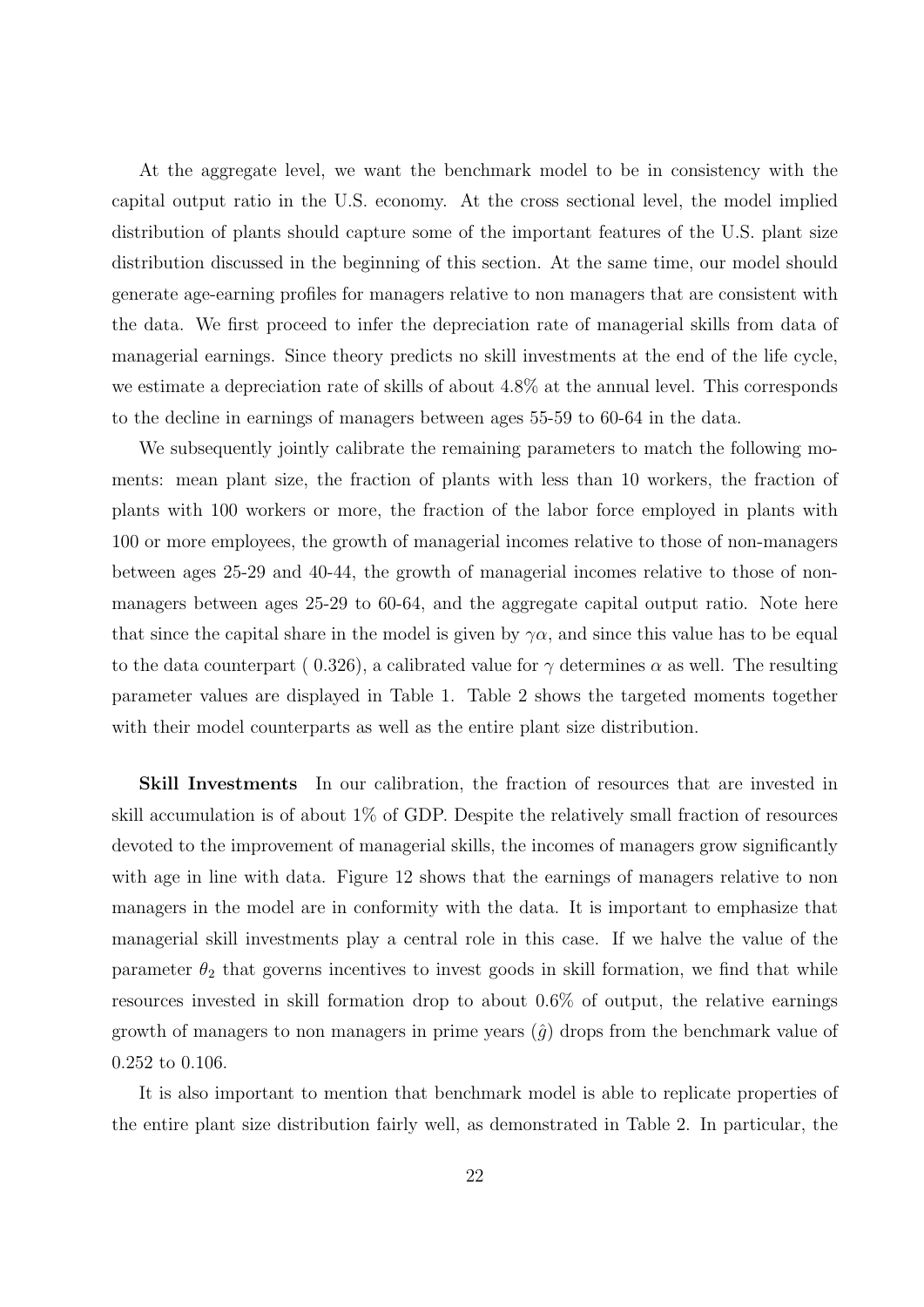model is able to generate concentration of employment in very large plants. Again, skill accumulation plays an important role in this case. We calculate that if we give managers the skills they are born with for their entire life cycle (i.e. skill formation is not allowed), mean plant size drops from 17.7 to about 15.7, and the share of employment accounted by large plants (100 employees and higher) drops from 46% to about 37.8%. In similar fashion, if we alternatively halve the value of  $\theta_2$  as above, this share drops to 36.2% and mean size drops also to about 15.7 employees.

### **5 Findings**

In this section, we present and discuss the central quantitative findings of the paper. We first explore the implied responses of our model economy to variations in economy-wide productivity. Subsequently, we introduce distortions as described in section 3.4 and quantify their importance. Finally, we evaluate the relative importance of each channel in accounting for differences in relative earnings growth and output across countries.

#### **5.1 Variation in Economy-wide Productivity**

We now consider the effects of changes in economy-wide productivity levels; the term *A* that is common to all establishments. Two main reasons motivate our exercises. First, it is of interest to understand the extent to which variation in economy-wide productivity can affect variation in relative earnings growth across countries. If variation in this variable can account for observed output gaps across countries, can it also account for observed differences in the life-cycle earnings growth of managers relative to non managers? Second, there is substantial variation in the size of establishments across countries that is correlated to the level of development.<sup>9</sup> If productivity differences affect the accumulation of managerial skills, they can also contribute to cross-country differences in establishment size.

Table 3 shows our results when we lower economy-wide productivity, or productivity for short, relative to the benchmark economy across steady states. We consider three levels of productivity alongside the benchmark value;  $\overline{A} = \{0.9, 0.8, 0.7\}$ . Not surprisingly, exogenous reductions in productivity lead to substantial reductions in output across steady states.

<sup>9</sup>The size of production establishments is strongly associated with output levels across countries. Bhattacharya (2010) documents such differences in establishment size for selected countries. Bento and Restuccia (2015) uncover large size differences between rich and poor countries in the manufacturing sector.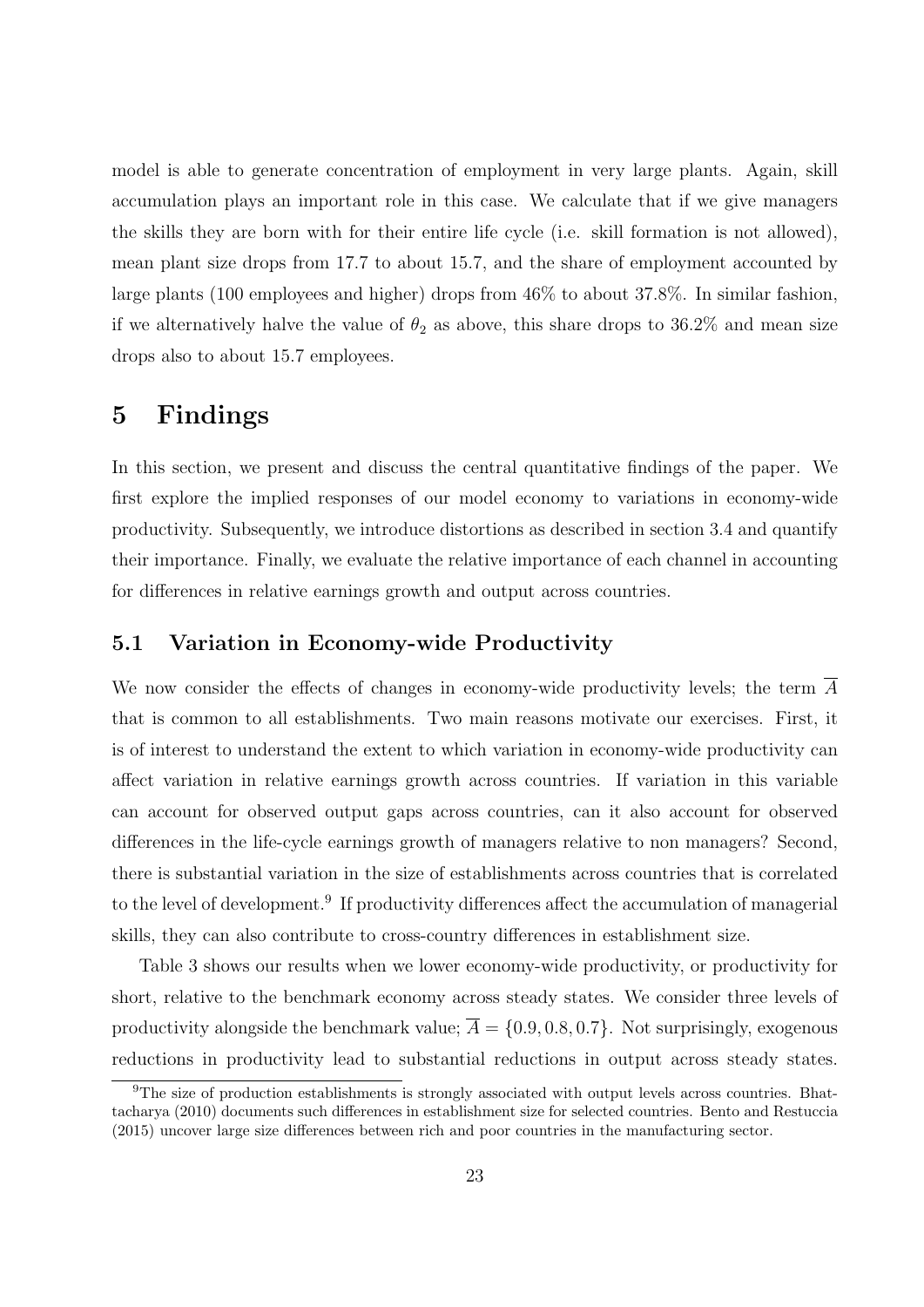When  $\overline{A}$  is lowered by 10%, 20% and 30%, output declines by about 15.5%, 29.8% and 43.1%, respectively. This follows from the standard effects of lower productivity across the board, in conjunction with the lower accumulation of managerial skills over the life cycle emphasized here. In this regard, Table 3 shows that investment in managerial skills drop from about 0.9% of output to about 0.6% when economy-wide productivity drops by 30%.

As a result of lower investment in managerial skills, relative age-earnings profiles become *flatter* as Table 3 demonstrates. A reduction in economy-wide productivity of 20% translates into a reduction of more than half in the earnings growth of managers relative to non managers. Relative earnings growth can even turn negative for low values of economy-wide productivity. Therefore, the model has the potential to generate the positive relation between GDP per worker and the steepness of age-earnings profiles documented in section 2 (see Figure 2).

It is worth relating these results to properties of standard span-of-control models. First, managerial skills are simply endowments in models of that class. Thus, in a life-cycle context, such models cannot account for the relative earnings facts documented in section 2. Second, the same forces that lead to changes in the steepness of relative managerial profiles lead also to equilibrium changes in plant size. Changes in exogenous productivity, as modeled here, do *not* generate size differences in a growth model with a Lucas (1978) span-of-control technology, as changing  $\overline{A}$  has no effect on occupational decisions.<sup>10</sup> The consequences of changing aggregate productivity, however, are different in the current setup. As productivity drops, both wage rates and managerial rents drop as in the standard span-of-control model. But a productivity drop also reduces the marginal benefit associated to an extra unit of income invested in skill accumulation (see equations 12 and 13). As a result, managerial skills become overall lower, which translates into further reductions in labor demand and therefore, on the wage rate. The net result is a reduction in the value of becoming a worker relative to a manager at the start of life, which leads in turn to an increase in the number of managers. Quantitatively, however, these size effects are moderate as Table 3 demonstrates.

Finally, Table 3 shows that aggregate managerial quality drops alongside reductions in economy-wide productivity: a reduction in *A* of 30% translates into a reduction in managerial quality of more than 15%. Again, this occurs due to the presence of investments in managerial

<sup>10</sup>This requires a Cobb-Douglas specification as we assume in this paper.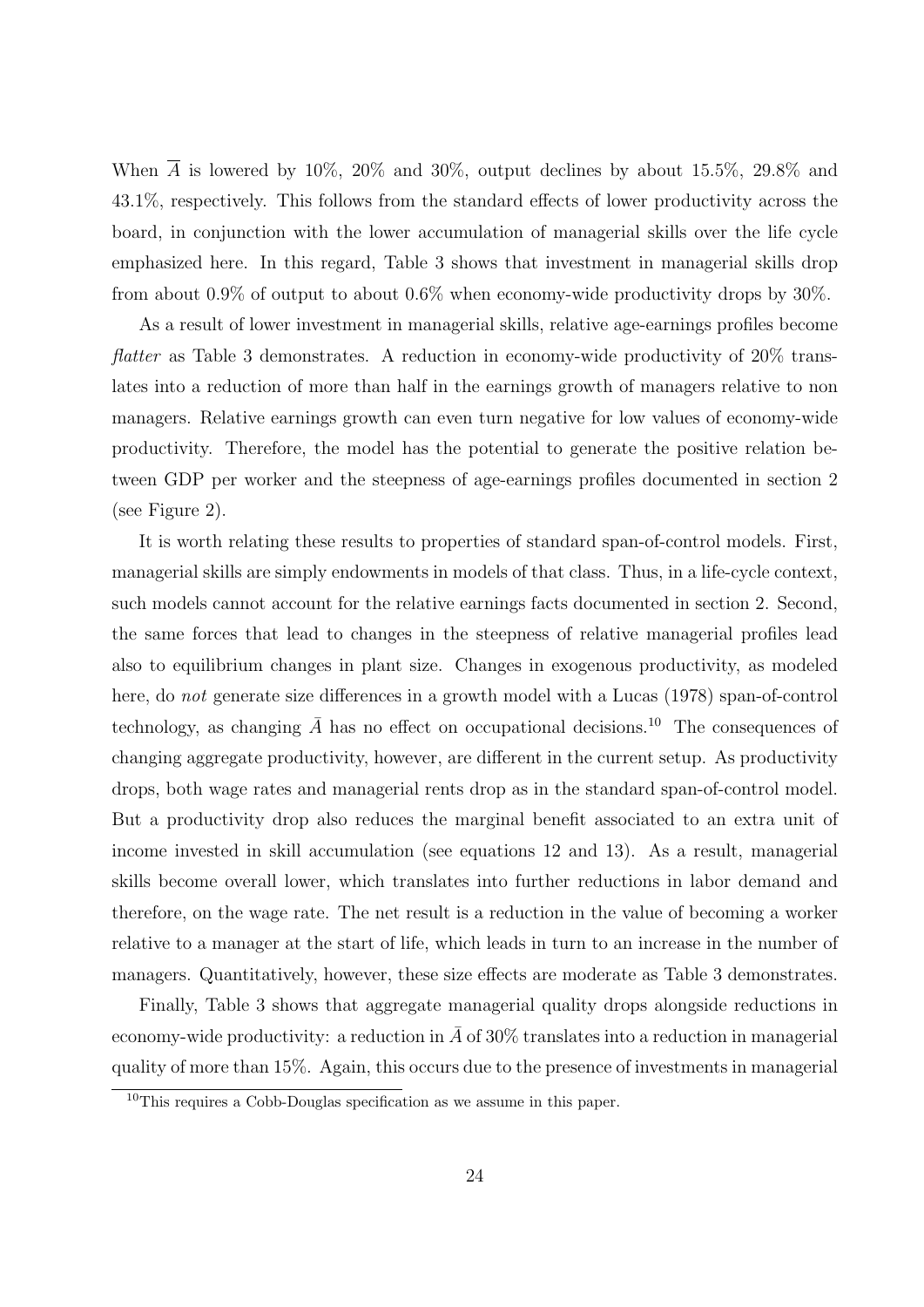skills. Lower managerial quality follows from the (small) increase in the number of managers across steady states, in conjunction with lower investments in managerial skills in response to a reduction in economy-wide productivity – see equation (19).

**Output and Earnings Growth Differences** Given the results in Table 3, it is natural to ask the extent to which the model can reproduce the relation between GDP per worker and the relative earnings growth for managers that we observe in the data. To this end, for each of the countries in our data, we select a value of  $\overline{A}$  such that our model economy reproduces GDP per worker of that country relative to the U.S. We keep all other parameters fixed at their benchmark values.

We find that the model predicts a weaker relationship between output and the relative earnings growth of managers over the life cycle than it is observed in the data. While in the data the elasticity between the log of these variables is about 0.57, our model predicts a value of about 0.39. In other words, there is more variation in relative earnings growth in the data that what our model predicts exclusively via changes in economy-wide productivity. Output changes driven by changes in economy-wide productivity are not accompanied, however, by corresponding reductions in relative earnings growth as observed in the data. As a result, the variance in  $log(\hat{q})$  implied by the model is just about 11% of the variance of this variable in the data.

#### **5.2 Size-Dependent Distortions**

We now study the quantitative role of size-dependent distortions via the implicit tax function  $T(y) = 1 - \lambda y^{-\tau}$ , as explained in section 3.4. The key in this formulation is the curvature parameter  $\tau$  governing the degree of size dependency; if  $\tau > 0$ , the plants with higher output levels face higher marginal and average rates, while if  $\tau = 0$ , implicit taxes are the same for all, regardless of the level of output.

We evaluate the consequences across steady states of an array of values for the parameter *τ* in Table 4, under *λ* = 1. For each value of *τ,* Table 4 also reports the implied tax wedge, measured as the take home rate,  $1 - T(y)$ , evaluated at the 5 times the mean output. As Table 4 demonstrates, the effects of size-dependent distortions can be dramatic on some variables. Introducing size-dependent distortions leads to a reduction in output across steady states, an increase in the number of managers (reduction of plant size), and to a reallocation of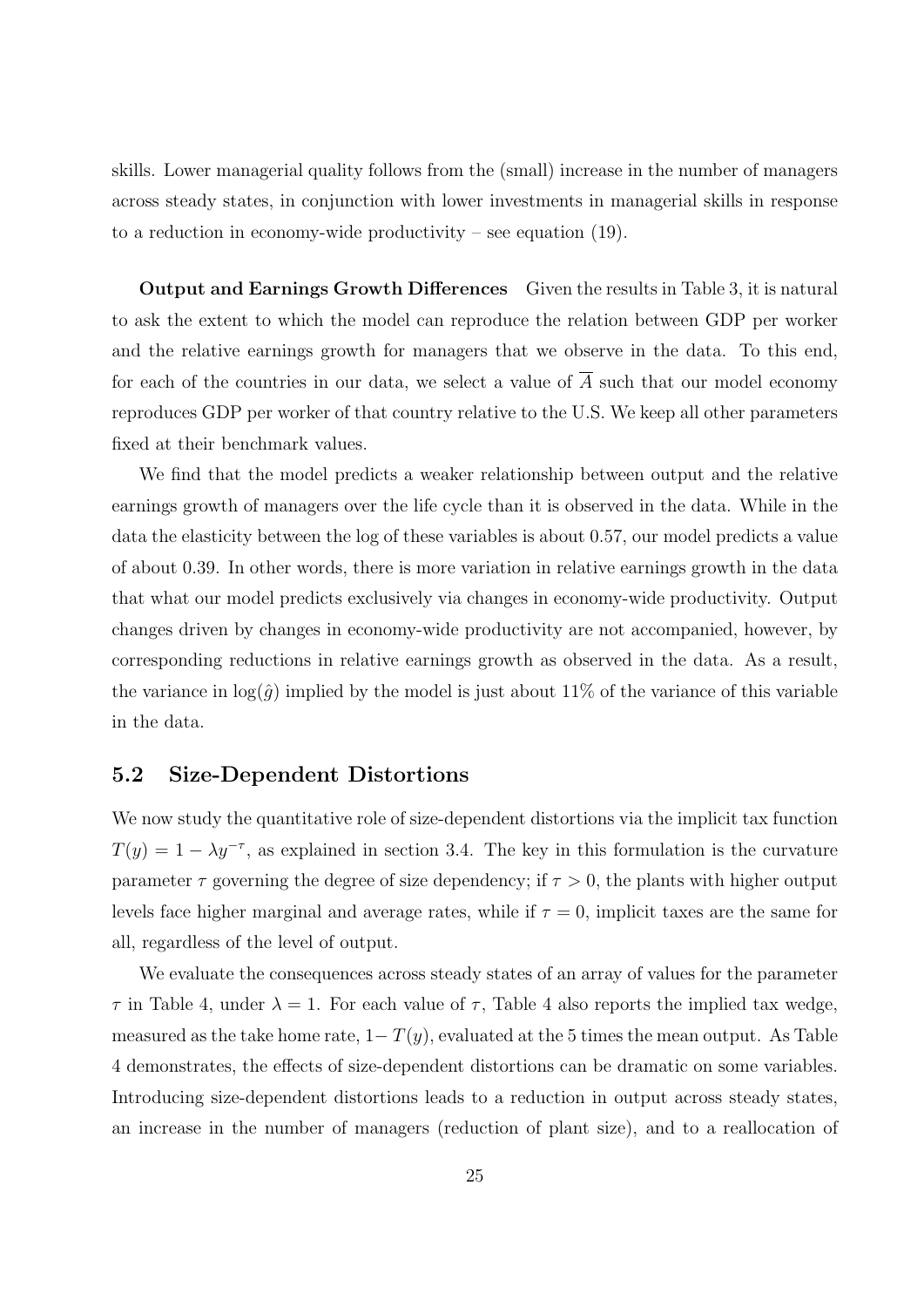output and employment to smaller production units. In the context of the current setup, these effects are concomitant with less investment in managerial skills and thus, with less steep age-earnings profiles of managers relative to non-managers. This occurs as with the introduction of distortions that are size dependent, large establishments reduce their demand for capital and labor services relatively more than smaller ones, leading to a reduction in the wage rate. This prompts the emergence of smaller production units, as individuals with low initial managerial ability become managers. This is the mechanism highlighted in Guner et al (2008) and others. In addition, investment in skills decline in the current setup reinforcing the equilibrium effects on output, size and managerial quality.

**The Quantitative Importance of Distortions** How large are the distortions imposed by different levels of  $\tau$ ? To answer this question, we calculate the distortions borne by large plants at high multiples of mean output levels *relative* to those at mean output.<sup>11</sup> From this perspective, we find that distortions do not increase too much with output. For instance, the distorting factor at five times mean output amounts to 0.97, 0.94, and 0.91, for values of  $\tau$  of 0.02, 0.04 and 0.06, respectively. That is, in all cases the distorting factors differ by less than ten percentage points.

Quantitatively, rising size dependency from zero to  $\tau = 0.02$  leads to a reduction in output of about 7.1%, a reduction in mean size from 17.7 to 13.2 employees, and to a sizable reduction in managerial quality of about 26.7%. The effect on the relative earnings growth of managers is substantial, with a reduction in the slope coefficient  $(\hat{q})$  to more than half the benchmark value. Indeed, as Table 4 shows, it is possible to eliminate all growth in relative managerial earnings over the life cycle! A value of  $\tau = 0.06$  leads to a negative slope coefficient. Such change is accompanied by a drop in output of about 18.7%, and by a drastic reduction in managerial quality of about 54.4%.

It is worth noting that the concentration of employment at large establishments drops significantly with distortions. About 46% of employment is accounted for by plants with 100 employees or more in the benchmark economy. This figure drops sharply as the size dependency of distortions becomes more important. At  $\tau = 0.02$ , the share of employment

<sup>&</sup>lt;sup>11</sup>Specifically, we calculate the ratio of one minus the marginal rate on plants at  $k$  times mean output relative to mean output. Since the marginal tax rate amounts to  $(1 - \tau)\lambda y^{-\tau}$ , this ratio effectively amounts to  $k^{-\tau}$ .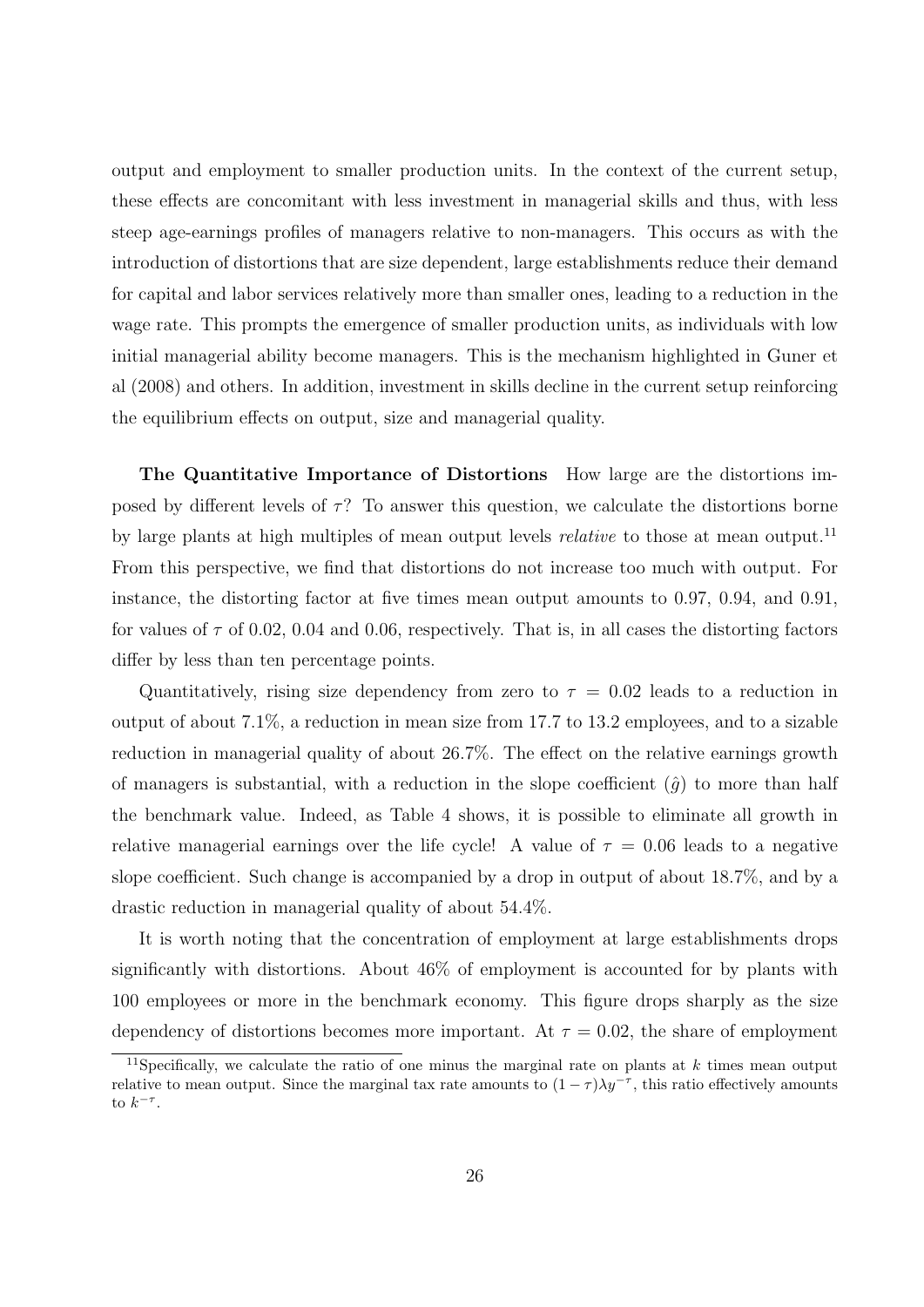in large establishments is  $34\%$  while at  $\tau = 0.06$ , this variable falls to less than half of its benchmark value. The behavior of the employment at large establishments in response to distortions, like other key variables, is closely connected to the importance of skill investments for our findings. We quantify the role of skill investments for our findings in section 6.

How do our findings relate to data presented in section 2? Table 4 shows that a level of distortions associated to  $\tau = 0.02$  leads to a decline in the relative earnings growth of managers comparable to the level of Italy, as documented in section 2. Italy's gap in terms of output per worker is of about 12% in relation to the United States in the data. Thus, from this perspective, size-dependent distortions alone can account for more than half of Italy's output gap (7% vs. 12%). Overall, size-dependent distortions can generate substantial reductions in the relative earnings growth of managers and can also lead to sizable output losses.

### **6 Discussion**

We present below two set of exercises to highlight the quantitative role of different aspects of our model. First, we investigate the extent to which transitions between managerial and nonmanagerial work matter for our quantitative results. Second, we evaluate the quantitative importance of investments in managerial skills.

#### **6.1 Occupational Transitions over the Life Cycle**

We have so far considered a model abstraction where each individual chooses his/her occupation, whether to be a worker or a manager, at the start of his/her life and this decision is *irreversible*. Thus, our abstraction assumes away potential transitions between non-managerial and managerial work. We ask: is this omission quantitatively important?

To address this question, we first document facts on transitions between managerial and non-managerial occupations in U.S. data. We subsequently build and calibrate a model economy that allows agents to switch between occupations, and evaluate whether our conclusions on the effects of exogenous productivity changes and distortions are robust to occupational switches. We present this analysis in detail in Appendix III.

We find that as the result of occupational switches, the fraction of managers grows in the first half of the life cycle, and then remains roughly constant until retirement. Nonetheless,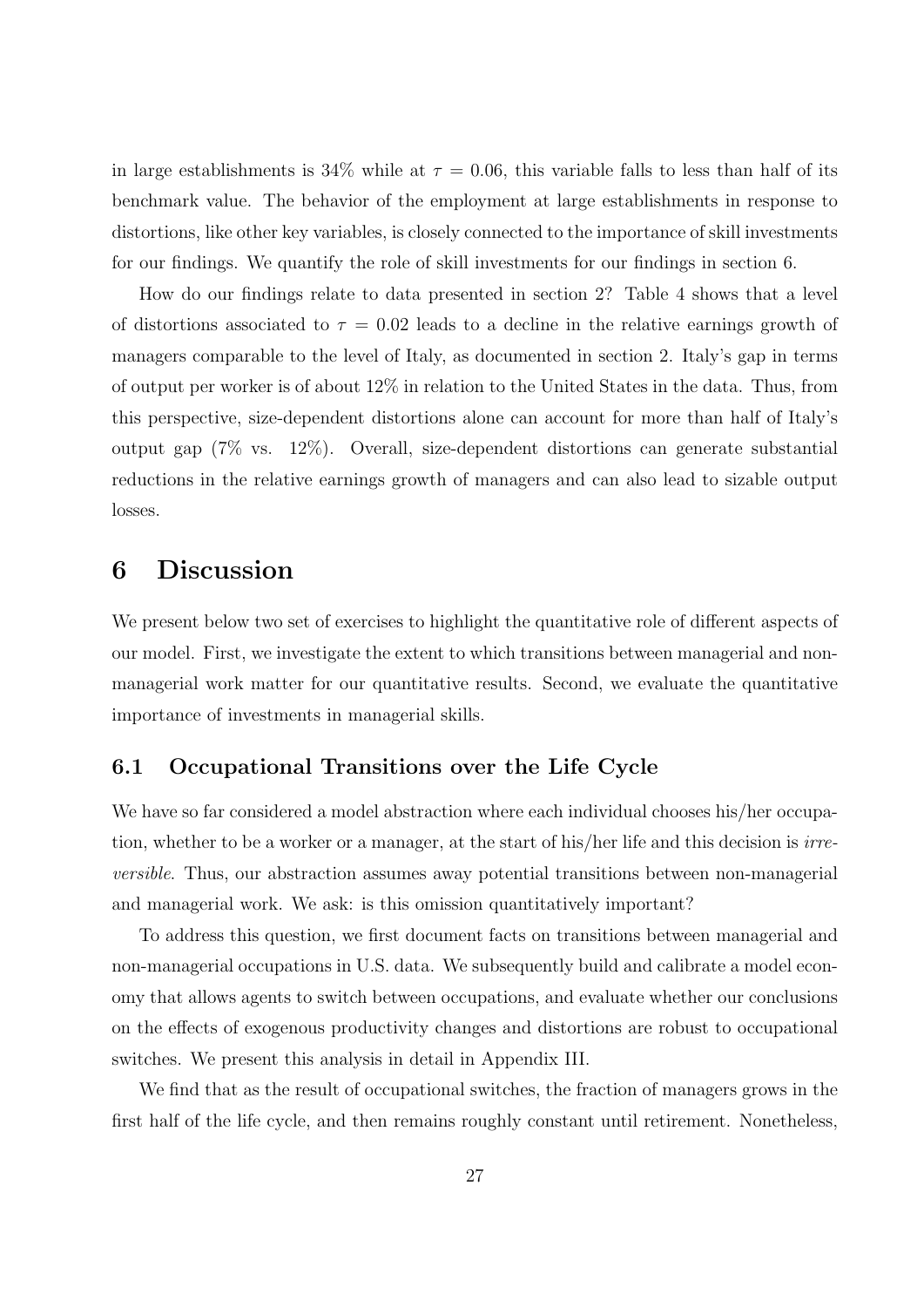our model – parameterized to capture the changes in the number of managers over the life cycle – predicts that the effects of exogenous productivity changes and distortions on the variables of interest is remarkably similar to the effects we found under the simpler benchmark model benchmark. We then conclude that for the questions addressed in this paper, a richer model that accommodates transitions between managerial and non-managerial occupations is not essential.

#### **6.2 The Importance of Skill Investments**

We now attempt to quantify the importance of the novel channel emphasized in this paper – managerial skill investments – for a host of variables of interest. We ask: how large is the amplification role of such investments in response to size-dependent distortions and exogenous reductions in productivity? We answer this question via two different variations of our model economy. We first consider the case when managerial investments are not allowed, but individuals are endowed with the same age-profile managerial skills over the life cycle as in the benchmark economy. We dub this scenario *Fixed Lifetime Skills*. In the second case, skill investments are also shut down but individuals are endowed with their skill endowment at each age. We dub this scenario *Fixed Initial Skills*. <sup>12</sup> We concentrate our analysis in two special values of distortions and productivity;  $\tau = 0.02$  and  $\overline{A} = 0.9$ . These values are about the average values in our cross-country analysis in section 7.

**Distortions** Our findings are summarized in Table 5 for key variables; output, mean size, managerial quality and the employment share in large  $(100+)$  establishments. We find that managerial skill formation accounts for about one fourth (24-27%) of changes in output when size-dependent distortions are introduced. This is a significant finding, for investments in skill formation are less than  $1\%$  of output in the benchmark economy.

For size statistics, the message is somewhat different; managerial skill formation accounts for a smaller fraction of the changes predicted by the benchmark model when distortions are introduced. For mean size, skill formation accounts for about 9% of the changes under fixed lifetime skills and nearly 19% under the fixed initial skills scenario. For the share of employment at large establishments, skill formation accounts for about 24% of the changes

<sup>&</sup>lt;sup>12</sup>For each scenario, we compute a steady state in the absence of distortions and under  $\bar{A} = 1$ . We use these steady states as the basis for our quantification of the importance of skill investments.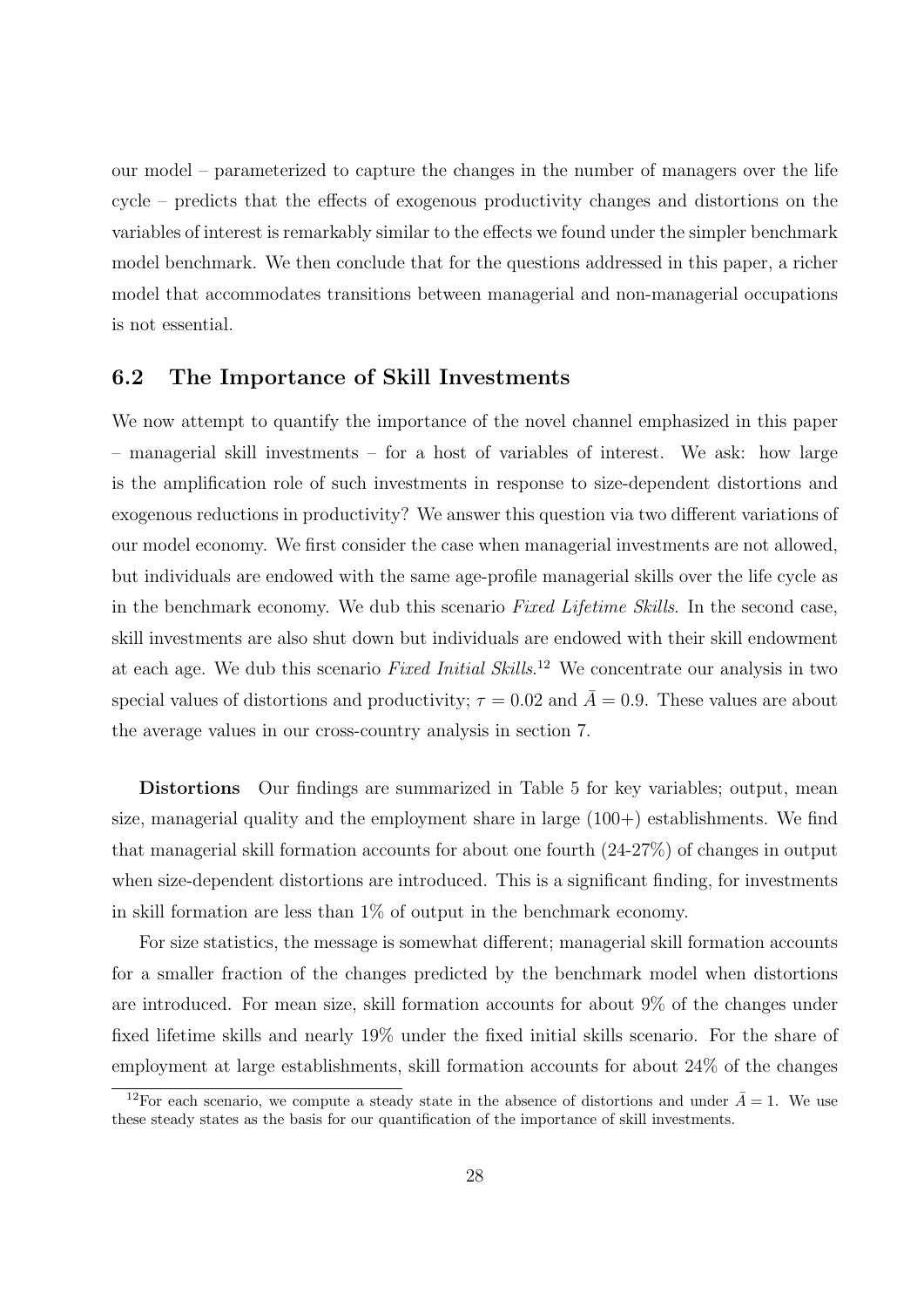under fixed lifetime skills and nearly 15% under the fixed initial skills scenario. All these suggest that the economic forces behind a standard span-of-control model tend to dominate for predicted changes in size statistics.

We find that skill formation has a substantial role upon the predicted changes in managerial quality. Table 5 indicates that about 25%-35% of changes in this variable can be accounted for by changes in the skills of managers across steady states. In understanding this finding, recall from our discussion in section 3.3 that changes in this variable is affected by the number of managers across steady states as well as by changes in the skill distribution of managers. Thus, while there are large changes in the number of managers due to size-dependent distortions, the ensuing changes in the incentives to accumulate skills lead to substantial effects on managerial quality.

**Economy-wide Productivity** Unlike the findings for distortions, the contribution of managerial skill formation to changes in output driven by productivity changes is relatively small (between 6% and 8%). Thus, the bulk of changes in this variable across steady states in this case are due to standard forces; the direct impact of changes in productivity on output plus the indirect effects via capital accumulation.

For the rest of the variables in Table 5, our analysis establishes that managerial skill formation accounts for all changes across steady states. This is expected. As mentioned earlier, under a span-of-control model with exogenous managerial skills, exogenous changes in productivity lead to no changes in the plant-size distribution and therefore, on managerial quality. Hence, it follows that any change in these variables in response to productivity changes is driven by the associated changes in managerial skills.

### **7 Accounting for Cross-Country Differences**

We investigated in previous sections the extent to which exogenous variation in productivity and in size-dependent distortions affect several variables of interest. We now concentrate on the role of these two exogenous sources of variation for the facts documented in section 2. We ask: what is contribution of cross-country differences in exogenous productivity versus distortions in accounting for differences in output per worker and relative earnings growth? To answer this question, we perform a straightforward exercise. We select values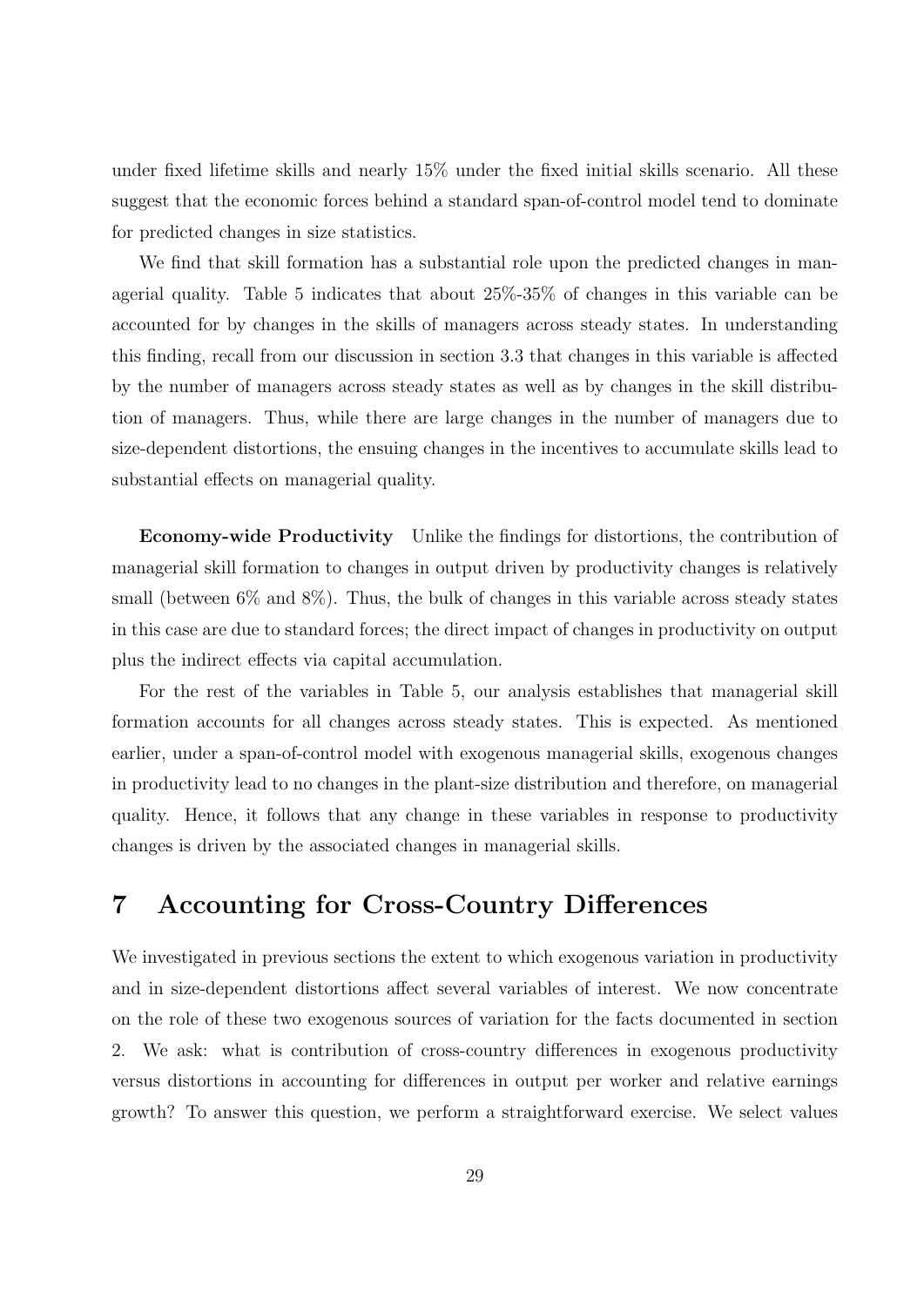for productivity  $(\overline{A})$  and distortions  $(\tau)$  for each country to reproduce (i) output per worker levels, and (ii) relative earnings growth  $(\hat{q})$ . That is, we select parameters to reproduce, as well as we can, the position of each country in Figure  $2^{13}$  We then eliminate each of the cross-country differences separately, and evaluate the quantitative role of each source of cross-country variation.

Consider first differences in  $\overline{A}$ , i.e. keep  $\overline{A}$  at its calibrated value for each country and set  $\tau = 0$ . Figure 13 shows the model-implied and the actual relation between GDP per worker and the relative earnings growth of managers. In line with our previous findings, we find that when we only allow for differences in  $\overline{A}$ , the model predicts a weaker relationship between output and the relative earnings growth of managers over the life cycle. In particular, while variation in  $\overline{A}$  is able to generate significant differences in output per worker, the variation in relative earnings growth is more muted than in the data. As a result, while in the data the elasticity between the log of these variables is about 0.57, our model predicts a value of about 0.39 – around the same value as in section 5.1.

Turning into the role of distortions, what happens if we keep *τ* at its calibrated value for each country and set  $\overline{A} = 1$ ? Figure 14 shows the results of this exercise. The elasticity between log of relative earnings growth and log of GDP per worker is now about 0.96, much higher than the elasticity in the data  $(0.57)$ . That is, in contrast to the case of variation in *A*, the model predicts a stronger relationship between log-output per worker and  $\hat{q}$  than in the data. Indeed, the correlation between data and model-implied output relative earnings growth is about 0.90. In other words, we find that size-dependent distortions are *critical* to generate the observed variation in cross-country relative earnings growth of managers.

This exercise allows us to calculate the GDP per worker gap between each country and the U.S. that can be accounted by differences in  $\overline{A}$  and  $\tau$ . To this end, we compute GDP per worker in the model when keeping  $\tau$  at its calibrated values and setting  $\overline{A} = 1$  (the U.S. value), and then calculate the implied output gap with the US and compare it with the same gap in the data. These calculations, for example, imply that about 43% of the output gap between Italy and the U.S. can be accounted for by differences in  $\tau$ . For Sweden, the equivalent figure is 18%. Repeating the same exercise for other countries, we find that

 $13$ In Figure 2, relative earnings growth for managers is negative for four countries (Finland, Iceland, Spain and Denmark). The model has difficulty to generate negative relative earnings growth observed in the data. The calibration exercise, nonetheless, is able to match the remaining 16 countries exactly.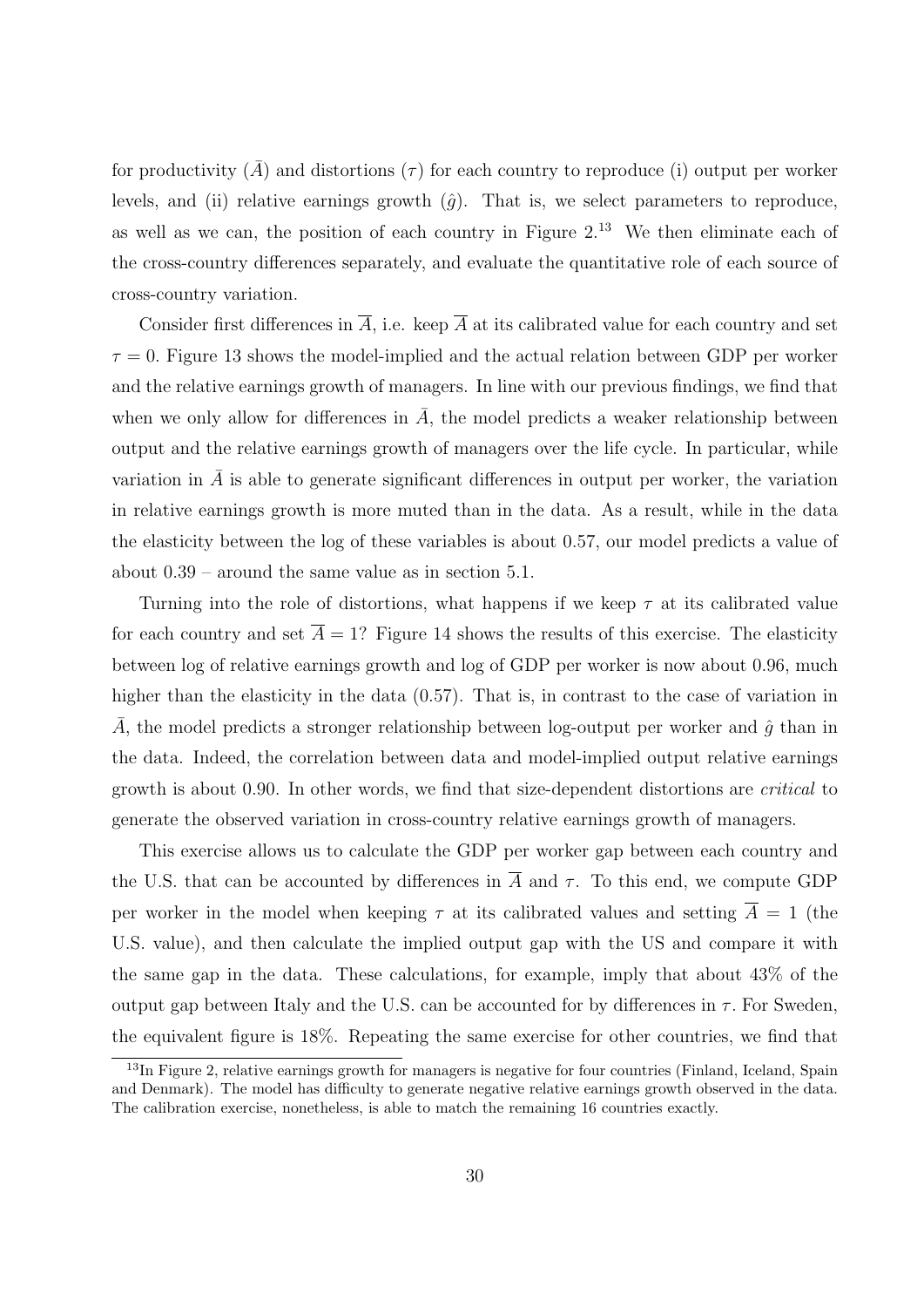differences in distortions account on average for about 42% of the output per worker gaps with the U.S. in our data. The rest is accounted by differences in economy-wide productivity and interaction effects.

### **8 Concluding Remarks**

We document that across a group of high-income countries, the mean earnings of managers tend to grow faster than for non managers over the life cycle, and that the earnings growth of managers relative to non managers over the life cycle is positively correlated with output per worker. We develop an equilibrium, span-of-control model to interpret these facts in which managers invest in their skills. Thus, the incentives of managers to invest in their skills are central in determining the growth of their earnings over the life cycle. As a result, our model predicts endogenous differences in managerial quality across countries driven by *selection* – who becomes a manager – and by *investments* in managerial skills. We discipline this model with a host of observations on managerial earnings, the size-distribution of plants in the United States and macroeconomic aggregates.

We introduce and quantify the importance of aggregate productivity differences, and sizedependent distortions as emphasized by the misallocation literature. We find that distortions that halve the growth of relative managerial earnings over the life cycle the hypothetical case of Italy in our data reduce output by 7%. This is about half of the observed output gap between the US and Italy.

Our findings also show that distortions are responsible for the bulk of differences in the relative earnings growth of managers over the life cycle across countries in our data. As a result, observations on relative earnings growth can be used as natural targets to discipline the level of distortions. In a decomposition exercise, we find that cross-country variation in distortions – estimated to create observed cross-country differences in relative earnings growth – can account for about  $42\%$  of the cross-country variation in output per worker with the U.S.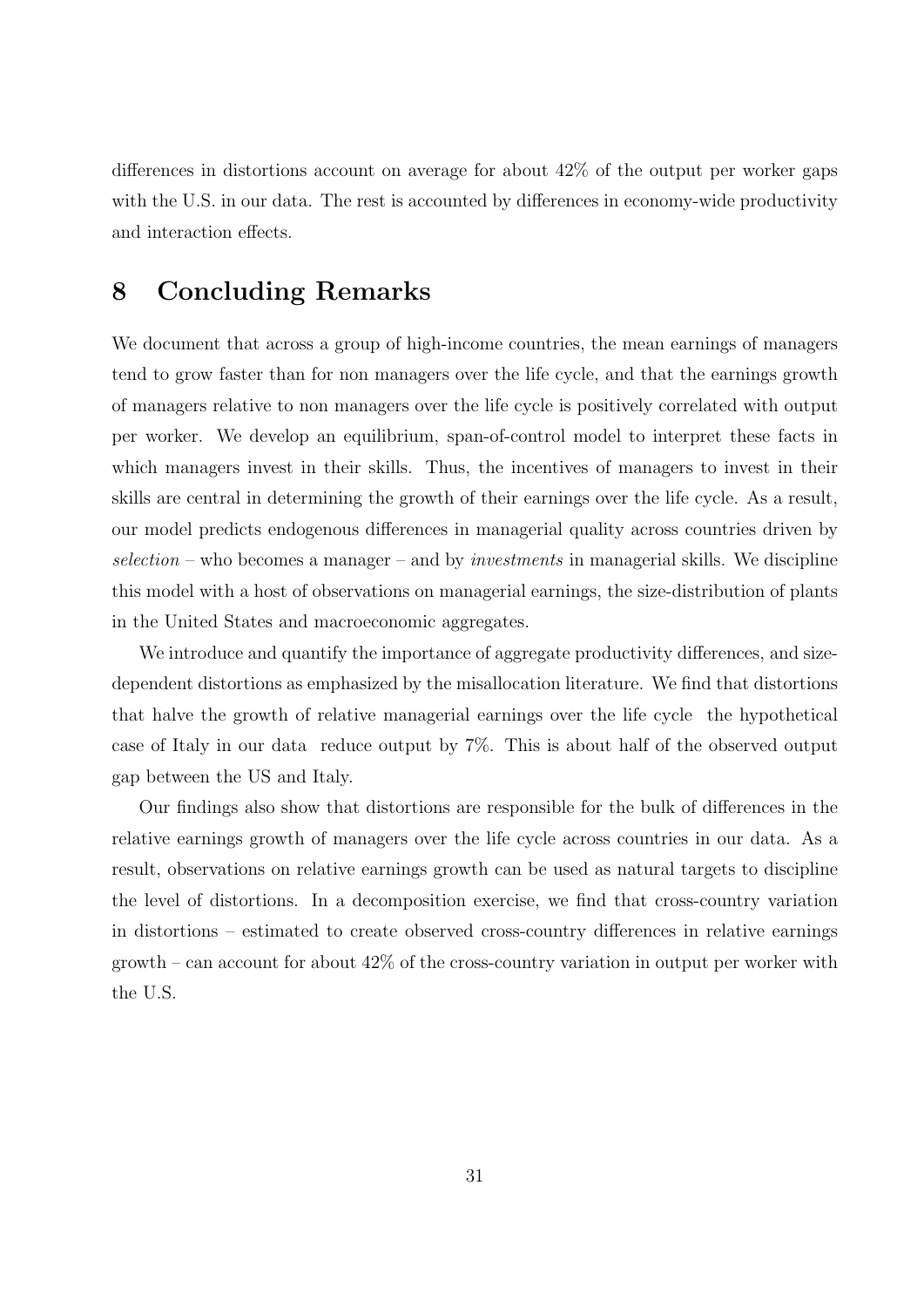### **References**

- [1] Akcigit, Ufuk, Alp, Harun and Micheal Peters. 2014. "Lack of Selection and Imperfect Managerial Contracts: Firm Dynamics in Developing Countries." mimeo.
- [2] Alder, Simeon D. 2015. "In the Wrong Hands: Complementarities, Resources Allocation, and TFP." Forthcoming, *American Economic Journal: Macroeconomics.*
- [3] Atkeson, Andrew and Ariel Burstein, 2011. "Aggregate Implications of Innovation Policy." mimeo.
- [4] Atkeson, Andrew and Ariel Burstein. 2010. "Innovation, Firm dynamics, and International Trade". *Journal of Political Economy*, vol. 118(3): 433-484
- [5] Bartelsman, Eric John Haltiwanger, and Stefano Scarpetta. 2103. "Cross-country Differences in Productivity: The Role of Allocation and Selection." *American Economic Review*, 103(1): 305–34.
- [6] Bauer, Christian and Jose V. Rocriguez Mora. 2014. "The Joint Determination of TFP and Financial Sector Size." mimeo.
- [7] Benabou, Rolland. 2002. "Tax and Education Policy in a Heterogeneous-Agent Economy: What Levels of Redistribution Maximize Growth and Efficiency?" *Econometrica* 70(2): 481-517.
- [8] Bento, Pedro and Diego Restuccia. 2015. "Misallocation, Establishment Size, and Productivity." Mimeo.
- [9] Bhattacharya, Dhritiman, Guner, Nezih and Gustavo Ventura. 2013. "Distortions, Endogenous Managerial skills and Productivity Differences." *Review of Economic Dynamics*, 16(1): 11-25.
- [10] Bhattacharya, Dhritiman. 2010. "The Size Distribution of Plants and Economic Development." Unpublished Ph.D. dissertation, The University of Iowa.
- [11] Bloom, Nicholas and John Van Reenen. 2011. "Human Resource Management and Productivity." In *Handbook of Labor Economics*, ed. David Card and Orley Ashenfelter, Amsterdam: Elsevier.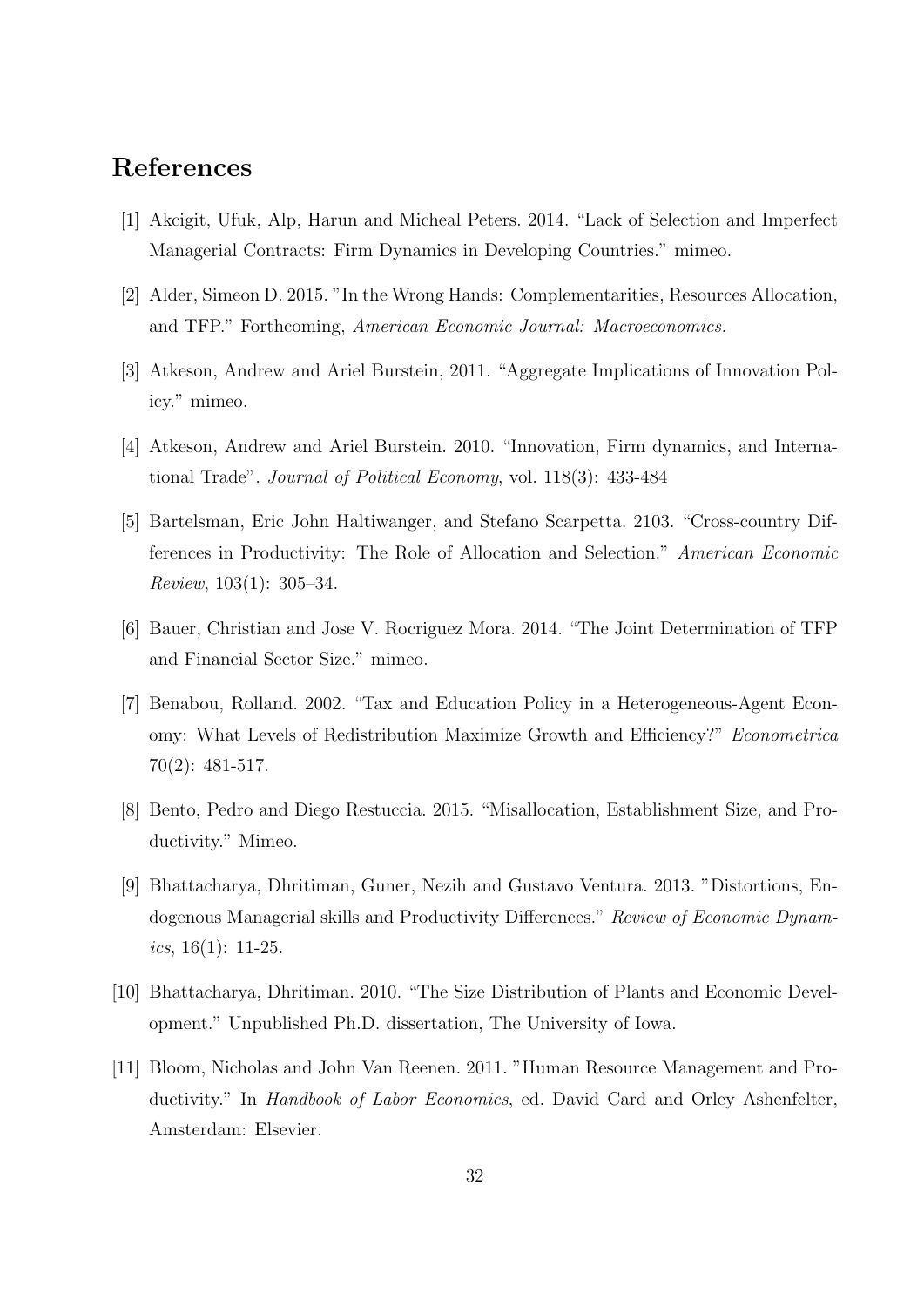- [12] Bloom, Nicholas, Genakos, Christos, Sadun, Raffaella and John Van Reenen. "Management Practices across Firms and Countries." *Academy of Management Perspectives* 26(1): 12–33.
- [13] Bloom, Nicholas, Sadun, Raffaella and John Van Reenen. 2014. "Management as a Technology." mimeo.
- [14] Bloom, Nicholas, Lemos, Renata, Sadun, Raffaella, Scur, Daniela and John Van Reenen. 2014. "The New Empirical Economics of Management." *Journal of the European Economic Association,* 12(4): 835–876.
- [15] Buera, Francisco J., Joseph P. Kaboski, and Yongseok Shin. 2011. "Finance and Development: A Tale of Two Sectors." *American Economic Review* 101(5): 1964-2002.
- [16] Caliendo, Lorenzo and Esteban Rossi-Hansberg. 2012. "The Impact of Trade on Organization and Productivity. " *The Quarterly Journal of Economics* 127(3): 1393-1467.
- [17] Caselli, Francesco. 2005 "Accounting for Cross-Country Income Differences," in *Handbook of Economic Growth*, ed. Philippe Aghion and Steven N. Durlauf, Amsterdam:Elsevier.
- [18] Caselli, Francesco, and Nicola Gennaioli. 2013. "Dynastic Management." *Economic Inquiry*, 51(1): 971-996.
- [19] Celik, Murat Alp. 2015. "Does the Cream Always Rise to the Top? The Misallocation of Talent and Innovation." Mimeo.
- [20] Cole, Harold, Greenwood, Jeremy and Juan M. Sanchez. 2012. "Why Doesn't Technology Flow from Rich to Poor Countries?" Working Paper 2012-040A, Federal Reserve Bank of St Louis.
- [21] Cubas, Germán, Ravikumar, B. and Gustavo Ventura. 2013. "Talent, Labor Quality and Economic Development." Forthcoming, *Review of Economic Dynamics.*
- [22] Deaton, Angus. 1997. *The Analysis of Household Surveys: A Microeconometric Approach to Development Policy.* Washington, DC: World Bank Publications.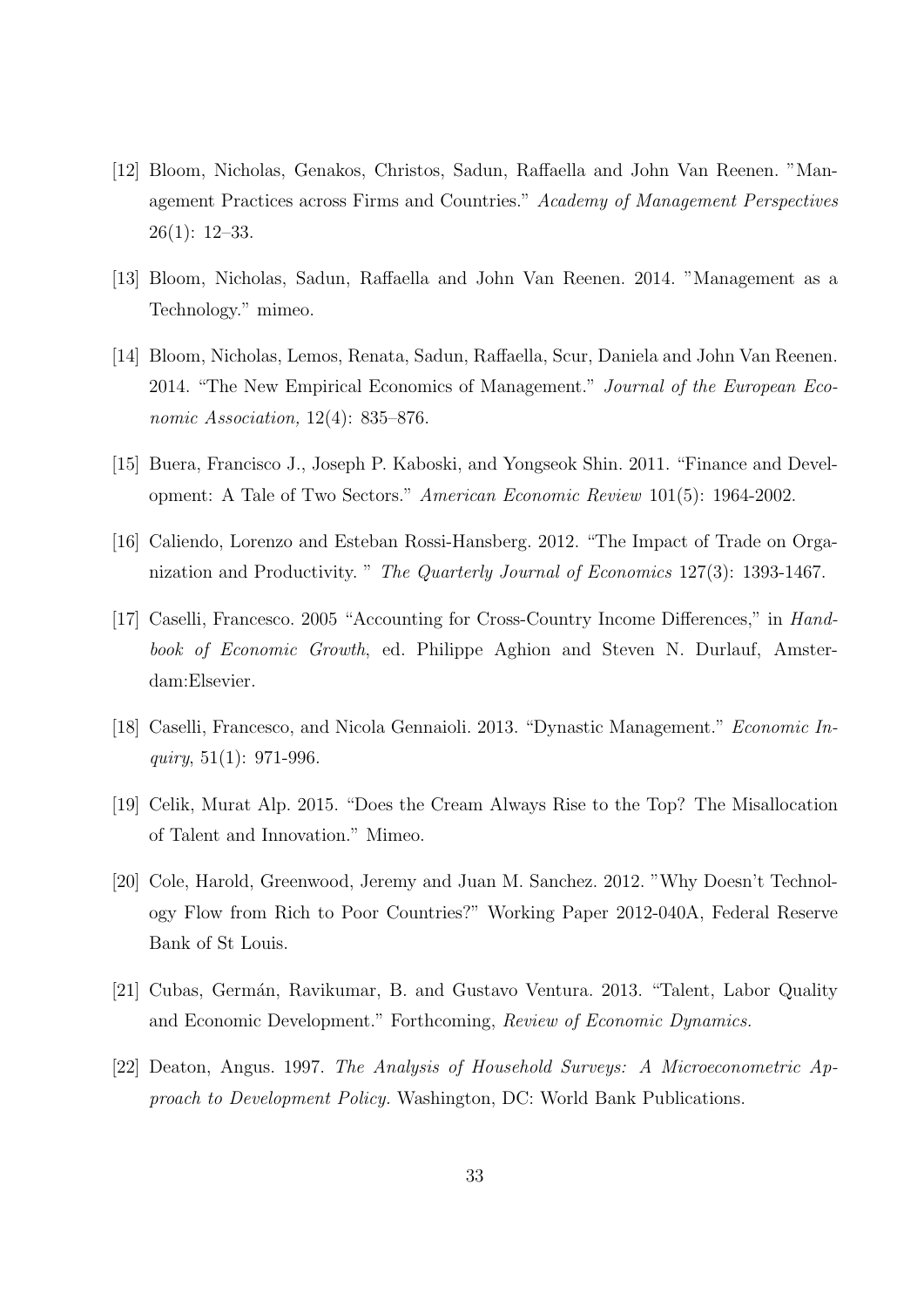- [23] Establishment and Enterprise Census, Statistics Japan.
- [24] Erosa, Andrés, Koreshkova, Tatyana and Diego Restuccia. 2010. "How Important is Human Capital? A Quantitative Theory Assessment of World Income Inequality," *Review of Economic Studies* 77 (4): 1421-49.
- [25] European Union Statistics on Income and Living Conditions (EU-SILC). 2004-2012.
- [26] Gabler, Alain and Markus Poschke. 2013. "Experimentation by Firms, Distortions, and Aggregate Productivity" *Review of Economic Dynamics* 16(1): 26-38.
- [27] Garcia-Santana, Manuel and Roberto Ramos. 2015. "Distortions and the Size Distribution of Plants: Evidence from Cross-Country Data." *SERIEs (the Journal of the Spanish Economic Association)* 6 (3): 79-312.
- [28] Garcia-Santana, Manuel and Josep Pijoan-Mas. 2014. "The Reservation Laws in India and the Misallocation of Production Factors." forthcoming *Journal of Monetary Economics.*
- [29] Garicano, Luis, Lelarge, Claire, and John Van Reenen. 2013. "Firm Size Distortions and the Productivity Distribution: Evidence from France." IZA DP no. 7241.
- [30] Guner, Nezih, Ventura, Gustavo and Yi Xu. 2006. "How Costly Are Restrictions on Size?", *Japan and the World Economy* 18(3): 203-320.
- [31] Guner, Nezih, Ventura, Gustavo and Yi Xu. 2008. "Macroeconomic Implications of Size-Dependent Policies." *Review of Economic Dynamics* 11(4): 721–744.
- [32] Gennaioli, Nicola, La Porta, Rafael, Lopez-de-Silanes, Florencio and Andrei Shleifer. 2013. "Human Capital and Regional Development." *The Quarterly Journal of Economics*. 128 (1): 105-164.
- [33] Guner, Nezih, Lopez-Daneri, Martin and Gustavo Ventura. 2015. "Heterogeneity and Government Revenues: Higher Taxes at the Top?" mimeo.
- [34] Hall, Robert E., and Charles I. Jones. 1999. "Why Do Some Countries Produce So Much More Output per Worker than Others?" *Quarterly Journal of Economics* 114(1): 83–116.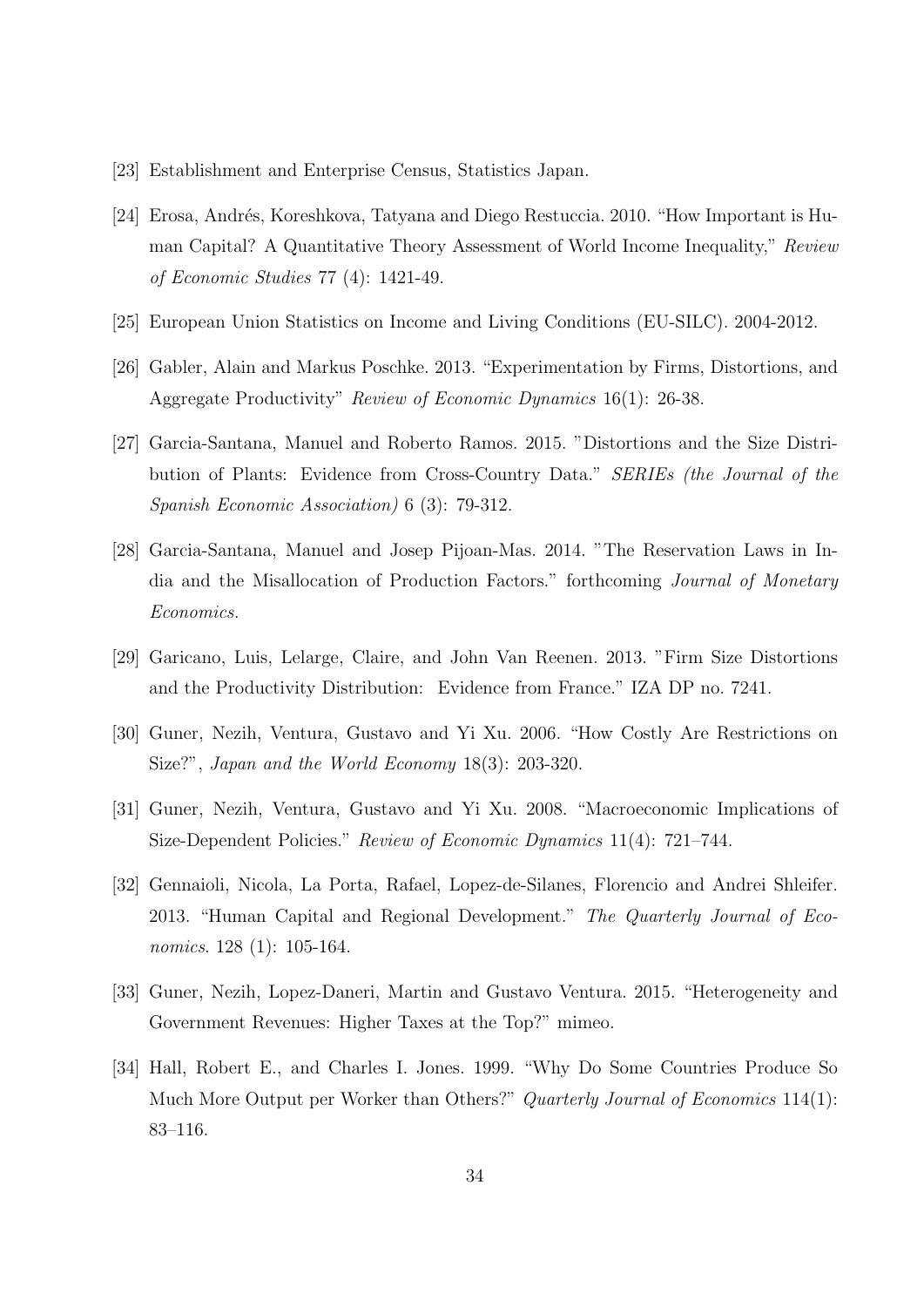- [35] Heathcote, J., Storesletten, J. and G. L. Violante. "Optimal Tax Progressivity: An Analytical Framework." Mimeo, 2014.
- [36] Hopenhayn, Hugo. A. 2014. "Firms, Misallocation and Aggregate Productivity: A Review." *Annual Review of Economics* 6: 735-770.
- [37] Hsieh, Chang-Tai, and Peter Klenow. 2009. "Misallocation and Manufacturing TFP in China and India." *Quarterly Journal of Economics* 124(4): 1403–1448.
- [38] Hsieh, Chang-Tai and Peter Klenow. 2012. "The Life Cycle of Plants in India and Mexico." mimeo.
- [39] Jones, Charles I. and Jihee Kim. 2014. "A Schumpeterian Model of Top Income Inequality." mimeo.
- [40] Klenow, Peter J., and Andres Rodrıguez-Clare. 1997. "The Neoclassical Revival in Growth Economics: Has it Gone Too Far?" In Macroeconomics Annual 1997. , ed. Ben S. Bernanke and Julio J. Rotemberg, 73–102. Cambridge:MIT Press.
- [41] Lagakos, David, Moll, Benjamin, Porzio, Tommaso and Nancy Qian. 2013. "Experience Matters: Human Capital and Development Accounting." mimeo.
- [42] Lucas, Jr., Robert E. 1978. "On the Size Distribution of Business Firms." *Bell Journal of Economics*, 9(2): 508–523.
- [43] Luxembourg Income Study (LIS) Database, http://www.lisdatacenter.org (multiple countries; microdata accessed from November 2013 to February 2015). Luxembourg: LIS.
- [44] Manuelli, Rodolfo and Ananth Seshadri. 2014. "Human Capital and the Wealth of Nations." *American Economic Review* 104(9): 2736-62.
- [45] Midrigan, Virgiliu and Yi Xu . 2010. "Finance and Misallocation: Evidence from Plantlevel Data." *American Economic Review*, 104(2): 422-58.
- [46] Minnesota Population Center. 2014. Integrated Public Use Microdata Series, International: Version 6.3 [Machine-readable database]. Minneapolis: University of Minnesota.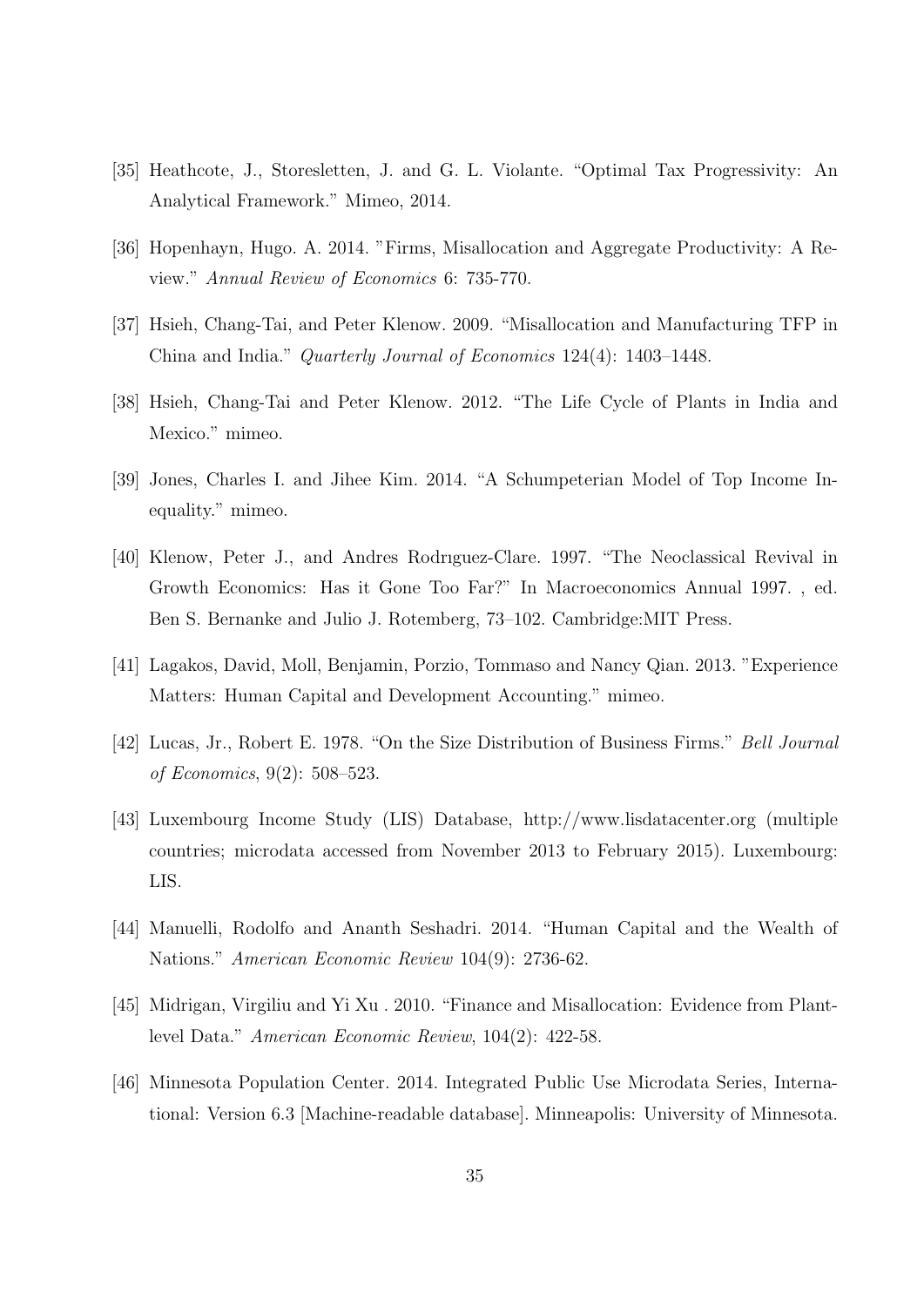- [47] Prescott, Edward. 1998. "Needed: A Theory of Total Factor Productivity." *International Economic Review,* 39(3): 525–551.
- [48] Restuccia, Diego. 2013. "Factor Misallocation and Development," *The New Palgrave Dictionary of Economics*, Online Edition, Eds. Steven N. Durlauf and Lawrence E. Blume, Palgrave Macmillan.
- [49] Restuccia, Diego, and Richard Rogerson. 2008. "Policy Distortions and Aggregate Productivity with Heterogeneous Establishments." *Review of Economic Dynamics*, 11(4): 707–720.
- [50] Restuccia, Diego, and Richard Rogerson. 2013. "Misalloaction and Productivity." *Review of Economic Dynamics*, 16(1): 1-10.
- [51] Roys, Nicolas and Ananth Seshadri. 2013. " Economic Development and the Organization of Production." mimeo.
- [52] Rubini, Loris. 2011. "Innovation and the Elasticity of Trade Volumes to Tariff Reductions." mimeo.
- [53] Ruggles, Steven, J. Trent Alexander, Katie Genadek, Ronald Goeken, Matthew B. Schroeder, and Matthew Sobek. 2010. Integrated Public Use Microdata Series: Version 5.0 [Machine-readable database]. Minneapolis: University of Minnesota.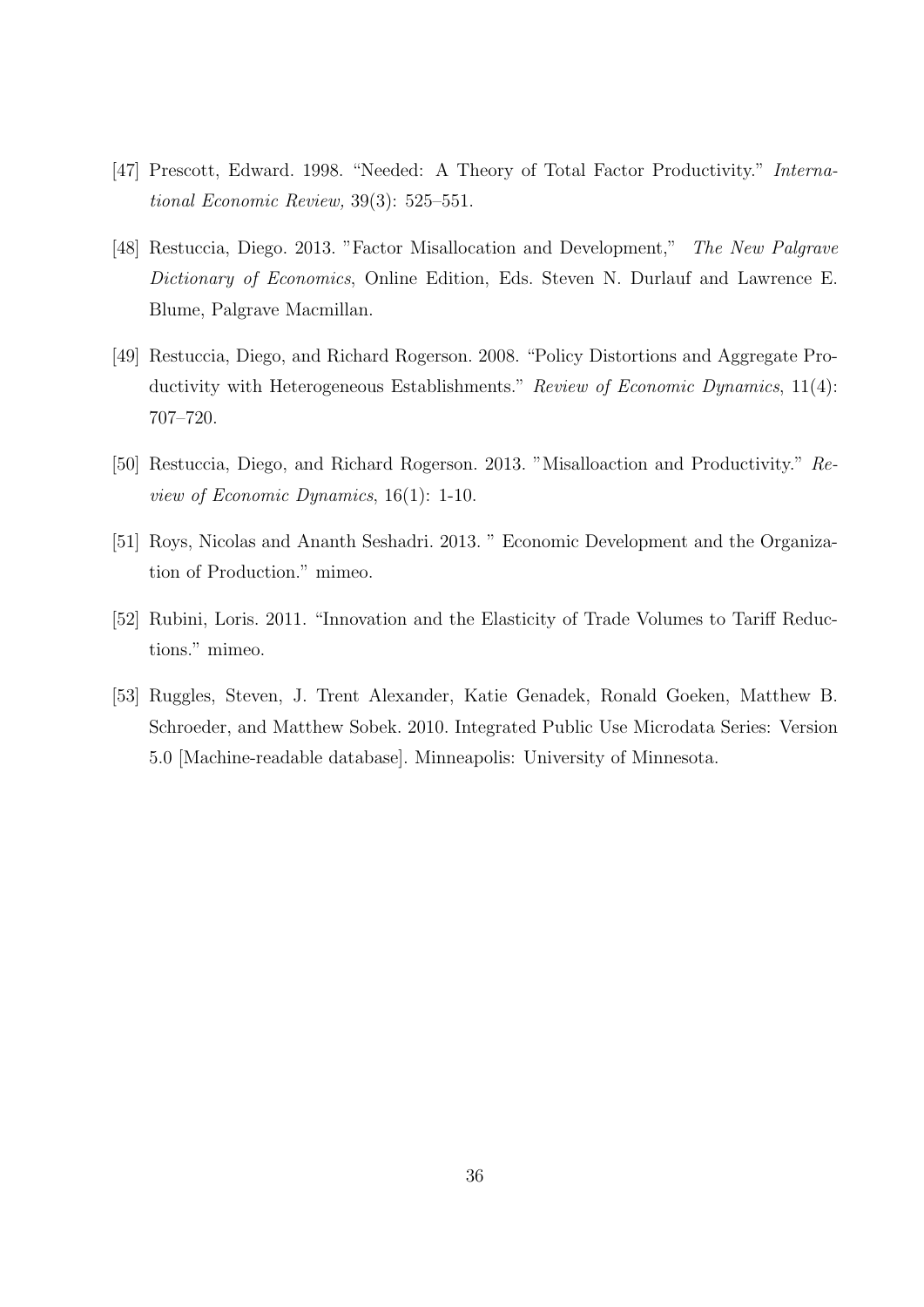| Parameter                                           | values       |
|-----------------------------------------------------|--------------|
| Population Growth Rate $(n)$                        | 0.011        |
| Productivity Growth Rate $(q)$                      | 0.025        |
| Depreciation Rate $(\delta)$                        | 0.040        |
| Importance of Capital $(\alpha)$                    | 0.423        |
| Returns to Scale $(\gamma)$                         | 0.77         |
| Mean Log-managerial Ability $(\mu_{\gamma})$        | $\mathbf{0}$ |
| Dispersion in Log-managerial Ability ( $\sigma_z$ ) | 2.875        |
| Discount Factor $(\beta)$                           | 0.944        |
| Skill accumulation technology $(\theta)$            | 0.881        |
| Skill accumulation technology $(\delta_{\theta})$   | 0.053        |
| Skill accumulation technology $(\theta_1)$          | 0.68         |

Table 1: Parameter Values (annualized)

Note: Entries show model parameters calibrated for the benchmark economy. See text for details.

Skill accumulation technology  $(\theta_2)$  0.49 Skill accumulation technology  $(\delta_z)$  0.048

| Statistic                         | Data  | Model |
|-----------------------------------|-------|-------|
| Mean Size                         | 17.9  | 17.7  |
| Capital Output Ratio              | 2.32  | 2.31  |
| Managerial Income $(40-44/25-29)$ | 1.18  | 1.18  |
| Managerial Income $(60-64/25-29)$ | 1.25  | 1.24  |
| Fraction of Establishments        |       |       |
| 1-9 workers                       | 0.725 | 0.726 |
| $10-20$ workers                   | 0.126 | 0.128 |
| $20-50$ workers                   | 0.091 | 0.085 |
| $50-100$ workers                  | 0.032 | 0.031 |
| $100+$ workers                    | 0.026 | 0.030 |
|                                   |       |       |
| <i>Employment Share</i>           |       |       |
| 1-9 workers                       | 0.151 | 0.172 |
| $10-20$ workers                   | 0.094 | 0.100 |
| $20-50$ workers                   | 0.164 | 0.148 |
| $50-100$ workers                  | 0.128 | 0.121 |
| $100+$ workers                    | 0.462 | 0.459 |

Table 2: Empirical Targets: Model and Data

Ë

Note: Entries show the empirical targets used in the quantitative analysis and the model's performance. The fraction of establishments with 1-9 and 100+ workers, and the employment share with 100+ workers are explicit targets. See text for details.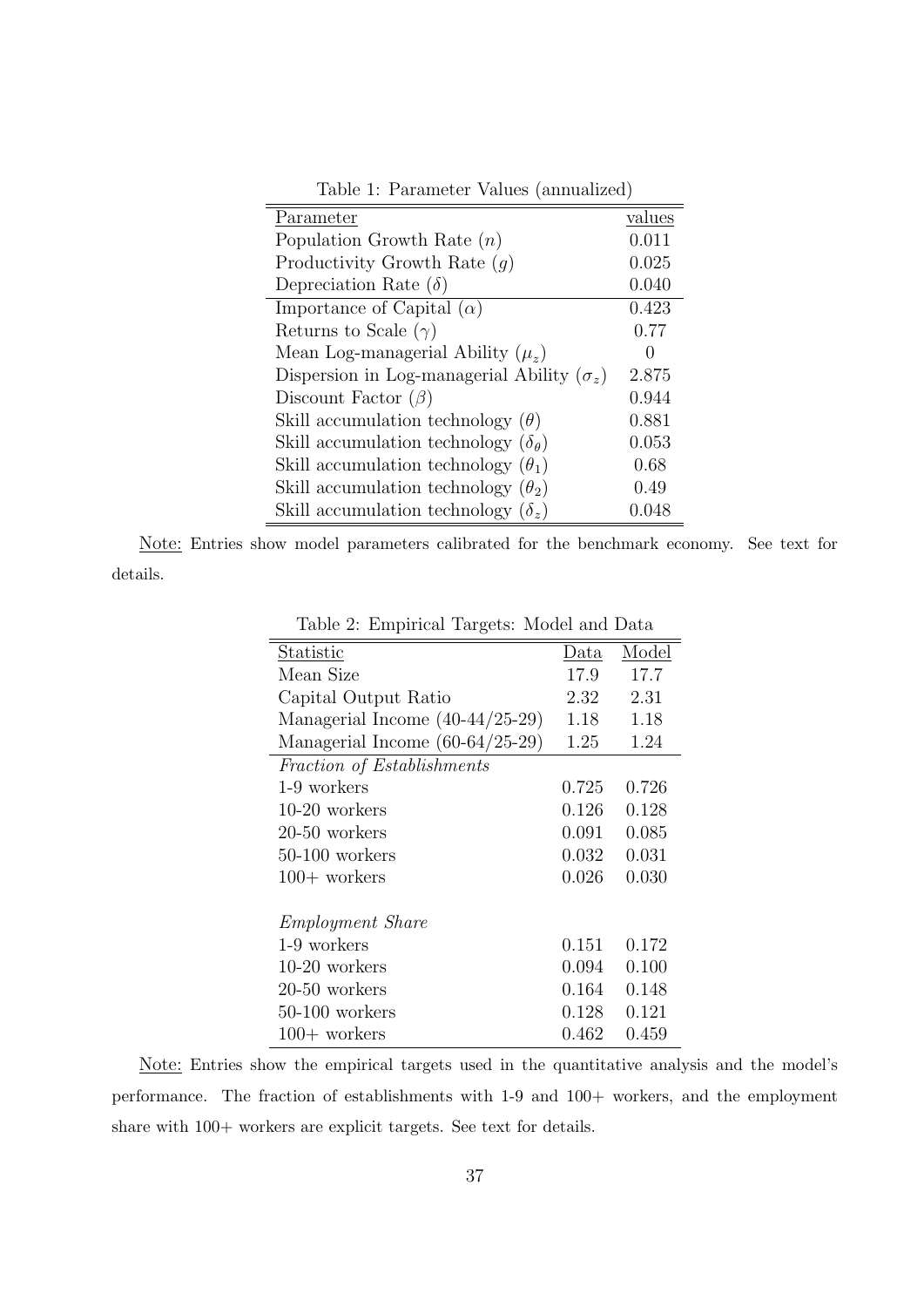| Economy-Wide Productivity            | $A=1$ | $A=0.9$ $A=0.8$ |       | $A=0.7$ |
|--------------------------------------|-------|-----------------|-------|---------|
|                                      |       |                 |       |         |
| Statistic                            |       |                 |       |         |
| Output                               | 100   | 84.5            | 70.2  | 56.9    |
| Mean Size                            | 17.7  | 17.2            | 17.0  | 16.0    |
| Investment in Skills                 | 100   | 73.3            | 52.1  | 35.3    |
| Investment in Skills $(\%$ Output)   | 0.92  | 0.80            | 0.68  | 0.57    |
| Number of Managers                   | 100   | 102.9           | 102.9 | 105.8   |
| Managerial Quality                   | 100   | 93.6            | 90.1  | 84.6    |
| Employment Share $(100+)$            | 0.46  | 0.45            | 0.44  | 0.43    |
| Relative Earnings Growth $(\hat{q})$ | 0.22  | 0.16            | 0.11  | 0.05    |

Table 3: Effects of Economy-Wide Productivity

Note: Entries show the effects on displayed variables associated to exogenous reductions in the level of economy-wide productivity  $(\bar{A})$  across steady states. Column 2 report benchmark values  $(\bar{A}=1)$ . Column 3-5 report the changes emerging from reducing  $\bar{A}$  below the benchmark value. See text for details.

| Table 4: Effects of Size-Dependent Distortions             |       |       |       |         |         |  |
|------------------------------------------------------------|-------|-------|-------|---------|---------|--|
| Size Dependency $(\tau)$                                   | 0     | 0.02  | 0.04  | 0.06    | 0.08    |  |
| Tax Wedge $\left(\frac{1-T(5\overline{y})}{1-T(y)}\right)$ | 1     | 0.97  | 0.94  | 0.91    | 0.88    |  |
|                                                            |       |       |       |         |         |  |
| Statistic                                                  |       |       |       |         |         |  |
| Output                                                     | 100.0 | 92.9  | 86.7  | 81.3    | 76.2    |  |
| Mean Size                                                  | 17.7  | 13.2  | 10.2  | 8.2     | 6.8     |  |
| Investment in Skills                                       | 100.0 | 62.1  | 41.6  | 29.6    | 22.1    |  |
| Investment in Skills $(\%$ Output)                         | 0.92  | 0.61  | 0.44  | 0.33    | 0.27    |  |
| Number of Managers                                         | 100.0 | 131.9 | 166.9 | 203.4   | 239.8   |  |
| Managerial Quality                                         | 100.0 | 73.2  | 56.6  | 45.6    | 38.2    |  |
| Employment Share $(100+)$                                  | 0.46  | 0.34  | 0.25  | 0.17    | 0.11    |  |
| Relative Earnings Growth $(\hat{g})$                       | 0.22  | 0.09  | 0.02  | $-0.02$ | $-0.05$ |  |

Table 4: Effects of Size-Dependent Distorti

Note: Entries show the effects on displayed variables associated to size-dependent distortions across steady states. Column 2 report benchmark values. Column 3-6 report the changes emerging from increasing the size dependency of distortions. See text for details.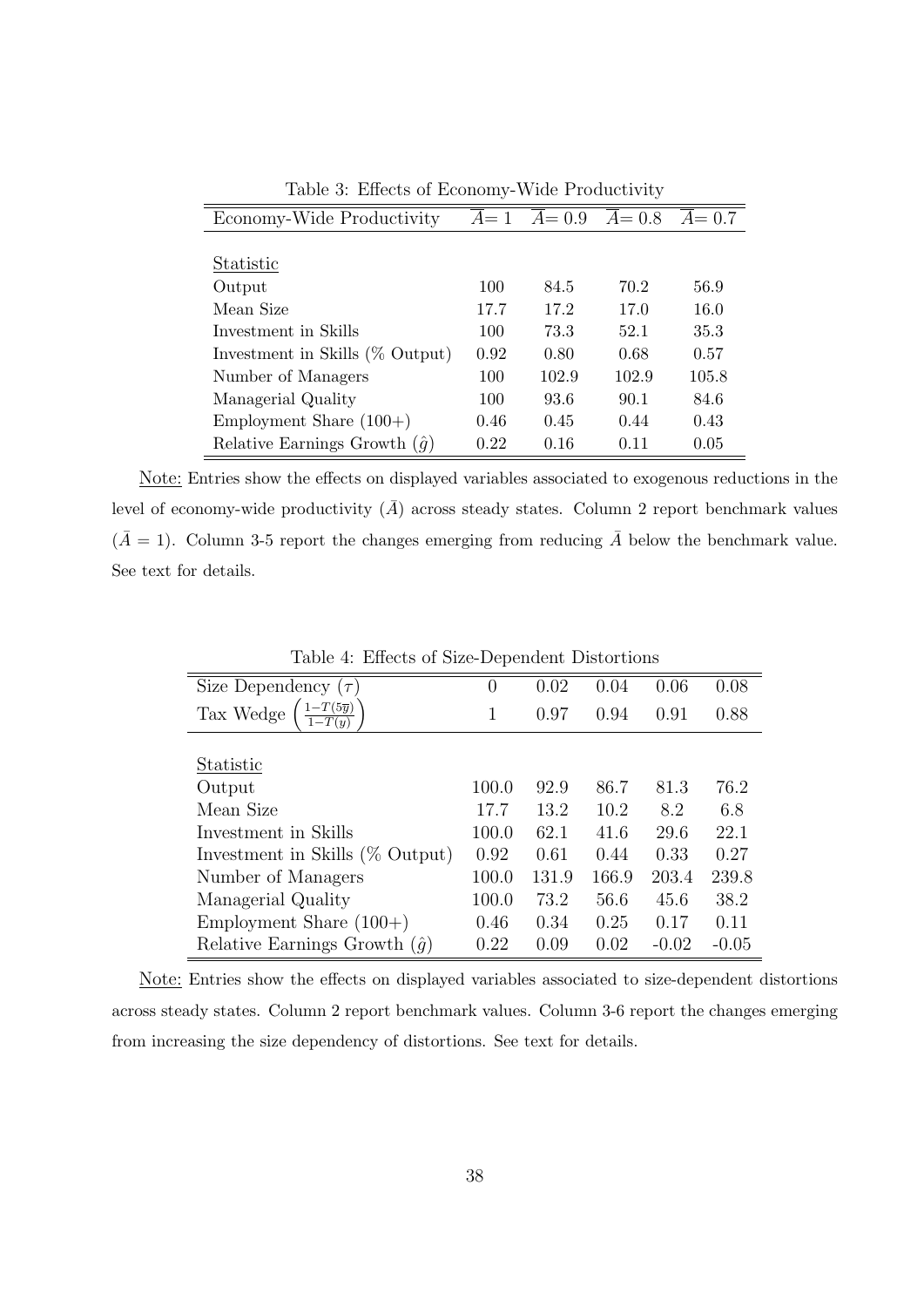| Statistic               | <b>Fixed Lifetime Skills</b>  |       |                                   | Fixed Initial Skills |
|-------------------------|-------------------------------|-------|-----------------------------------|----------------------|
|                         | $\tau = 0.02$ $\bar{A} = 0.9$ |       | $\tau = 0.02 \quad \bar{A} = 0.9$ |                      |
|                         |                               |       |                                   |                      |
| Output                  | 23.8                          | 7.6   | 27.0                              | 6.6                  |
| Mean Size               | 8.6                           | 100.0 | 18.6                              | 100.0                |
| Managerial Quality      | 24.7                          | 100.0 | 34.8                              | 100.0                |
| Employment Share $100+$ | 23.6                          | 100.0 | 14.8                              | 100.0                |

Table 5: The Role of Managerial Skill Formation (%)

Note: Entries show the percentage contribution of managerial skill formation for selected variables in response to the introduction of distortions of  $\tau = 0.02$ , and a reduction in economy-wide productivity to  $\bar{A} = 0.9$ . The case of 'Fixed Lifetime Skills' assumes that the age-profile of manager's skills does is unchanged relative to the benchmark economy. The case of 'Fixed Initial Skills' assumes that manager's skills at any age are given by the endowments at birth. See text for details.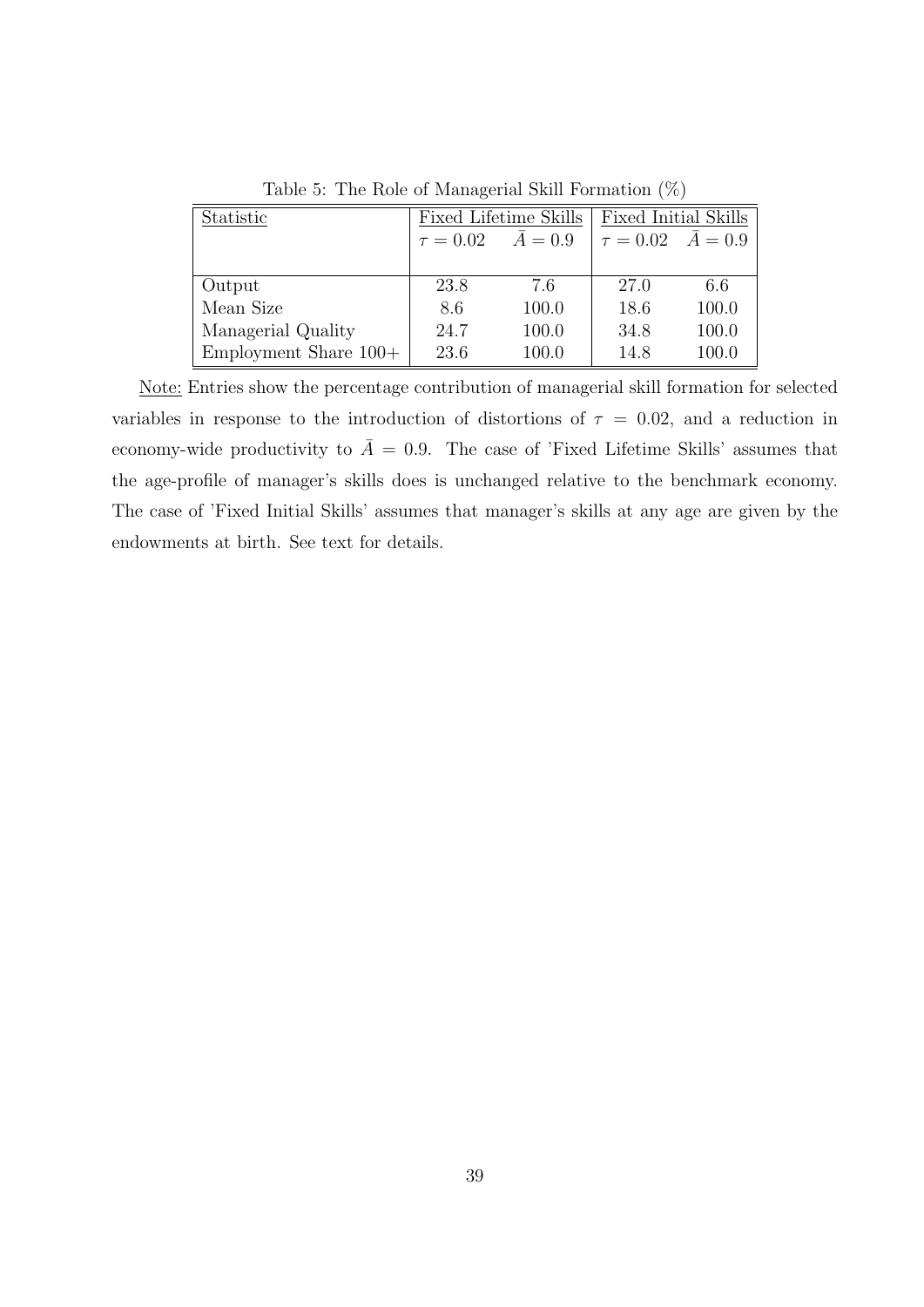|             |                              | Table A1: Data Sources                   |             |
|-------------|------------------------------|------------------------------------------|-------------|
| Country     | Years                        | Source                                   | No. of Obs. |
| Australia   | 1995, 2001, 2003, 2008, 2010 | LIS (Survey of Income and Housing Costs) | 34,202      |
| Austria     | 2004-2012                    | $EU-SILC$                                | 44,426      |
| Belgium     | 2004-2011                    | EU-SILC                                  | 37,231      |
| Canada      | 1981, 1991, 2001             | IPUMS-International (Canadian Census)    | 652,124     |
| Denmark     | 2004-2012                    | $EU-SILC$                                | 59,241      |
| Finland     | 2004-2010, 2012              | $EU-SILC$                                | 97,390      |
| France      | 2004-2007, 2009-2010, 2012   | $EU-SILC$                                | 65,423      |
| Germany     | 2005-2012                    | $EU-SILC$                                | 76,978      |
| Iceland     | 2004-2010, 2012              | $EU-SILC$                                | 30,181      |
| Ireland     | 2004-2010                    | $EU-SILC$                                | 24,015      |
| Israel      | 2001, 2005, 2007, 2010       | LIS (Household Expenditure Survey)       | 22,316      |
| Italy       | 2007-2010, 2012              | $EU-SILC$                                | 89,420      |
| Luxembourg  | 2004-2010, 2012              | EU-SILC                                  | 32,105      |
| Netherlands | 2005-2010, 2012              | EU-SILC                                  | 58,233      |
| Norway      | 2004-2010, 2012              | EU-SILC                                  | 49,038      |
| Spain       | 2006-2012                    | $EU-SILC$                                | 77,196      |
| Sweden      | 2004-2010, 2012              | EU-SILC                                  | 53,589      |
| Switzerland | 2011-2012                    | EU-SILC                                  | 13,105      |
| UK          | 2005-2010, 2012              | EU-SILC                                  | 47,197      |
| <b>US</b>   | 1990, 2000, 2005, 2010       | IPUMS (US Census and ACS)                | 10,928,272  |

# **Appendix I: Data on Managerial Incomes**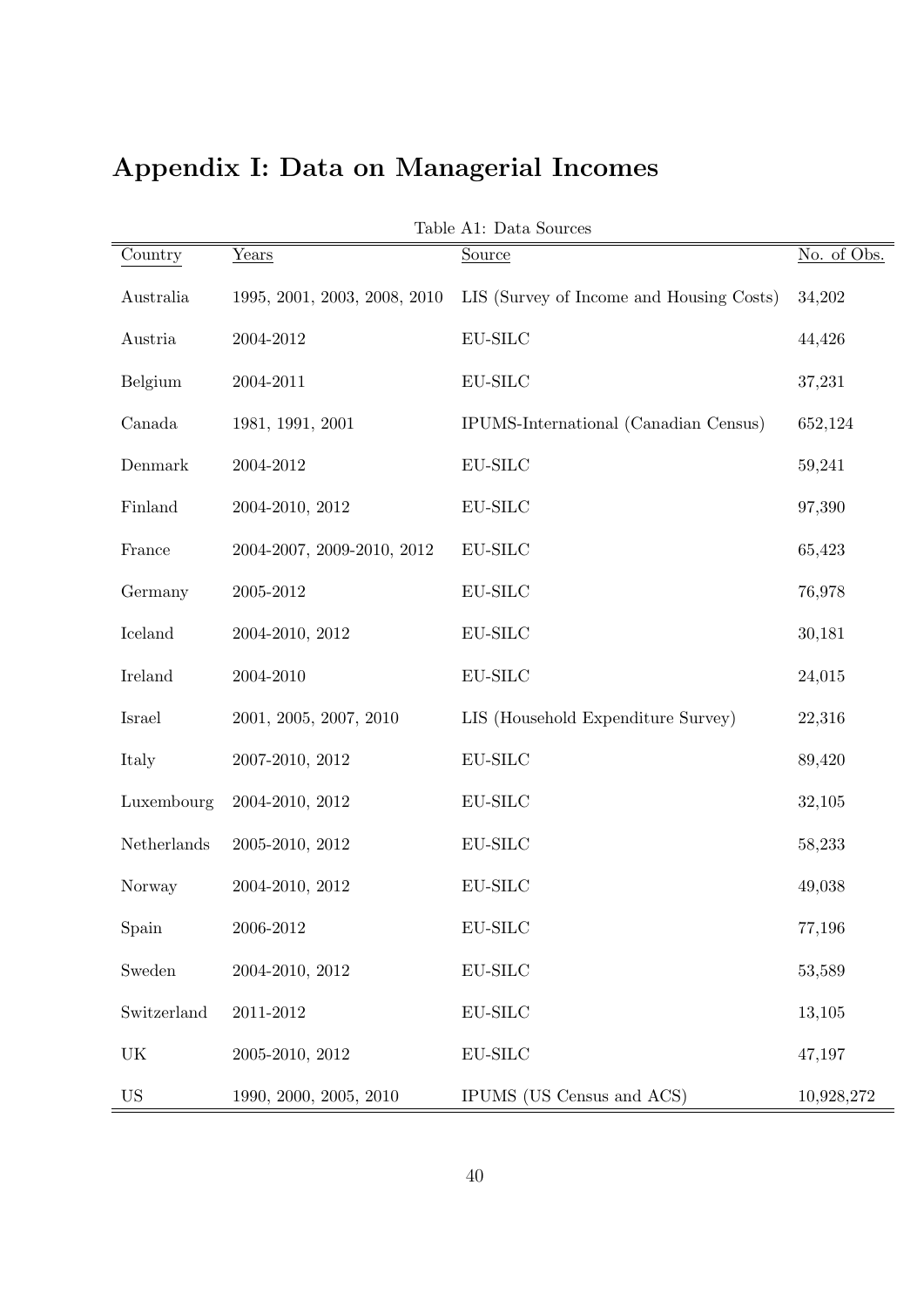Australia

*Before 2001, International Standard Classification of Occupations (ISCO-88), Codes 11-13* Legislators, senior officials and managers Corporate managers Managers of small enterprises *After 2001, ASCO, occupation code 1* Managers and administrators

Austria, Belgium, Canada, Denmark, Finland, France, Germany, Iceland, Ireland Israel, Italy, Luxembourg, Netherlands, Norway, Spain, Sweden, Switzerland, UK *International Standard Classification of Occupations (ISCO-88), Codes 11-13* Legislators, senior officials and managers Corporate managers Managers of small enterprises

US

*IPUMS-USA 1990 Occupation Codes 004-022*

Chief executives and public administrators, Financial managers,

Human resources and labor relations managers, Managers and Specialists in marketing, advertising, and public relations, Managers in education and related fields, Managers of medicine and health occupations, Postmasters and mail superintendents, Managers of food services and lodging occupations, Managers of properties and real estate, Funeral directors, Managers of service organizations, Managers and administrators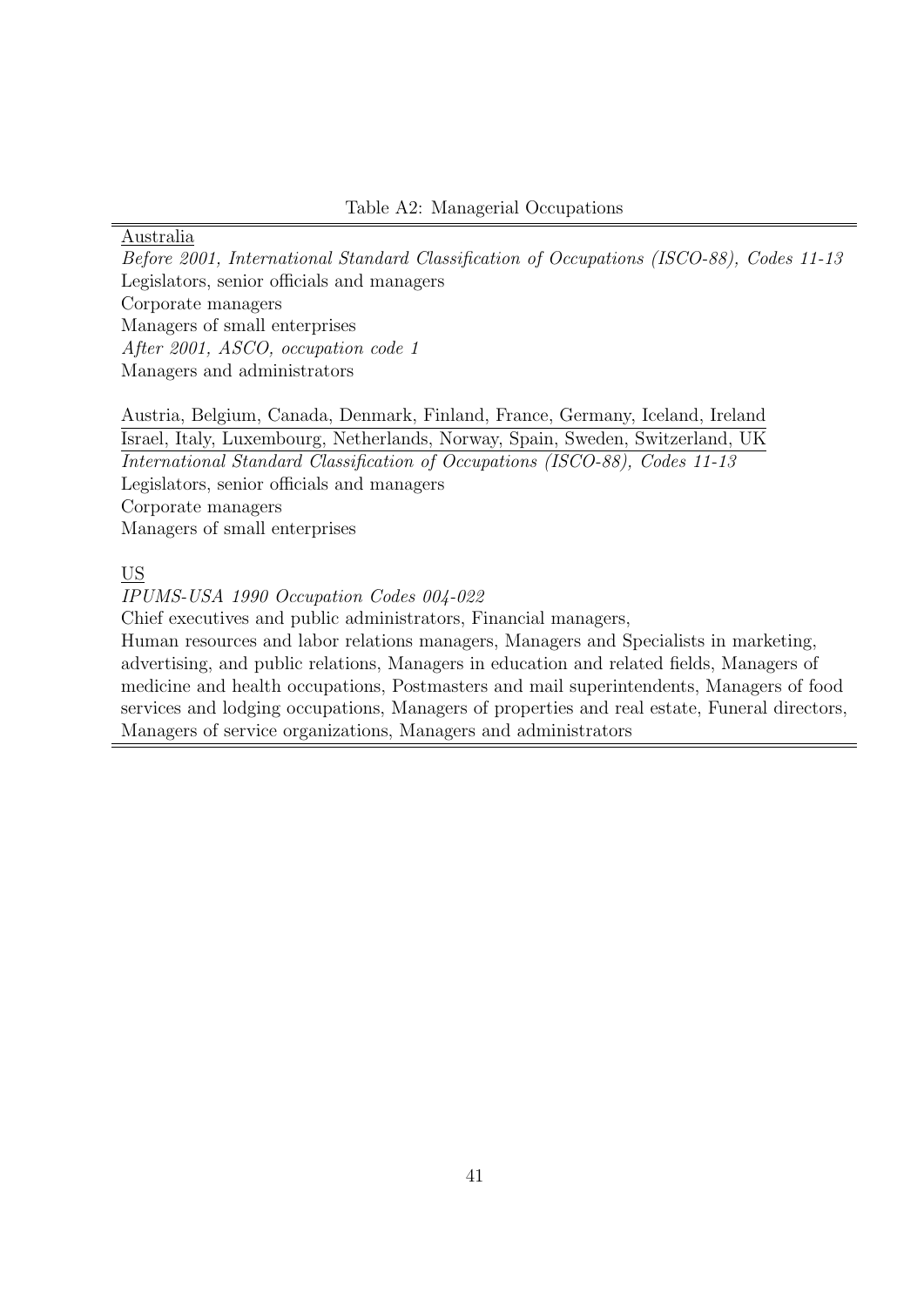

Figure 1



Figure 2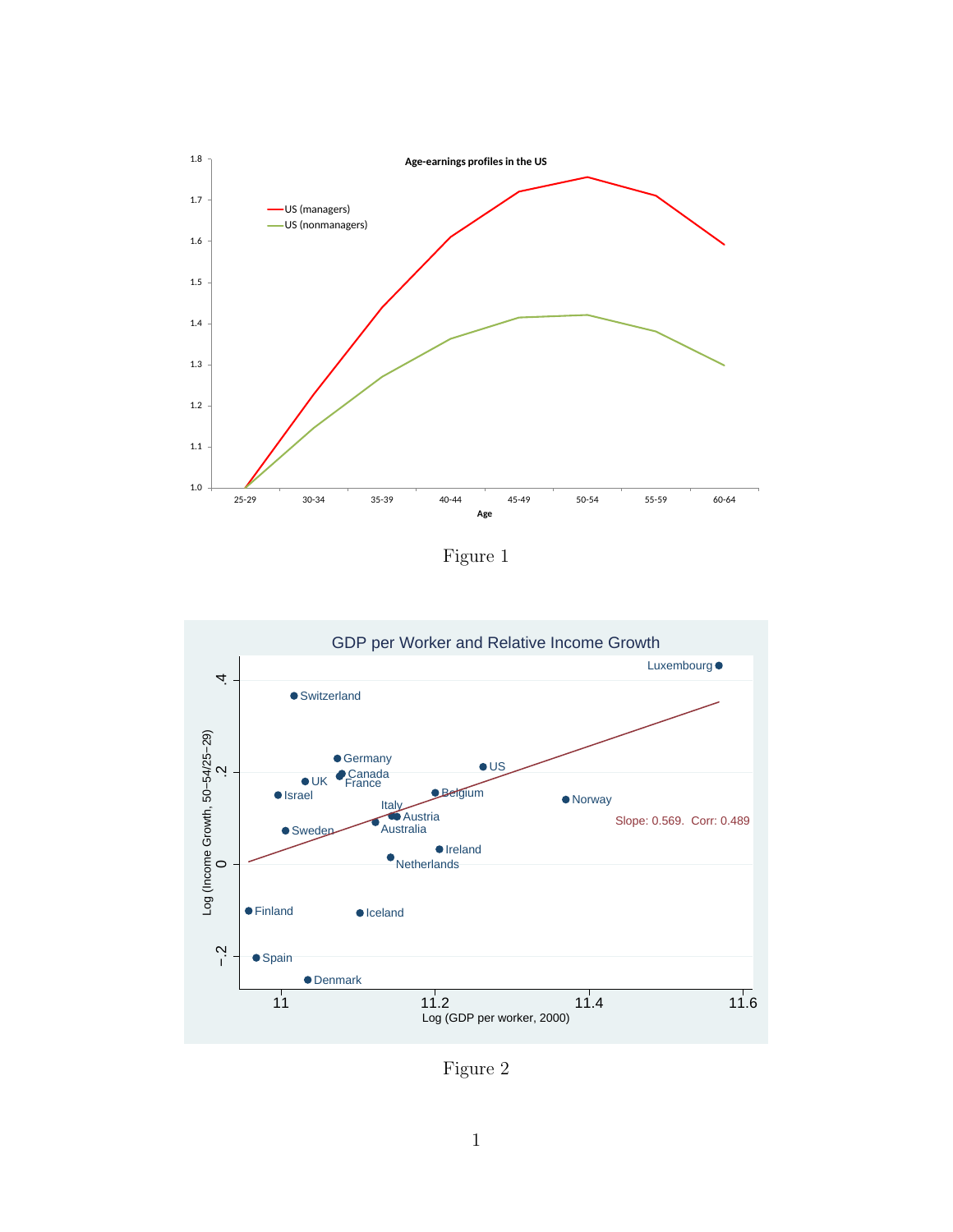

Figure 3



Figure 4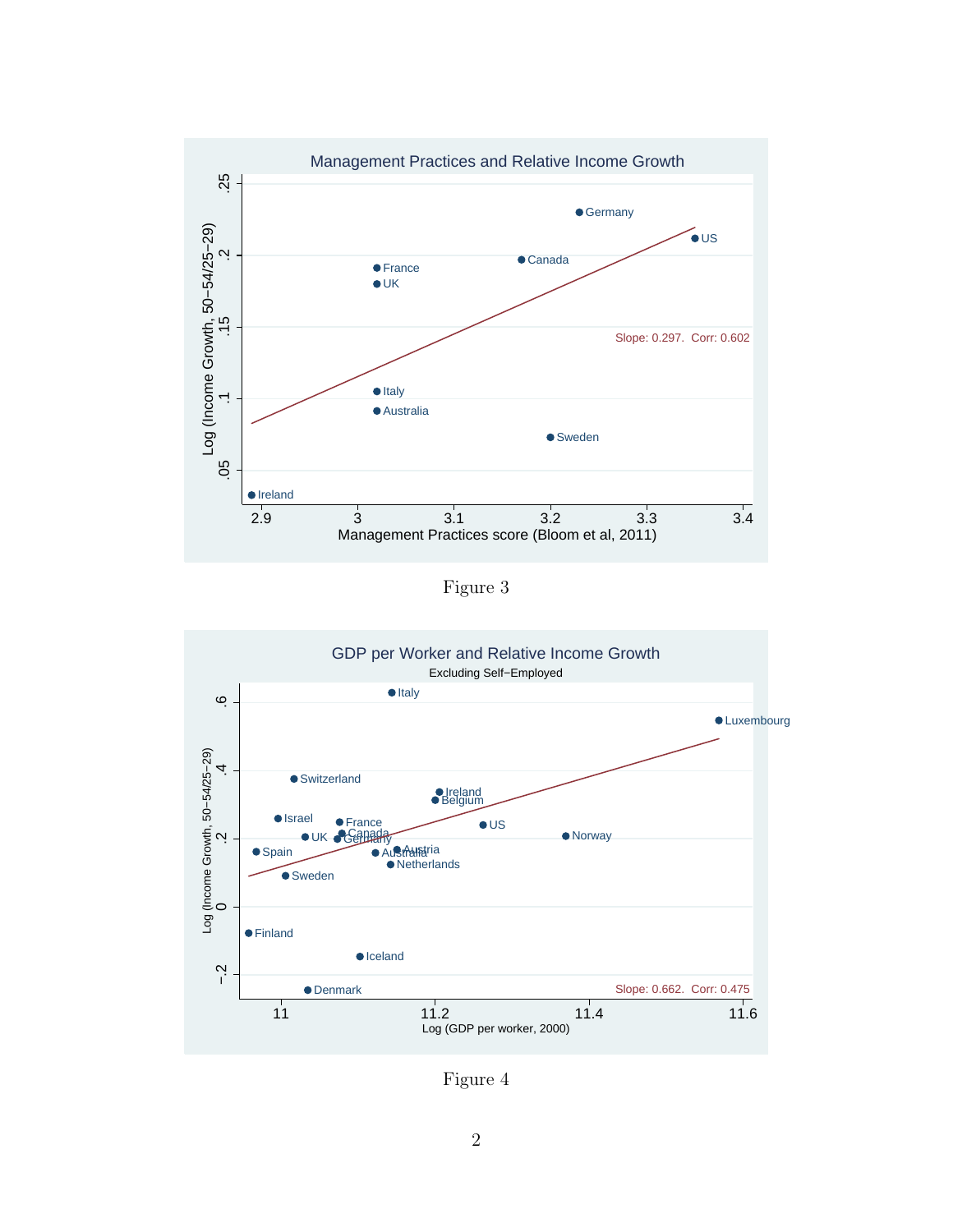

Figure 5



Figure 6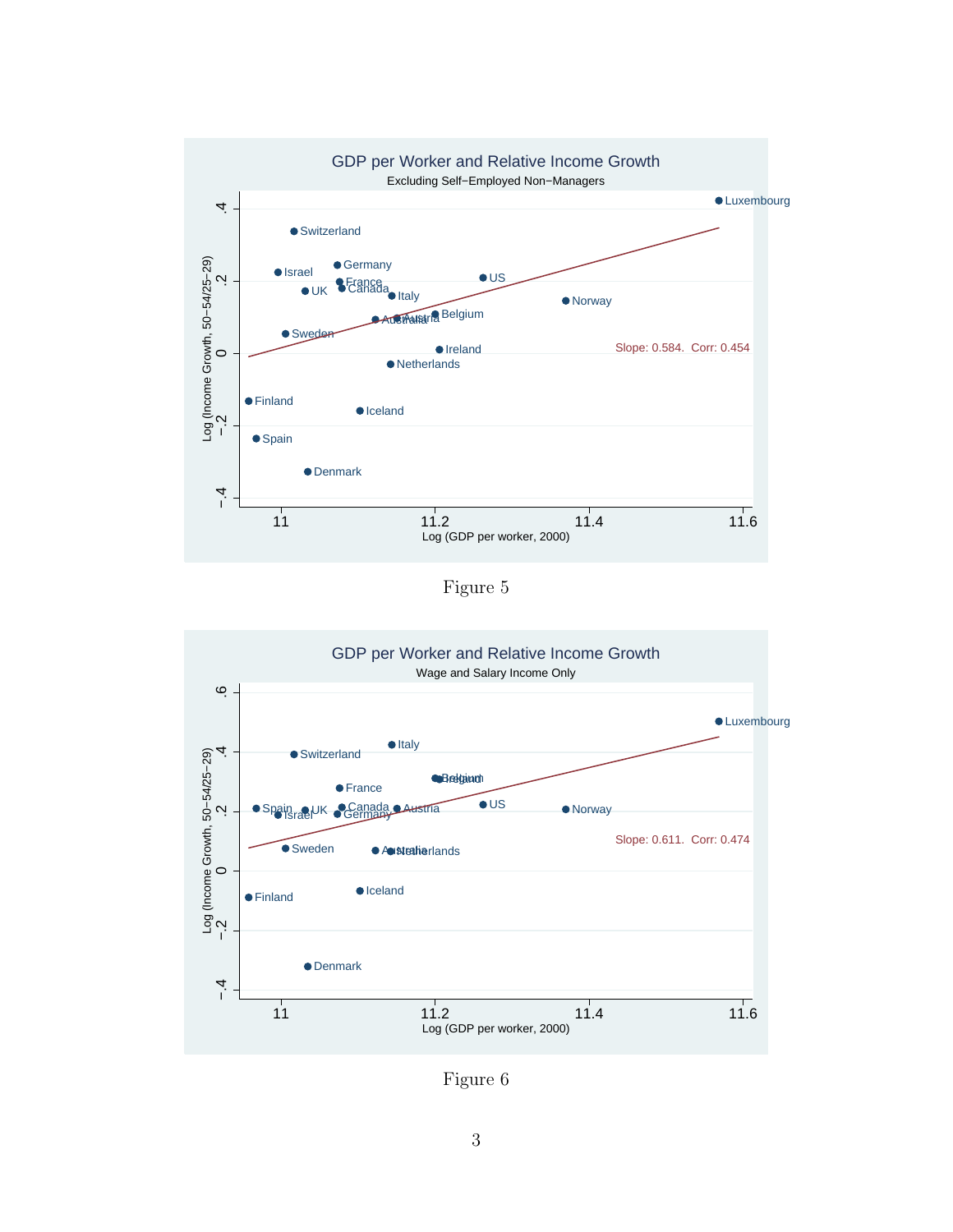

Figure 7



Figure 8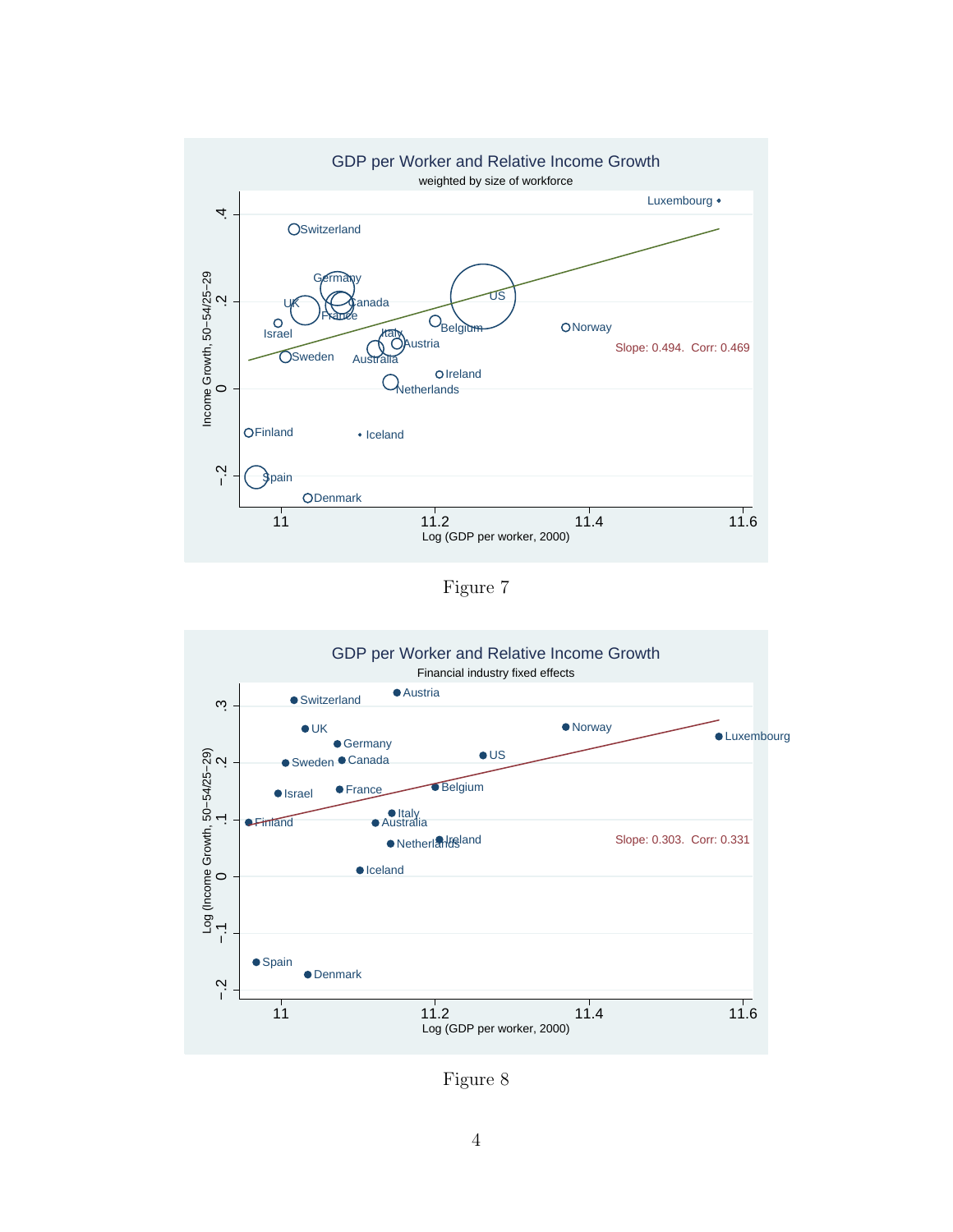

Figure 9



Figure 10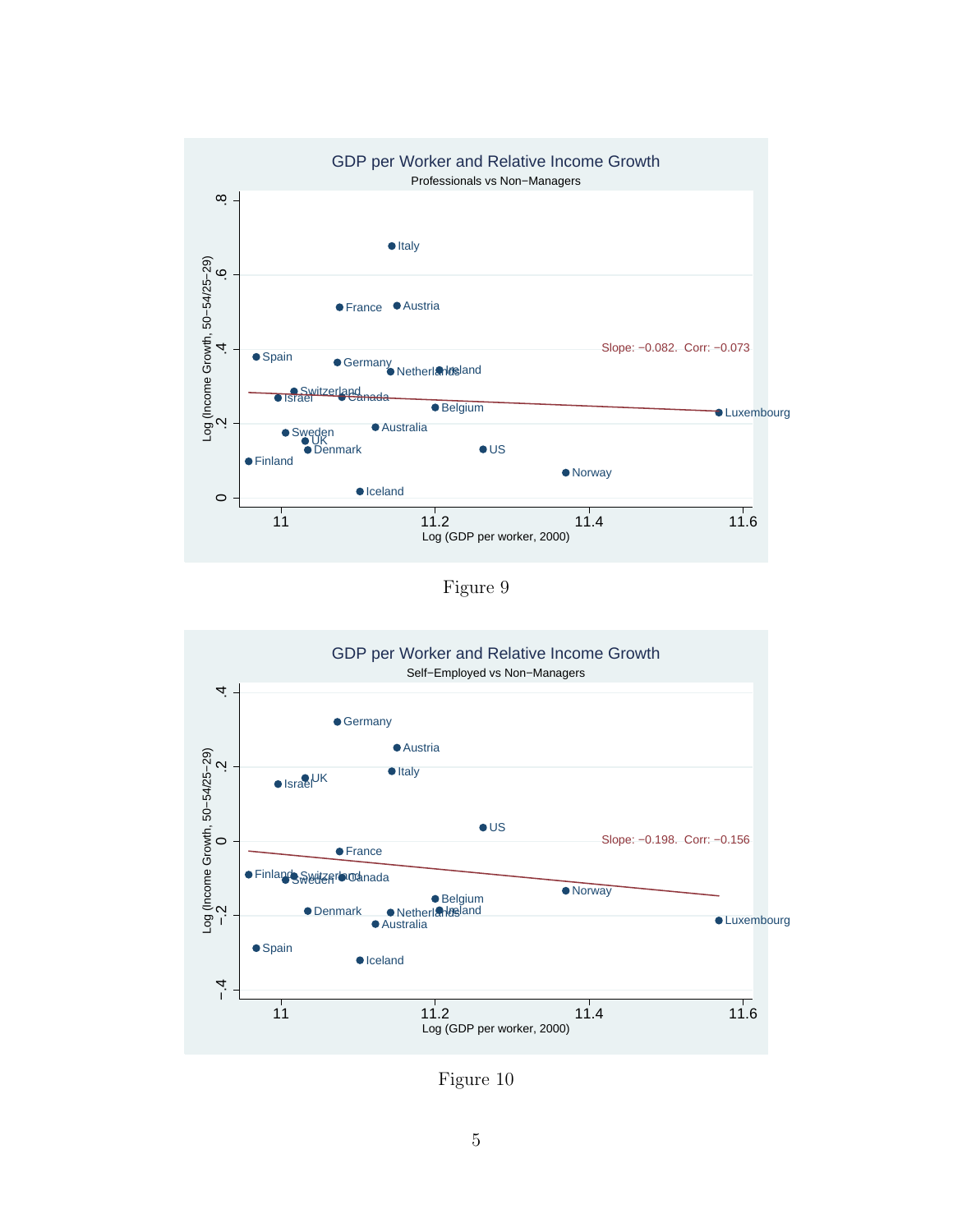

Figure 11



Figure 12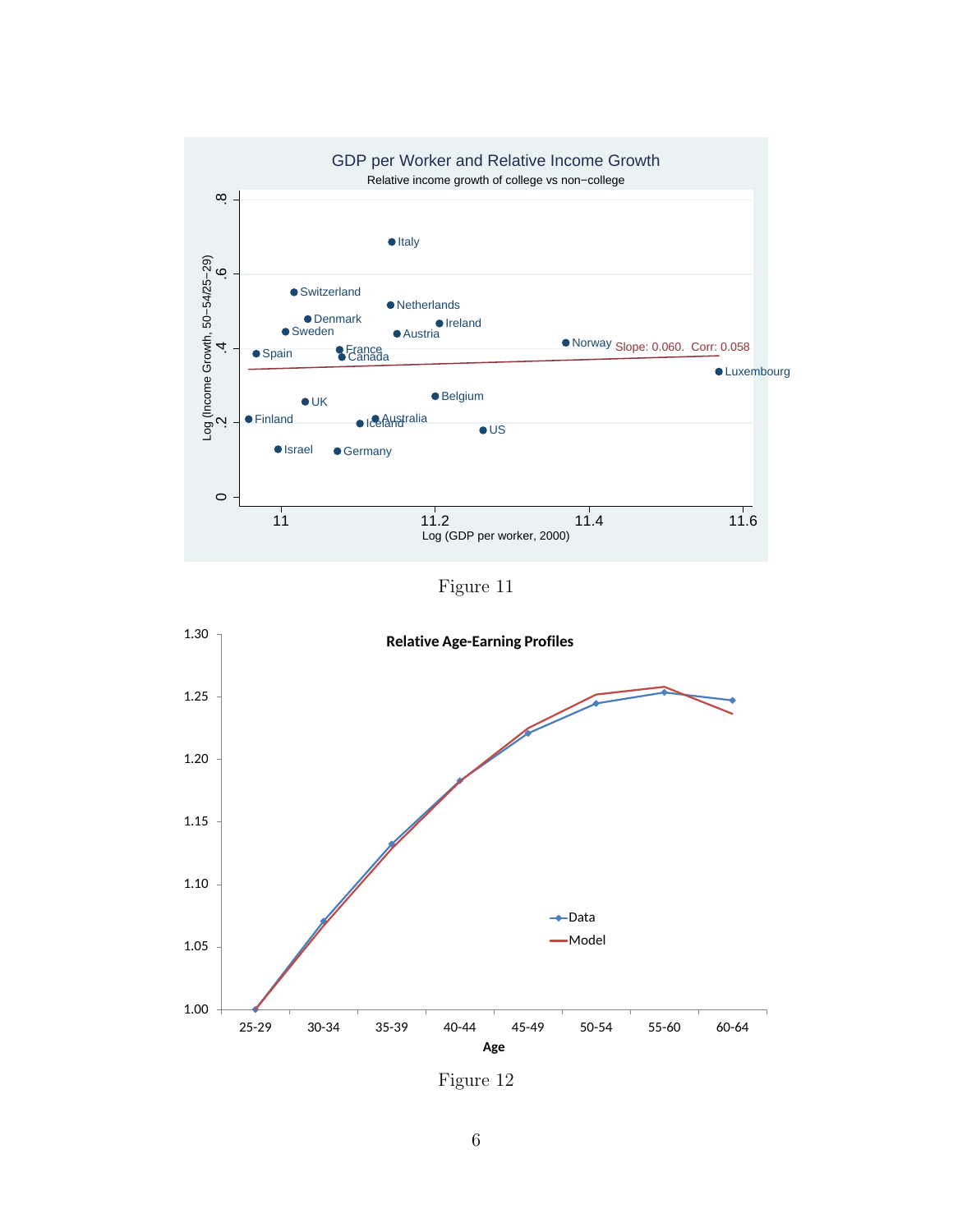

Figure 13



Figure 14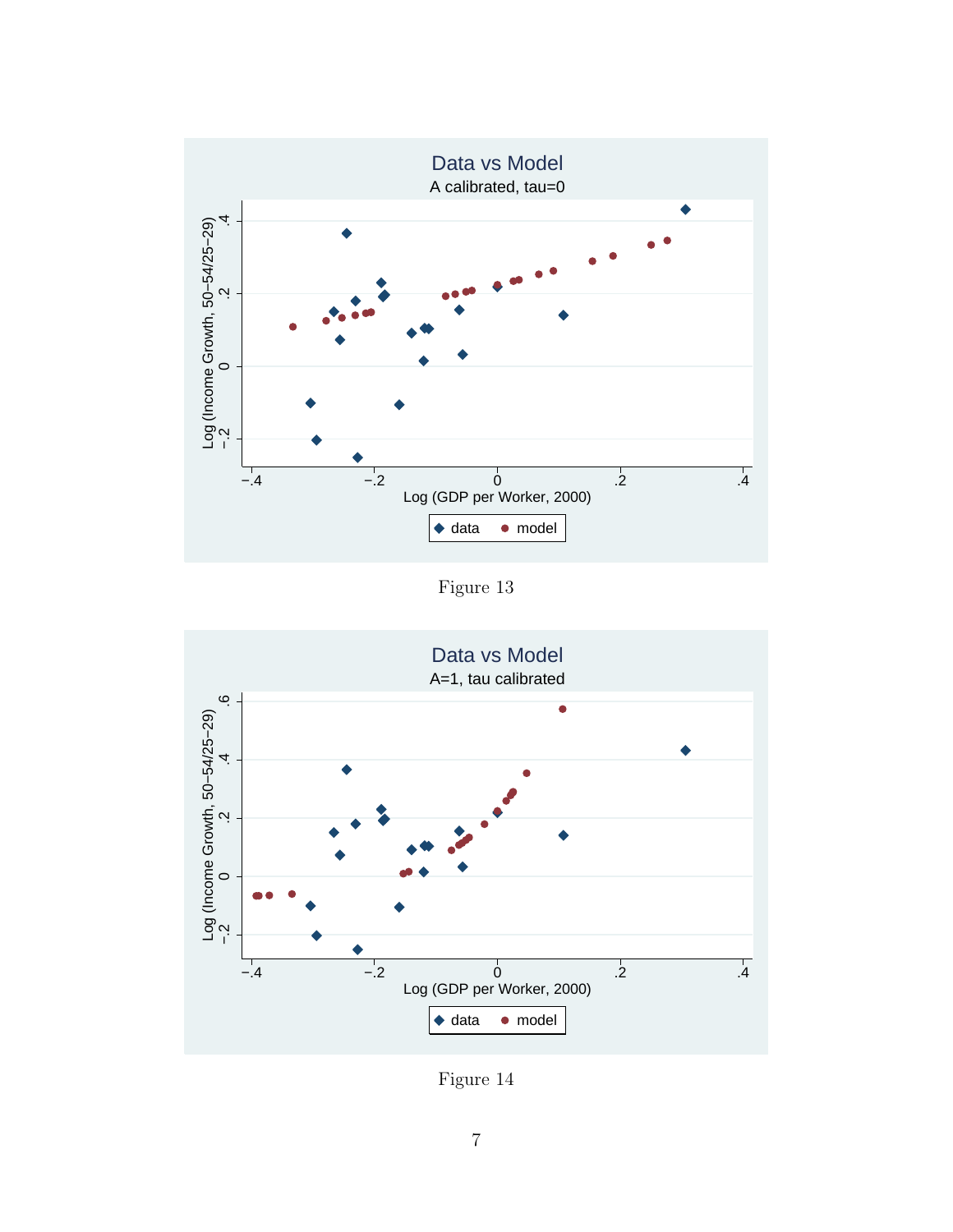### **Appendix II: Balanced Growth**

Along a balanced growth path (i) growth rates are constant; (ii) the growth rate in output equals the growth rate in labor and managerial income; (iii) growth in aggregate skill investment is the same as the growth rate in output; (iv) the capital-output ratio is constant; (v) the fractions of managers and workers are constant (i.e.  $z^*(t) = z^*$  for all t); (vi) factor prices are constant.

We find the growth rate in output per person  $(g)$  and initial managerial skills  $(g_z)$  consistent with (i)-(vi), given a growth rate in exogenous productivity  $(g_A)$ . Specifically, we show that there is a balanced growth path if and only if initial managerial skills grow at a specific rate determined by exogenous productivity growth.

From the properties of the plant's technology, it follows that

$$
1 + g = (1 + g_A) (1 + g_z)^{1 - \gamma} (1 + g_k)^{\alpha \gamma},
$$

where  $g_k$  stands for the growth rate of capital per person. It follows that

$$
1 + g = (1 + g_A)^{\frac{1}{1 - \alpha\gamma}} (1 + g_z)^{\frac{1 - \gamma}{1 - \alpha\gamma}}
$$
(24)

We proceed now to find the rate of growth of managerial skills that is consistent with a balanced-growth path. We denote by  $g_z^*$  such growth rate. Note that if such path exists, then the age profile is shifted by a time-invariant factor  $(1 + g_z^*)$ . That is,

$$
\frac{z_j(t+1)}{z_j(t)} = (1+g_z^*)
$$

for all  $j = 1, \ldots J_R - 1$ . It follows that we can infer the value of  $g^*_{z}$  from the first-order conditions for skill investments of two cohorts of age  $j \leq J_R - 2$ , at two consecutive dates. In particular, the first-order condition for decisions at the penultimate period of the working life cycle must hold along a balanced-growth path. From (13), it follows:

$$
\left(\frac{1}{1+g_z^*}\right)^{\theta_1} \left(\frac{1}{1+g}\right)^{\theta_2-1} = (1+g_A^*)^{\frac{1}{1-\gamma}} \left(\frac{1}{1+g}\right)^{\frac{\gamma(1-\alpha)}{1-\gamma}}.
$$
\n(25)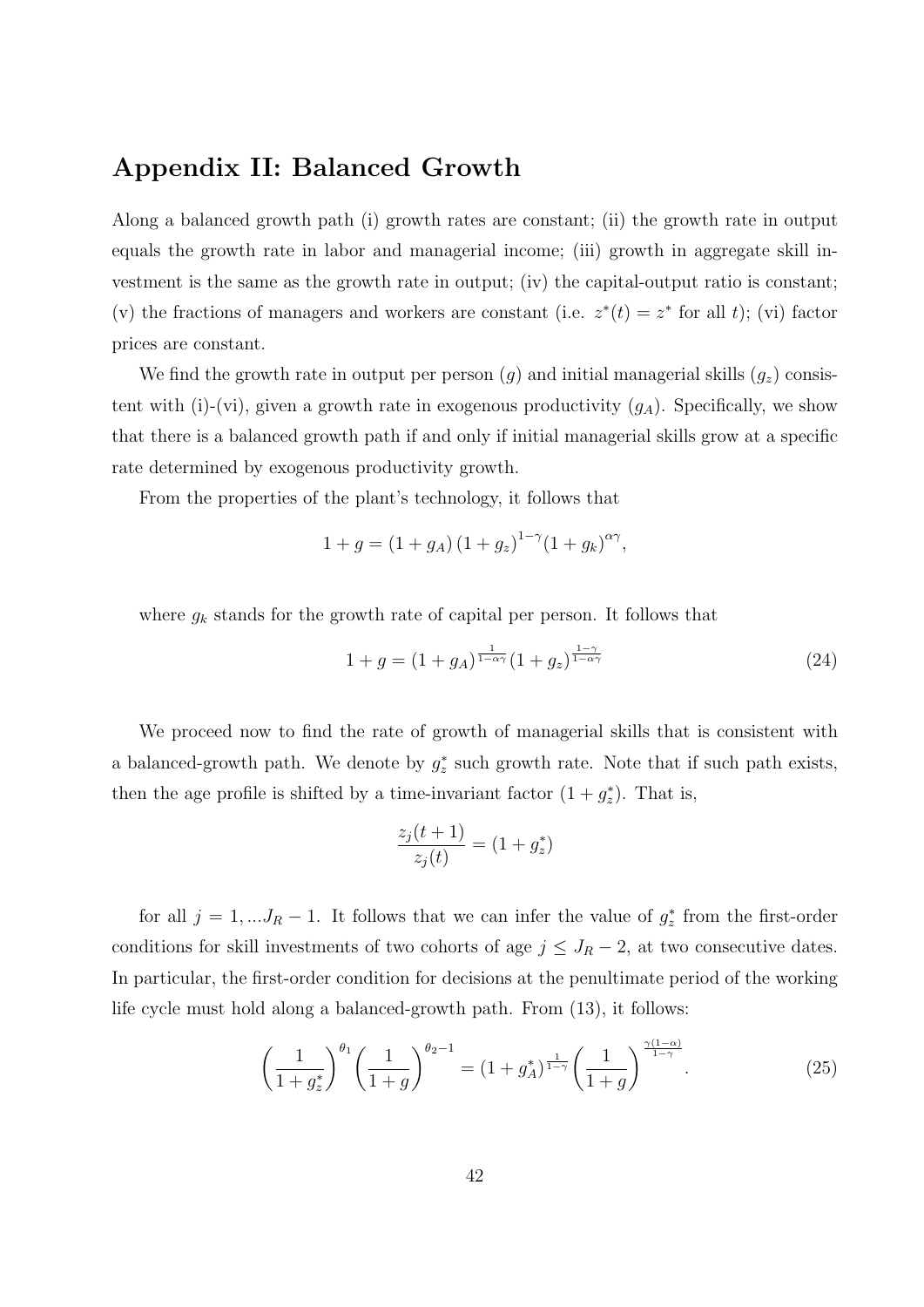In deriving the expression above, we used the fact that along a balanced growth path, the rate of return is constant and that the growth in output per capita, *g*, equals the growth rate in skill investments and the growth rate in wage rates. Solving for  $g_z^*$  in (25), we obtain:

$$
1 + g_z^* = (1 + g)^{\frac{\gamma(1-\alpha) + (1-\theta_2)(1-\gamma)}{\theta_1(1-\gamma)}} \left(\frac{1}{1+g_A}\right)^{\frac{1}{\theta_1(1-\gamma)}}
$$
(26)

Substituting (26) in (24), after algebra we obtain

$$
1 + g = (1 + g_A)^{\psi},
$$

where *ψ*

$$
\psi \equiv \frac{1 - \theta_1}{\gamma (1 - \alpha) + (1 - \theta_2)(1 - \gamma) - \theta_1 (1 - \alpha \gamma)}.\tag{27}
$$

**Comments** Several points are worth noting from the expression above. First, there is balanced growth path with positive growth in per capita output as long as  $\theta_1 \in [0, 1)$ . Second, all the same, the growth rate in output per capita increases with  $\theta_2$ : as the importance of investments in the production of new skills increases, the growth rate in output per capita increases as well. Indeed, as  $\theta_2 \rightarrow 0$ ,

$$
\psi \to \frac{1}{1 - \alpha \gamma}.
$$

That is, the growth rate approaches the growth rate with exogenous skill investments given by the reciprocal of one minus the capital share.

Finally, as the span-of-control parameter approaches 1,

$$
\psi \to \frac{1}{1-\alpha},
$$

which results in the growth rate of a standard economy with constant returns in capital and labor.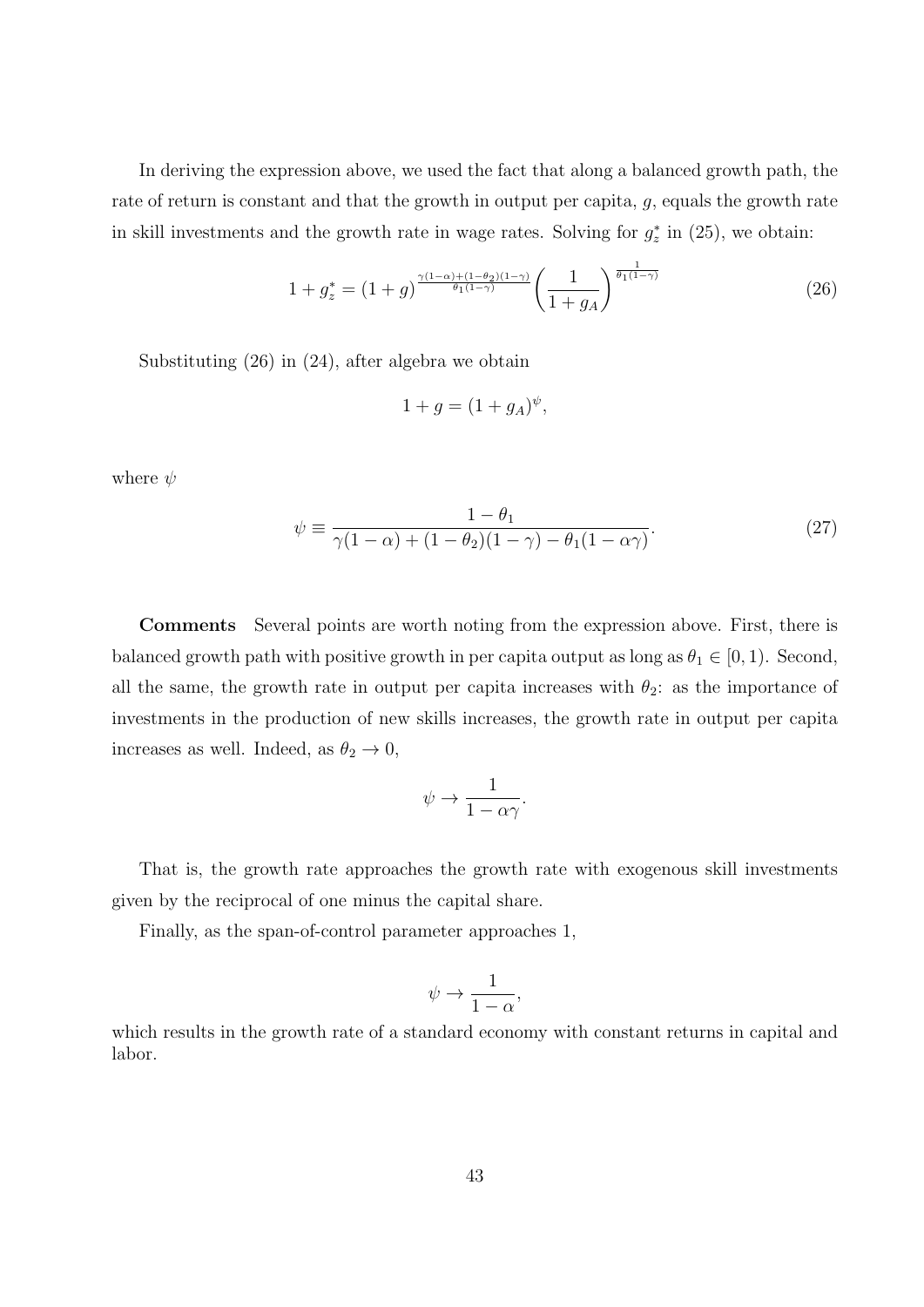### **Appendix III: Occupational Transitions**

In the benchmark economy presented in detail in Section 3, each individual chooses his/her occupation, whether to be a worker or a manager, at the start of his/her life and this decision is *irreversible*. In this Appendix, we first document facts on transitions between managerial and non-managerial occupations, and then build and calibrate a model economy that allows agents to switch between occupations. Finally, we study, as we did in sections 5.1 and 5.2, the effects of changes in economy-wide productivity  $(\bar{A})$  and the size dependence of distortions.

#### **8.1 Data on Occupational Transitions**

In order to compute transitions between managerial and non-managerial occupations in the United States, we use data from the Outgoing Rotation Groups of the Current Population Survey (CPS) for 1990-2010 period. Every household (address) that enters the CPS is interviewed for 4 consecutive months, then ignored (rotated out) for 8 months, and then interviewed again (rotated in) for 4 more months. As a result, it is possible to have observation on a subset of CPS sample that is one year apart. We follow a standard matching procedure, specified in Shimer (2012), based on matching households with the same identification code, as long as household members' characteristics (age, sex, race and education) are consistent between two points in time. The sample consists of individuals aged 25-64 who work at least 30 hours a week.

Based on matched households, we compute the fraction of individuals between ages 25- 29, 30-34,..., 60-64 who transit from a managerial (non-managerial occupations) to a nonmanagerial (managerial) occupation within a year. A transition from managerial (nonmanagerial) to non-managerial (managerial) occupation occurs if in month *t* a worker reports an occupation that belongs to the set of managerial (non-managerial) occupations, while in month  $t + 12$  he/she reports an occupation that belongs to the set of non-managerial (managerial) occupations. The classification that we use to distinguish between managerial and non-managerial occupations is detailed in Section 2. If a worker is not observed or does not report any occupation in the year, he is excluded from the sample we use to calculate the transitions. We report average yearly transitions for 1990-2010 period.

Figure 1 shows the transitions between occupations in our data. As the figure shows, there are significant transitions between occupations from one year to the next. Each year about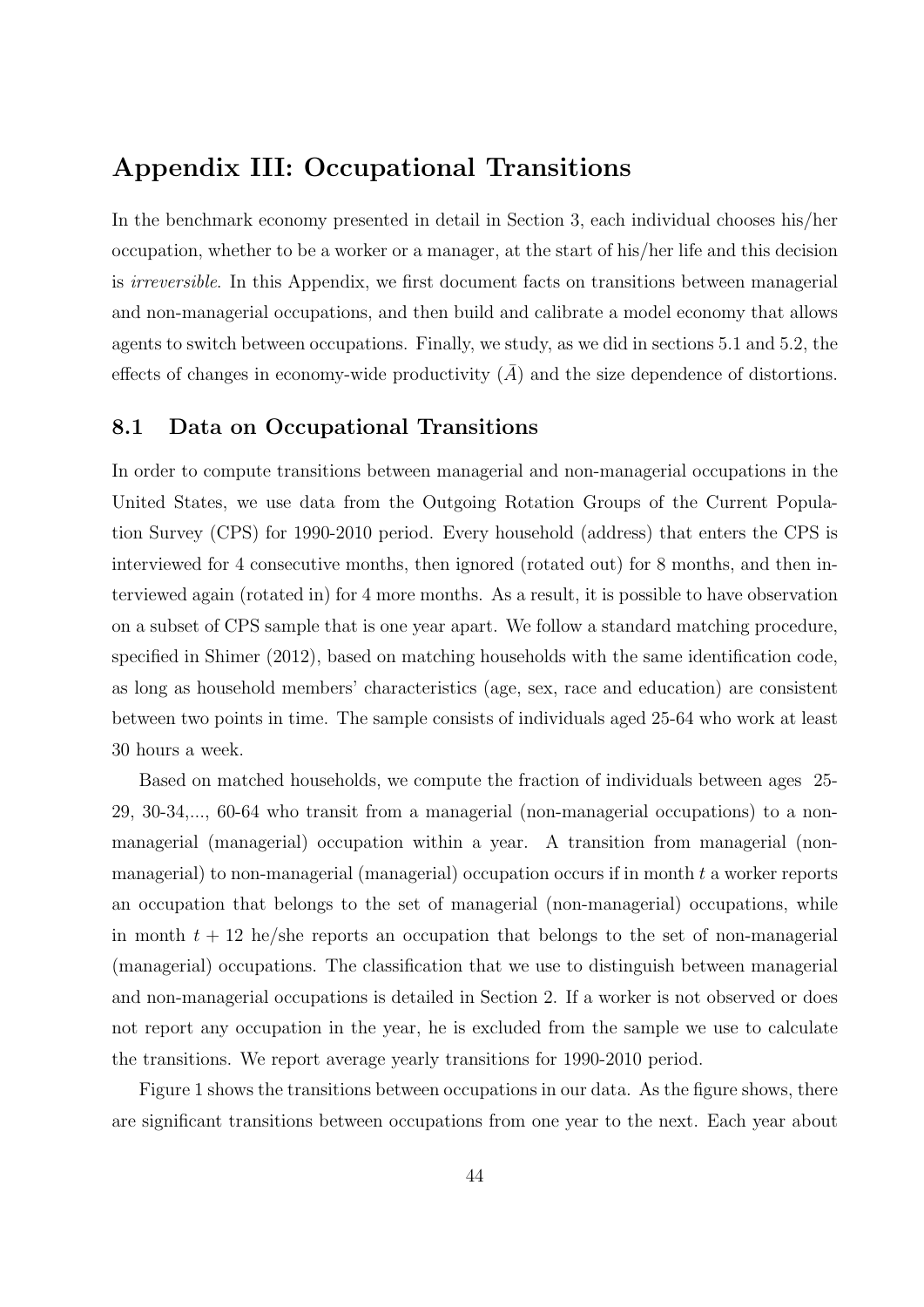4-5% of individuals with a non-managerial occupation moves to an managerial occupation, while a much larger fraction, 40-50%, of individuals with a managerial occupation moves to a non-managerial occupation.

Figure 2 shows the fraction of individuals with a managerial occupation by different ages. We compute the fraction of managers using the U.S. Census and ACS; the same data sets that we used to calculate managerial and non-managerial income profiles in Section 2. In Figure 2, we report the fraction of managers averaged across four years (1990, 2000, 2005, and 2010) and normalize the fraction of managers at age 25-29 to 1. As the figure illustrates, the fraction of managers grows with age in the first part of the working life cycle, and then becomes approximately constant. There is nearly a 70% increase in the fraction of individuals with a managerial occupation between ages 25-29 and 45-49. After that, the fraction of managers is relatively constant until the retirement age.

#### **8.2 Model**

Consider now the following version of the model economy described in Section 3. Each individual is born with a managerial ability *z,* and individuals have access to a production technology to increase their managerial ability. This technology maps the current managerial ability and investment in human capital into a managerial ability level next period.

We introduce two changes into the basic model. First, we assume that accumulation of managerial skills is *risky* as in Huggett, Ventura and Yaron (2011).<sup>14</sup> At the end of each period, all individuals receive a random shock, denoted by *ε,* that determines their level of skills next period in conjunction undepreciated skills and the production of new skills. In particular for a *j*-years old individual with a current skill level *z* and investment *x,* the next period's skill level is given by

$$
z' = \varepsilon \left[ (1 - \delta_z) z + B(j) z^{\theta_1} x^{\theta_2} \right].
$$

Second, we allow both managers and workers to accumulate managerial human capital. In particular, we assume that at the start each period, all individuals, managers (*M*) and workers (*W*), decide whether to be a manager or a worker for that period. They make this decision *before* they observe  $\varepsilon$ . We assume that  $\varepsilon$  is an *iid*, across time and individuals,

<sup>14</sup>Huggett, Mark, Ventura, Gustavo and Amir Yaron. "Sources of Lifetime Inequality." *American Economic Review* 100(7): 2923-54.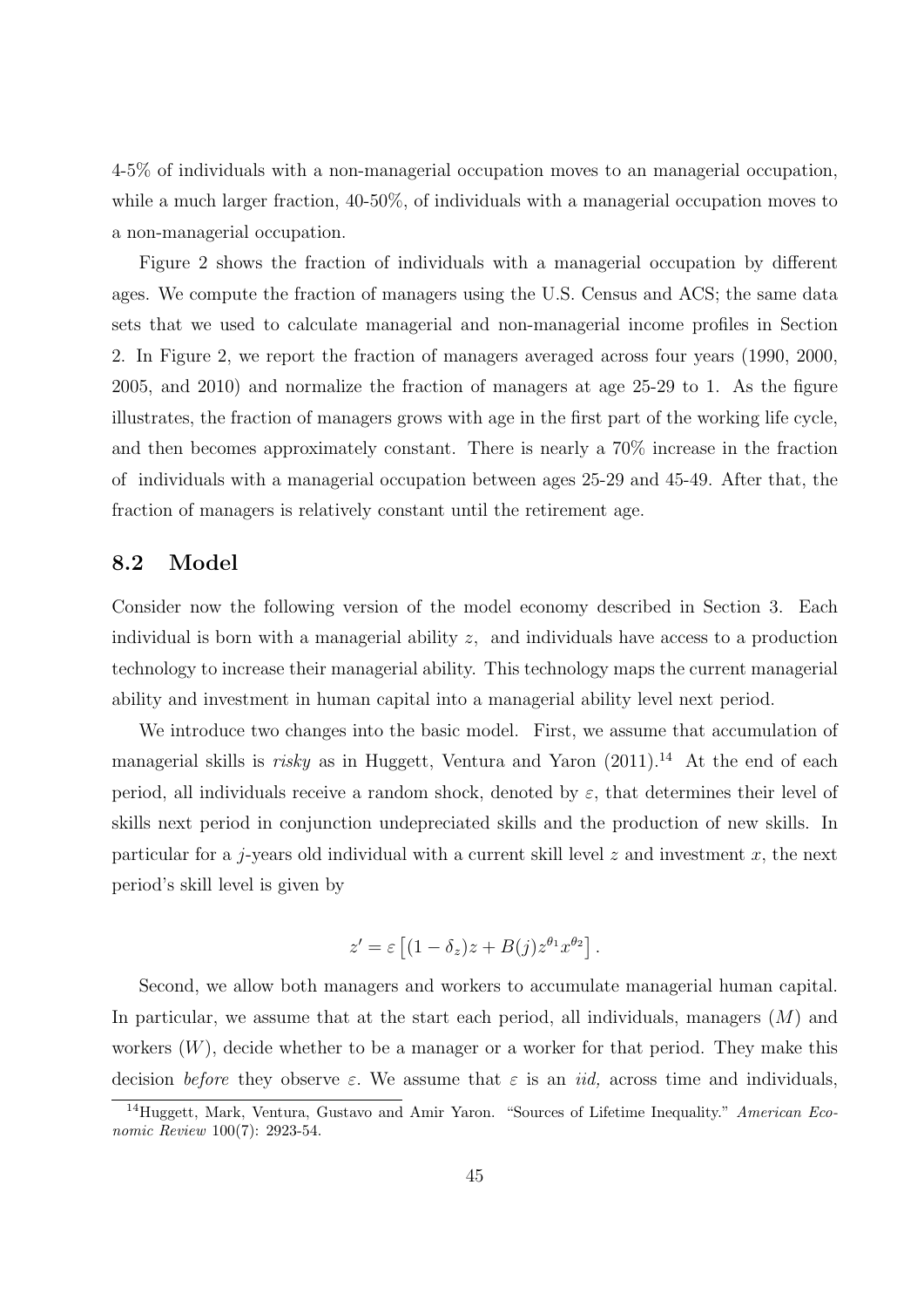shock distributed according to a cumulative distribution function  $G_o(\varepsilon)$ ,  $o \in \{W, M\}$ . Once the individuals make their occupation choice, they decide how much to consume, how much to save and how much to invest to enhance their skills, *x.* They make all these decisions again before they observe *ε.* After the investment decisions are made, *ε* is realized and the individuals enter next period with their updated level of human capital. Then they again make an occupational choice decision and so on.

In this environment, although managerial skills do not affect the current income of workers, as they simply earn  $w$ , they still have an incentive to invest in their skills as a favorable  $\varepsilon$  shock in the future can make them switch occupations next period. A manager, on the other hand, can decide to become a worker if his/her *ε* was too low last period. We assume that switching occupation has no monetary or utility cost.

Consider the problem of an age-*j* individual. At the start of the of the period, given his current skills (*z*) and assets (*a*)*,* this individual decides whether to be a manager to a worker:

$$
V(a, z, j) = \max \{ V^M(a, z, j), V^W(a, z, j) \}.
$$

The value of being a manager  $V^M(a, z, j)$  is given by

$$
V^M(a, z, j) = \max_{c, a', x} \left\{ u(c) + \beta \int V(a', z'(\varepsilon), j + 1) dG_M(\varepsilon) \right\},\,
$$

subject to

$$
c + a' + x \le \pi(z, r, w) + (1 + r)a,
$$

and

$$
z' = \varepsilon \left[ (1 - \delta_z) z + B(j) z^{\theta_1} x^{\theta_2} \right],
$$

where  $\pi(z, r, w)$  is the profits of managers as defined by equation 6 in Section 3.1.

The value of being a worker  $V^W(a, z, j)$ , on the other hand, is given by

$$
V^W(a, z, j) = \max_{c, a', x} \left\{ u(c) + \beta \int V(a', z'(\varepsilon), j + 1) dG_W(\varepsilon) \right\},\,
$$

subject to

$$
c + a' + x \le w + (1 + r)a,
$$

and

$$
z' = \varepsilon \left[ (1 - \delta_z) z + B(j) z^{\theta_1} x^{\theta_2} \right]
$$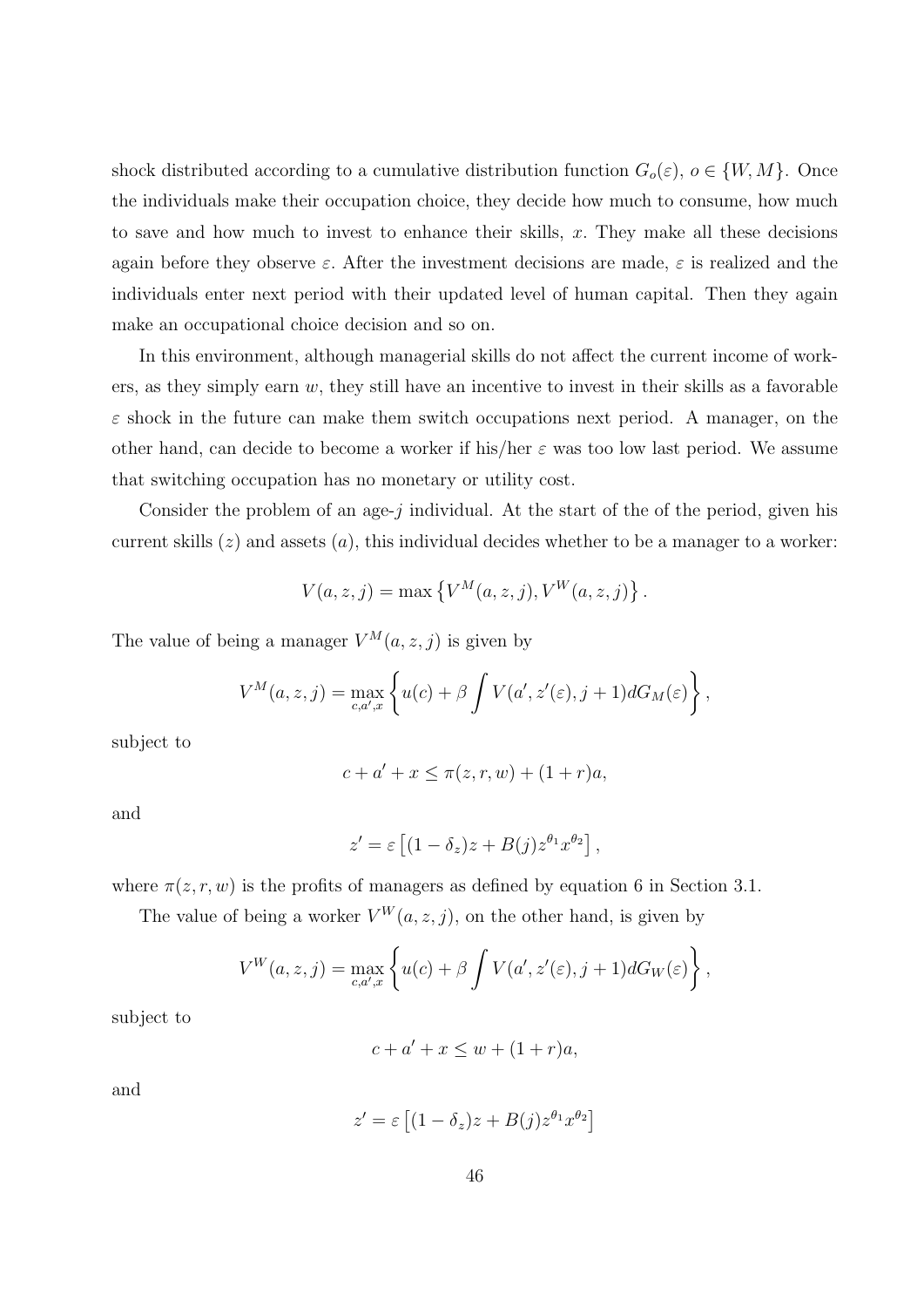#### **8.3 Parameter Values**

We follow the same calibration strategy as described in Section 4. In addition to the parameters listed in Table 1, we need to specify the functional forms for  $G_M(\varepsilon)$  and  $G_W(\varepsilon)$ . We assume that both distributions are log-normal with mean zero and variances denoted by  $\xi_M$  and  $\xi_W$ . In the model economy, these variance have implications for the fraction of managers in the labor force at each age as well as the relative age-earnings profile of managers. As a result, in order to calibrate these parameters we select two new targets: i) the fraction of managers at age 60-64 relative to the fraction of managers at age 25-29 and ii) an additional moment from the age-earnings profile – the relative earnings at age 50-54 (recall that relative incomes at ages 40-44 and 60-64 were already among the targets in Table 2). Table A3 presents the calibrated parameters of the model with occupational transitions. Table A4 compares the data and the model moments. Figures 2 and 3 show the fraction of managers by age and the age-earnings profiles of managers, respectively, in the model and the data. Model matches very well the age-earnings profiles of managers. It also captures endogenously the growth in the number of managers by age, although the growth is much more linear in the model than it is in the data.

With few exceptions parameter values in Table 1 and A3 are quite similar. In particular, the span of control parameter  $\gamma$  is larger in the economy with occupational transitions. The volatility of skill shocks is larger for workers than it is for managers: the standard deviation for workers is  $\xi_W = 0.335$  while the standard deviation for managers is  $\xi_M = 0.215$ . Since individuals are risk-averse and there is no explicit age-dependent preference for occupation, a smaller variance of shocks to managers' skills is needed to be consistent with the fact that the fraction of managers in the workforce grows by 63% from ages 25-29 to ages 60-64.

#### **8.4 Results**

To what extent are our baseline results change when we allow occupational changes over the life cycle? We now revisit the analysis of Section 5.4 and check how the economy reacts to changes in exogenous productivity and size dependency of the distortions. We report our findings in Tables A5 and A6.

We first proceed to gradually lower the exogenous TFP  $(\bar{A})$  from the benchmark value of 1 to 0.7. The effects of lower  $\overline{A}$  values on aggregate output is very similar to ones we obtain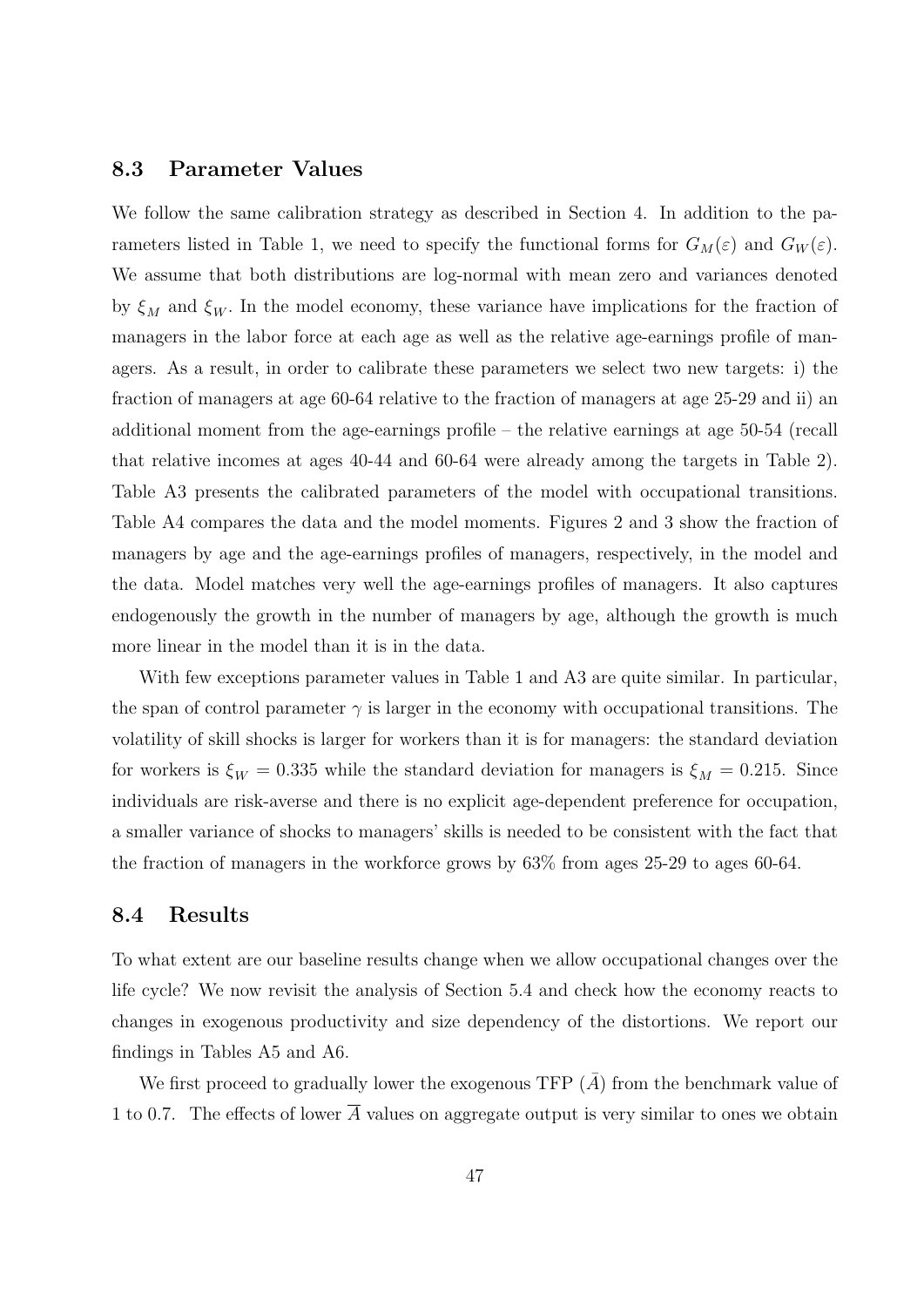for an economy without managerial transitions – compare Table 3 and Table A5. Relative earnings growth declines with a reduction of economy-wide productivity across steady states, although by a smaller magnitude than under the benchmark model.

These findings show the interaction of opposing effects. On the one hand, in the model economy with occupational transitions, individuals have an additional incentive to invest in skills given by skill-accumulation risk and the occupational choice it facilitates. As a result, skill investment does not decline as rapidly in response to reduction in  $\overline{A}$  as in the baseline model – compare Table 3 and Table A5. Therefore, the response of managerial quality and relative earnings growth to exogenous productivity is more muted than in the baseline analysis. On the other hand, the fraction of managers in the labor force is almost constant for all levels of  $\bar{A}$ , whereas it rises slightly in the baseline model. The combination of these effects results in the response of output to  $\overline{A}$  which is almost identical to the one in the baseline model.

We then gradually increase the size dependency of the distortion  $(\tau)$  from the benchmark value of 0 to 0.08. The effects on output, mean establishment size, relative earnings growth, fraction of managers, and managerial quality are very similar to those found for the baseline model – compare Table 4 and Table A6. As in the experiment with  $A$ , the response of skill investment is much smaller compared to the baseline model. Clearly, size-dependent distortions reduce managers' incentives to invest in skills in order to earn higher managerial rents. However, individuals still use skill investment as an insurance against negative skill shocks. On top of that, given the option value of an occupational switch, workers aspiring to become managers keep investing in skills even at high levels of *τ* .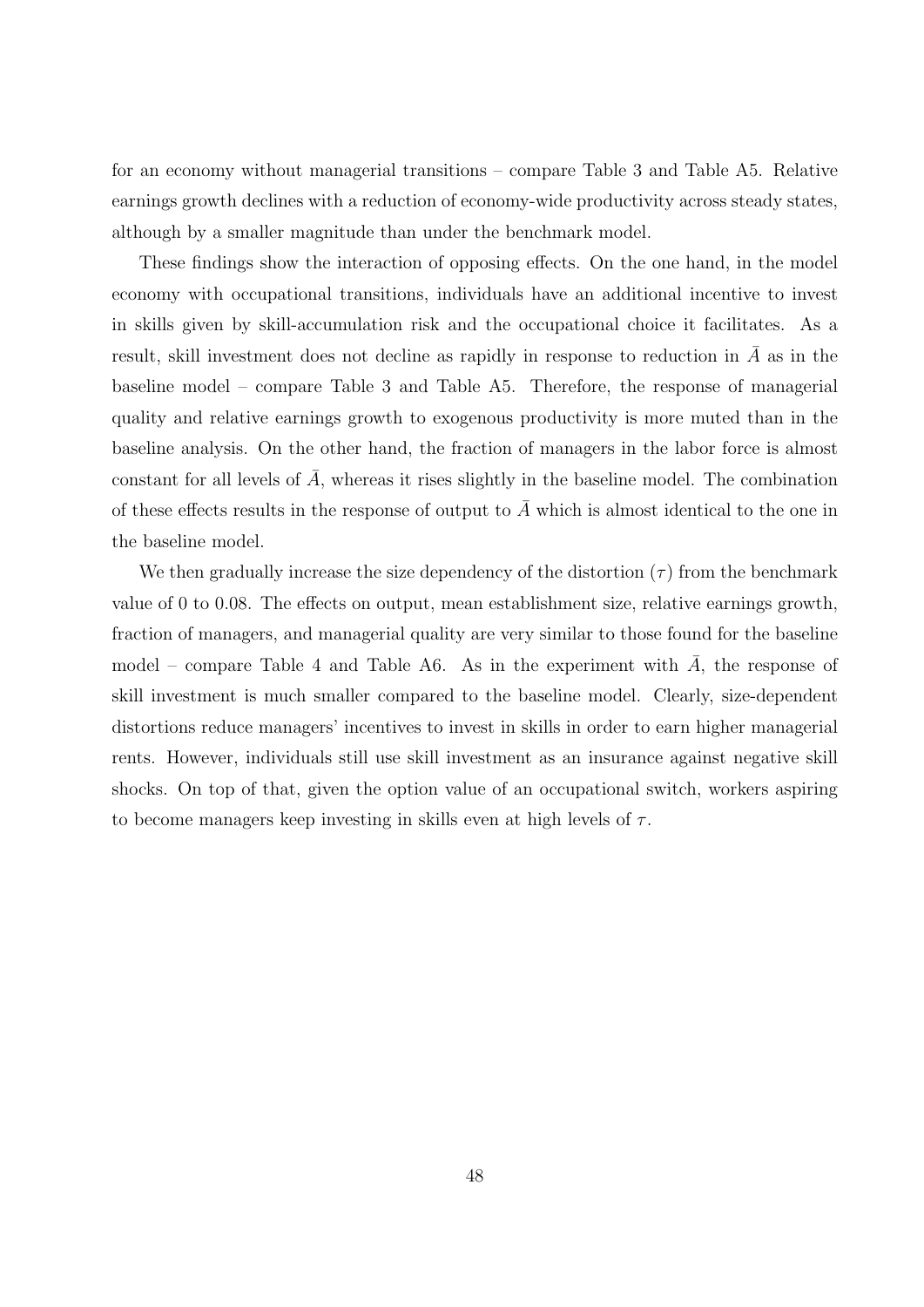| Parameter                                         | values   |
|---------------------------------------------------|----------|
| Population Growth Rate $(n)$                      | 0.011    |
| Productivity Growth Rate $(q)$                    | 0.025    |
| Depreciation Rate $(\delta)$                      | 0.040    |
| Importance of Capital $(\alpha)$                  | 0.386    |
| Returns to Scale $(\gamma)$                       | 0.844    |
| Mean Log-managerial Ability $(\mu_z)$             | $\theta$ |
| Dispersion in Log-managerial Ability $(\sigma_z)$ | 3.01     |
| Discount Factor $(\beta)$                         | 0.931    |
| Skill accumulation technology $(\theta)$          | 0.862    |
| Skill accumulation technology $(\delta_{\theta})$ | 0.067    |
| Skill accumulation technology $(\theta_1)$        | 0.686    |
| Skill accumulation technology $(\theta_2)$        | 0.461    |
| Skill accumulation technology $(\delta_z)$        | 0.008    |
| Std deviation of skill shocks, managers $(\xi_M)$ | 0.215    |
| Std deviation of skill shocks, workers $(\xi_W)$  | 0.335    |

Table A3: Parameter Values (annualized)

Note: Entries show model parameters calibrated for the model with occupational transitions. See text for details.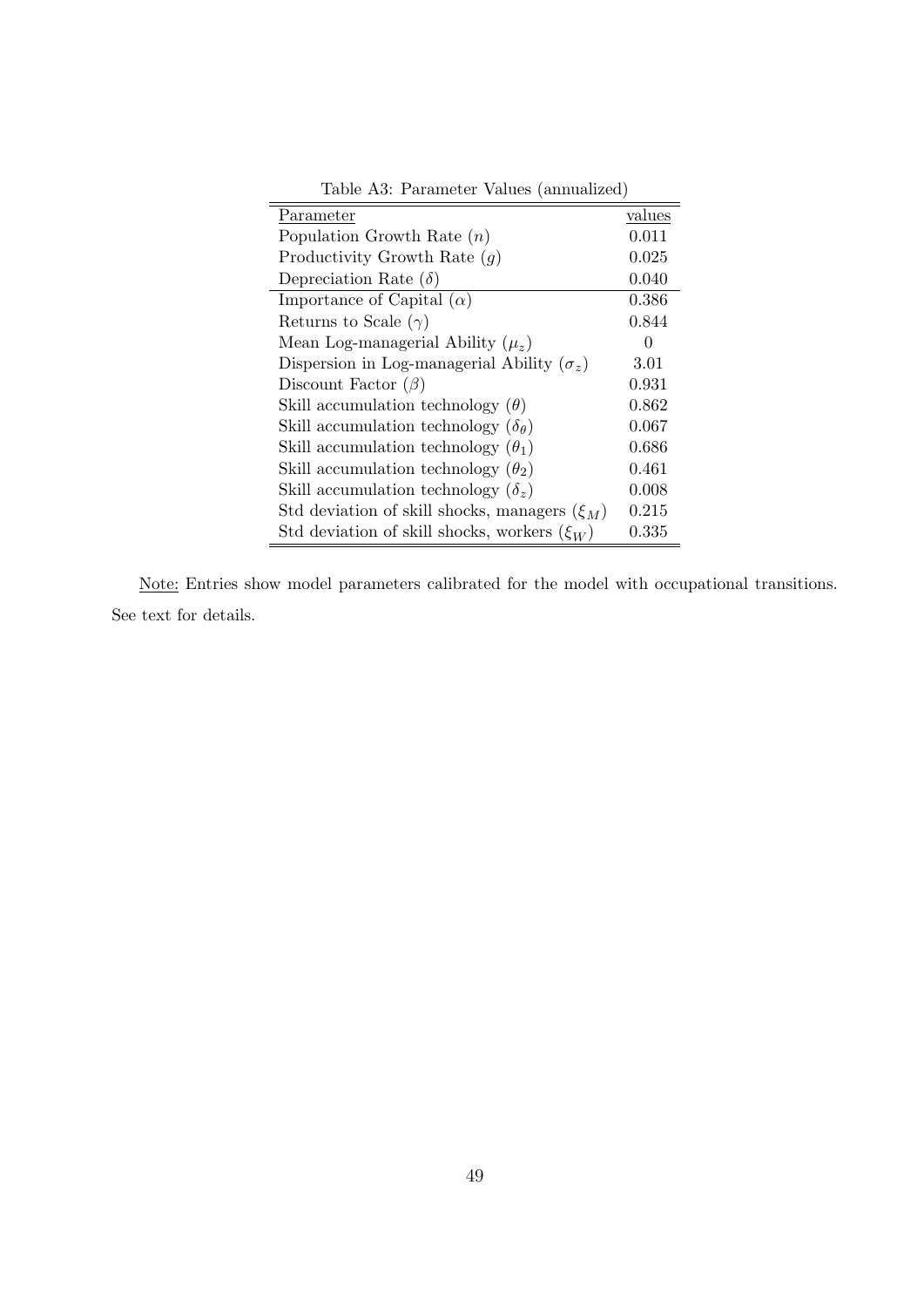| Statistic                            | Data  | Model |
|--------------------------------------|-------|-------|
| Mean Size                            | 17.9  | 17.7  |
| Capital Output Ratio                 | 2.33  | 2.33  |
| Managerial Income $(40-44/25-29)$    | 1.18  | 1.17  |
| Managerial Income $(50-54/25-29)$    | 1.24  | 1.26  |
| Managerial Income $(60-64/25-29)$    | 1.25  | 1.24  |
| Fraction of Managers $(60-64/25-29)$ | 1.63  | 1.63  |
| <i>Fraction of Establishments</i>    |       |       |
| 1-9 workers                          | 0.725 | 0.757 |
| $10-20$ workers                      | 0.126 | 0.108 |
| $20-50$ workers                      | 0.091 | 0.076 |
| $50-100$ workers                     | 0.032 | 0.028 |
| $100+$ workers                       | 0.026 | 0.031 |
| <i>Employment Share</i>              |       |       |
| 1-9 workers                          | 0.151 | 0.163 |
| $10-20$ workers                      | 0.094 | 0.092 |
| $20-50$ workers                      | 0.164 | 0.142 |
| 50-100 workers                       | 0.128 | 0.120 |
| $100+$ workers                       | 0.462 | 0.483 |
|                                      |       |       |

Table A4: Empirical Targets: Model and Data

Note: Entries show the empirical targets used in the quantitative analysis and the model's performance in the model with occuppational transitions. The fraction of establishments with 1-9 and 100+ workers, and the employment shares with 1-9 and 100+ workers are explicit targets. See text for details.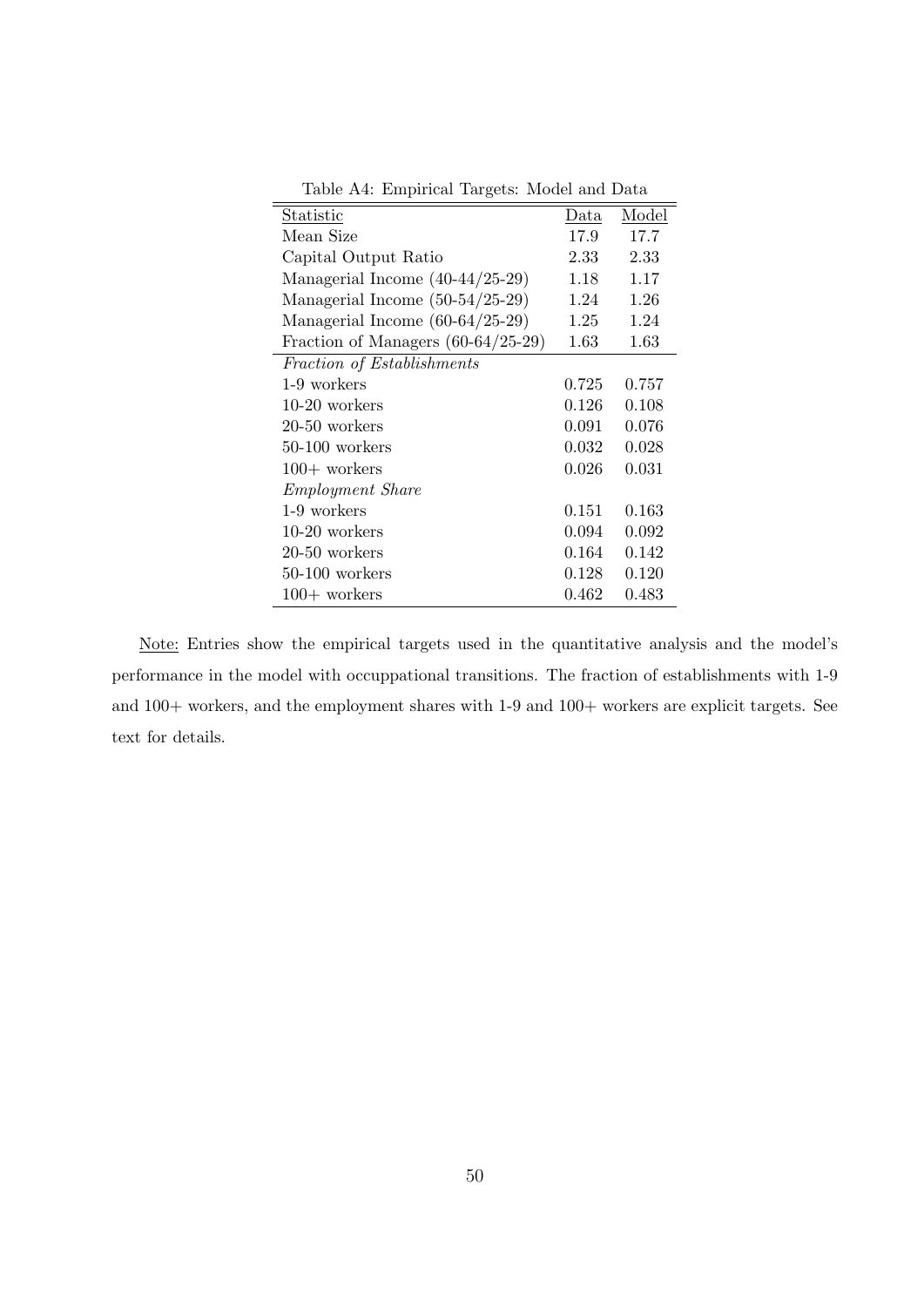| Economy-Wide Productivity            |      | $\overline{A} = 1$ $\overline{A} = 0.9$ $\overline{A} = 0.8$ |       | $A = 0.7$ |
|--------------------------------------|------|--------------------------------------------------------------|-------|-----------|
|                                      |      |                                                              |       |           |
| Statistic                            |      |                                                              |       |           |
| Output                               | 100  | 84.5                                                         | 68.6  | 55.6      |
| Mean Size                            | 17.7 | 17.7                                                         | 17.6  | 17.3      |
| Investment in Skills                 | 100  | 93.5                                                         | 85.9  | 80.8      |
| Investment in Skills (% Output)      | 8.1  | 8.9                                                          | 10.1  | 11.7      |
| Number of Managers                   | 100  | 99.7                                                         | 100.5 | 102.0     |
| Managerial Quality                   | 100  | 98.0                                                         | 94.6  | 91.2      |
| Employment Share $(100+)$            | 0.48 | 0.48                                                         | 0.47  | 0.46      |
| Relative Earnings Growth $(\hat{q})$ | 0.23 | 0.19                                                         | 0.17  | 0.10      |

Table A5: Effects of Economy-Wide Productivity

Note: Entries show the effects on displayed variables associated to exogenous reductions in the level of economy-wide productivity  $(\bar{A})$  across steady states. Column 2 reports benchmark values  $(\bar{A}=1)$ . Columns 3-5 report the changes emerging from reducing  $\bar{A}$  below the benchmark value. See text for details.

| $110.$ $\pm 0.000$ or $\pm 0.000$ $\pm 0.0000$   |       |       |       |         |         |
|--------------------------------------------------|-------|-------|-------|---------|---------|
| Size Dependency $(\tau)$                         | 0     | 0.02  | 0.04  | 0.06    | 0.08    |
| $\frac{1-T(5\overline{y})}{1-T(y)}$<br>Tax Wedge | 1     | 0.97  | 0.94  | 0.91    | 0.88    |
|                                                  |       |       |       |         |         |
| Statistic                                        |       |       |       |         |         |
| Output                                           | 100.0 | 93.0  | 83.7  | 78.6    | 73.3    |
| Mean Size                                        | 17.7  | 13.0  | 10.1  | 8.1     | 6.8     |
| Investment in Skills                             | 100.0 | 87.1  | 78.6  | 75.1    | 72.8    |
| Investment in Skills $(\%$ Output)               | 8.1   | 7.5   | 7.6   | 7.7     | 8.0     |
| Number of Managers                               | 100.0 | 136.1 | 174.6 | 217.5   | 261.6   |
| Managerial Quality                               | 100.0 | 72.2  | 54.9  | 43.7    | 36.0    |
| Employment Share $(100+)$                        | 0.48  | 0.34  | 0.22  | 0.13    | 0.07    |
| Relative Earnings Growth $(\hat{g})$             | 0.23  | 0.10  | 0.02  | $-0.01$ | $-0.05$ |

Table A6: Effects of Size-Dependent Distortions

Note: Entries show the effects on displayed variables associated to size-dependent distortions across steady states. Column 2 reports benchmark values ( $\tau = 0$ ). Columns 3-6 report the changes emerging from increasing the size dependency of distortions. See text for details.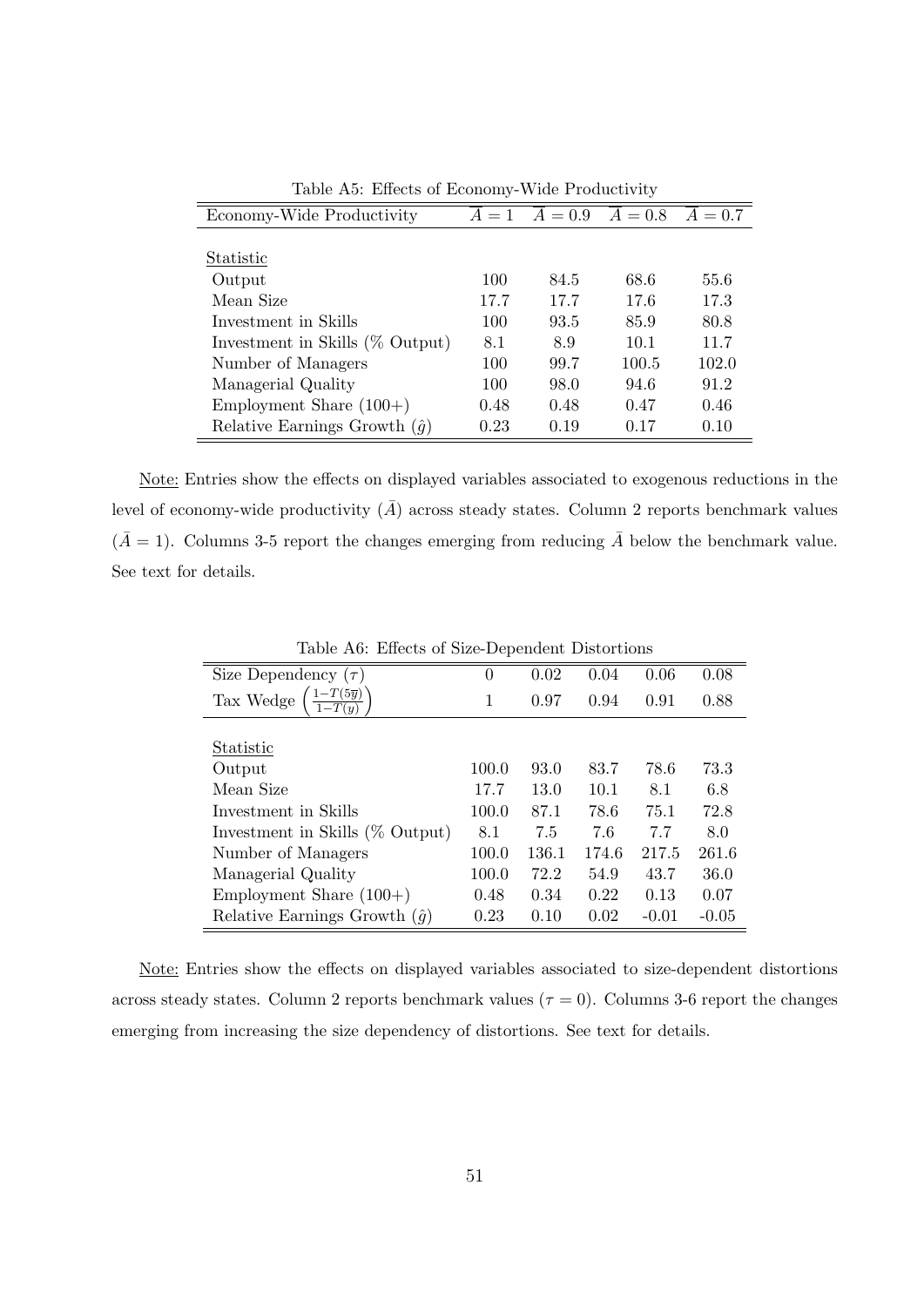

Figure 1



Figure 2